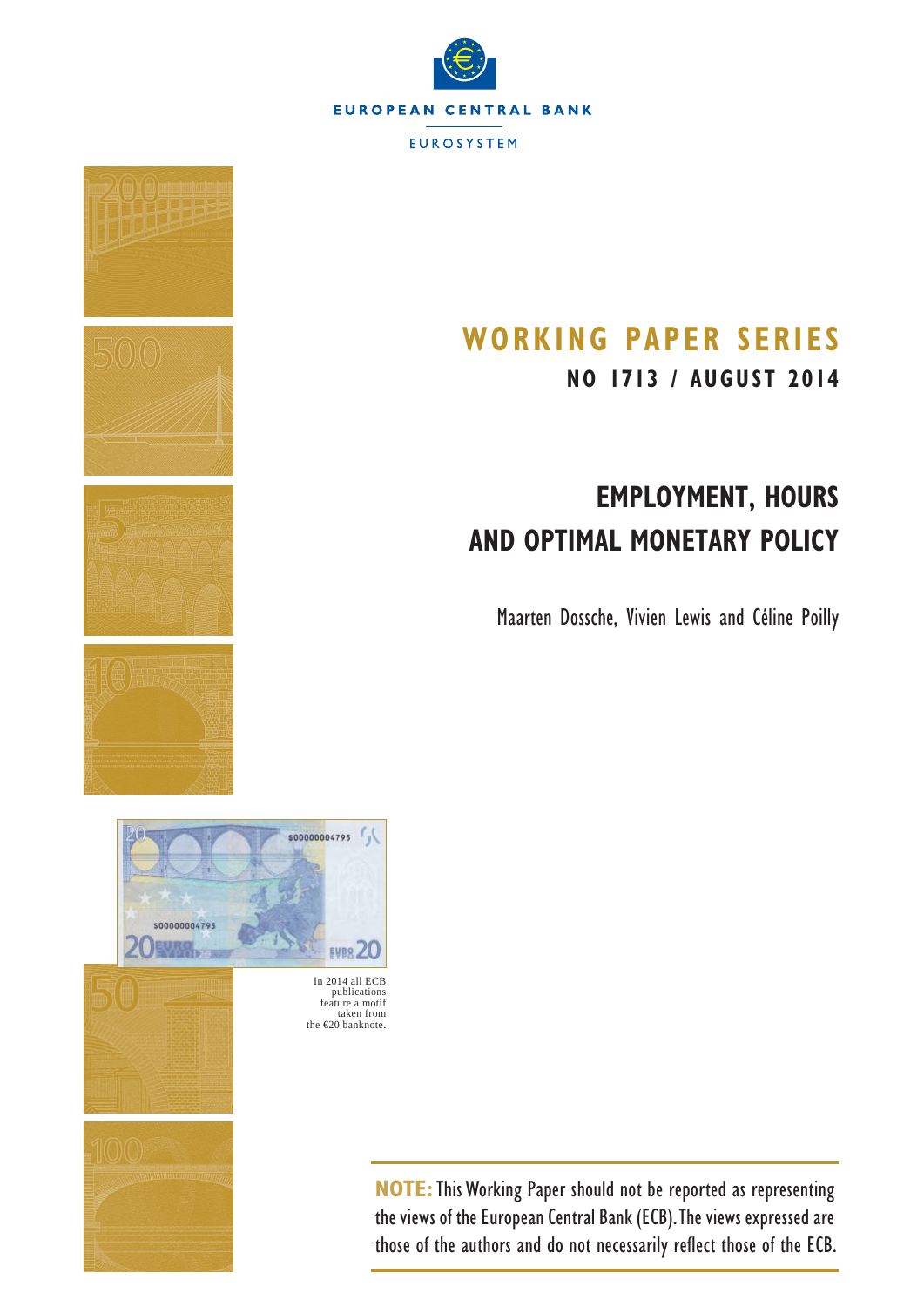#### **Acknowledgments**

We are particularly grateful to Régis Barnichon, Bjoern Bruegemann, Miguel Casares, Chiara Forlati, Christian Haefke, Martin Kliem, Keith Kuester, André Kurmann, Michael Krause, Luisa Lambertini, Stéphane Moyen, Carlos Thomas, Mirko Wiederholt and Raf Wouters for helpful comments and suggestions. Thanks also to seminar participants at Deutsche Bundesbank, EEA Congress 2013, Goethe University Frankfurt, KU Leuven, TU Dortmund, University of Lausanne, Vienna Macro Café. Lewis thanks the staff at the Bundesbank Research Centre, where part of this research was undertaken, for their hospitality. This paper was partly written while Dossche was visiting the European Central Bank, whose hospitality is gratefully acknowledged. The views expressed herein do not necessarily reflect those of the National Bank of Belgium or the Eurosystem. All errors are ours.

#### **Maarten Dossche**

National Bank of Belgium; e-mail: maarten.dossche@nbb.be

#### **Vivien Lewis**

KU Leuven; e-mail: vivien.lewis@kuleuven.be

#### **Céline Poilly (corresponding author)**

University of Lausanne; e-mail: celine.poilly@unil.ch

#### **© European Central Bank, 2014**

| <b>Address</b>        | Kaiserstrasse 29, 60311 Frankfurt am Main, Germany  |
|-----------------------|-----------------------------------------------------|
| <b>Postal address</b> | Postfach 16 03 19, 60066 Frankfurt am Main, Germany |
| Telephone             | $+496913440$                                        |
| Internet              | http://www.ecb.europa.eu                            |

All rights reserved. Any reproduction, publication and reprint in the form of a different publication, whether printed or produced electronically, in whole or in part, is permitted only with the explicit written authorisation of the ECB or the authors. This paper can be downloaded without charge from http://www.ecb.europa.eu or from the Social Science Research Network electronic library at http://ssrn.com/abstract\_id=2474680. Information on all of the papers published in the ECB Working Paper Series can be found on the ECB's website, http://www.ecb.europa.eu/pub/scientific/wps/date/html/index.en.html

| ISSN                   | 1725-2806 (online)           |
|------------------------|------------------------------|
| ISBN                   | 978-92-899-1121-4 (online)   |
| <b>EU Catalogue No</b> | $OB-AR-14-087-EN-N$ (online) |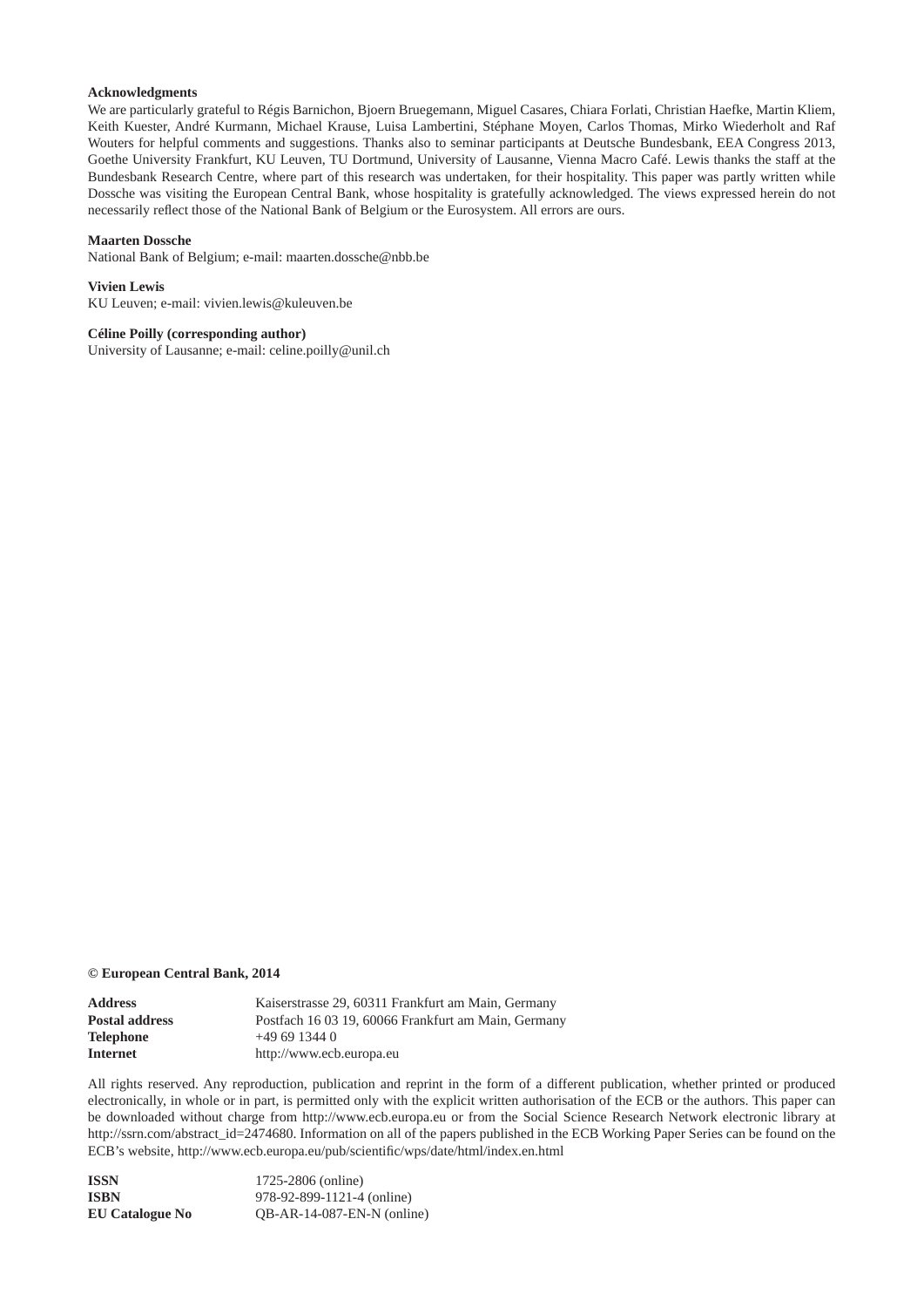#### Abstract

We characterize optimal monetary policy in a New Keynesian search-and-matching model where multiple-worker firms satisfy demand in the short run by adjusting hours per worker. Imperfect product market competition and search frictions reduce steady state hours per worker below the efficient level. Bargaining results in a convex 'wage curve' linking wages to hours. Since the steady-state real marginal wage is low, wages respond little to hours. As a result, firms overuse the hours margin at the expense of hiring, which makes hours too volatile. The Ramsey planner uses ináation as a instrument to dampen inefficient hours fluctuations.

JEL classification: E30, E50, E60

Keywords: employment, hours, wage curve, optimal monetary policy.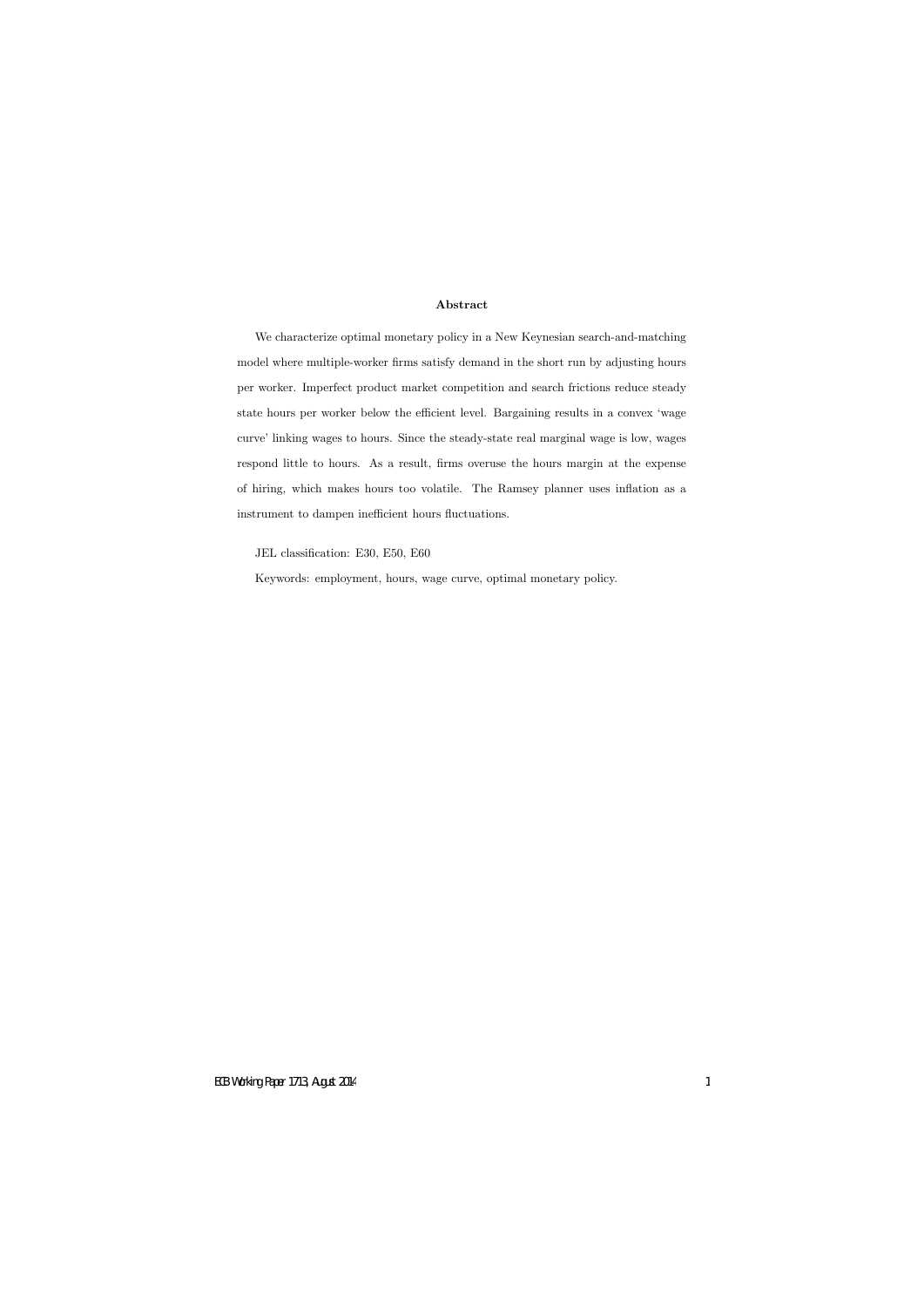#### **Non-Technical Summary**

This paper shows that the availability of *two* labor input margins at the firm level, employment and hours per employee in a large firm setup, gives rise to novel optimal policy prescriptions regarding tax and monetary policies.

Our model has a couple of important and, as we argue, realistic features as compared with much of the existing literature. First, firms' price setting and hiring decisions are subject to costs and frictions. As in Barnichon (2010), Kuester (2010) and Thomas (2011), these two types of frictions are not artificially separated from each other, but affect the *same* firms. This is important, because a firm that has chosen a particular price will adjust its labor input to meet the demand it faces at that price. Second, firms can adjust only hours per worker to satisfy demand in the short run; they can change their workforce only with a lag in response to persistent changes in demand.

The steady state displays distortions along the two labor input margins. First, due to the combination of monopolistic competition in product markets and labor market frictions (wage bargaining coupled with a 'right-to-manage' choice of hours), hours per employee are too low. Second, as a result, the shadow value of the marginal worker is too low and therefore hiring is below the efficient level.

In a large firm, there is another (and well-known) effect on employment that goes in the opposite direction. Hiring shifts the burden of future production away from the intensive and towards the extensive margin. Hours per employee fall and, through intra-firm bargaining the wage paid to *all* workers falls, too. In isolation, this externality leads to overhiring. We demonstrate that, in a standard calibration, the first effect on employment dominates and steady state employment is too low.

We show that the optimal tax policy mix is a subsidy to private consumption (to raise production and hours per employee), combined with a firm revenue tax (to counter the overhiring result that would obtain due to the large-firm externality, see above).

In the absence of fiscal instruments, the steady state distortions lead to inefficient business cycle fluctuations. Our model features a 'wage curve'. The wage set through bargaining is a convex function of hours per worker; the real marginal wage increasing in hours. A low steady-state real marginal wage implies that the real wage and thus real marginal costs are not very sensitive to hours. As a consequence of this real wage rigidity, firms overuse the hours margin relative to the employment margin in response to shocks. The optimal monetary policy uses inflation as an instrument to dampen inefficient fluctuations in hours worked.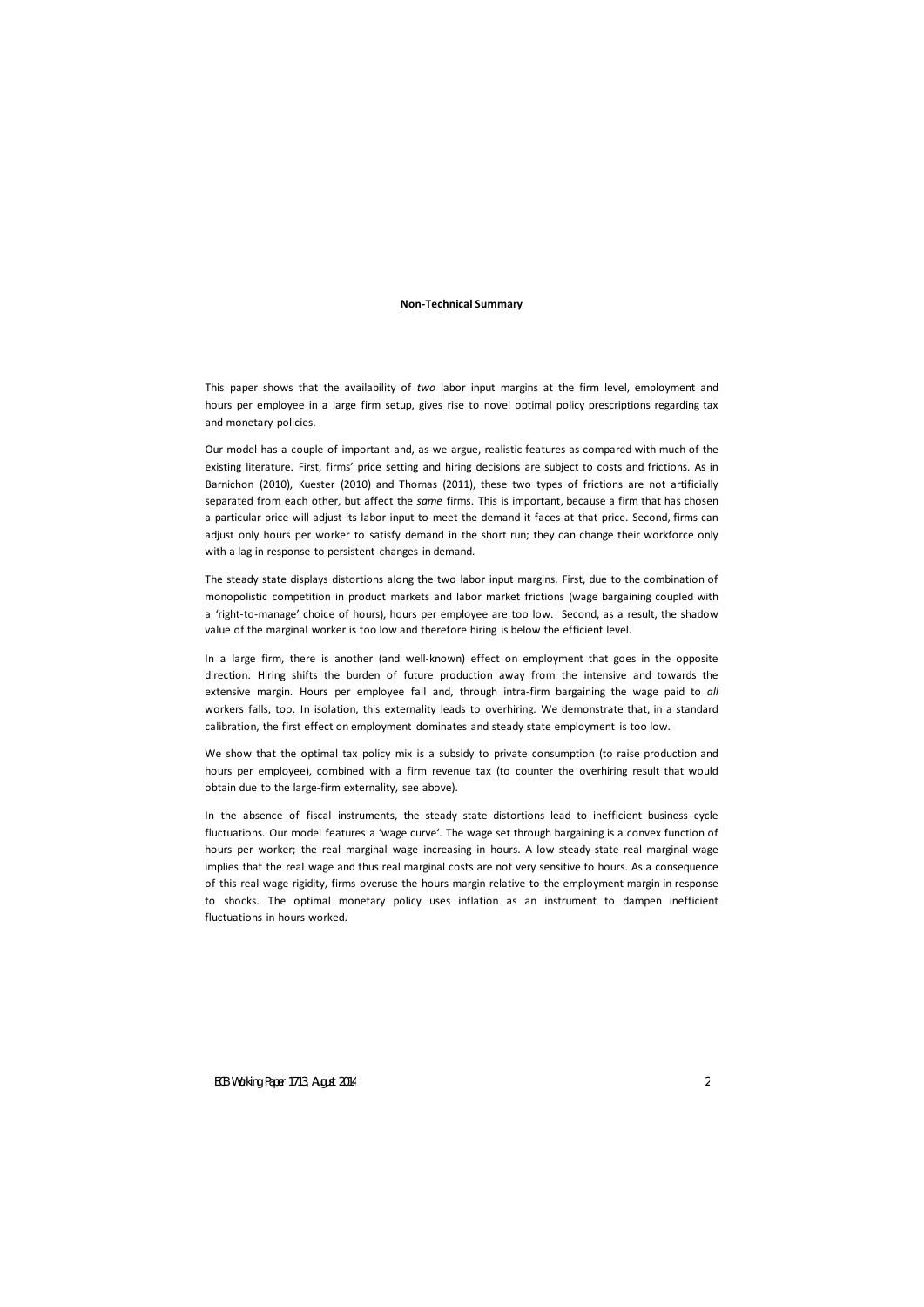## 1 Introduction

New Keynesian models with labor market frictions have been extensively used for optimal monetary policy analysis.<sup>1</sup> Deviations from Walrasian wage setting affect inflation through the real marginal costs and thus the monetary transmission mechanism (see Walsh, 2005; Krause and Lubik, 2007a; and Krause et al., 2008). Papers inspecting optimal monetary policy in a search-and-matching model usually assume that hours per worker are constant and a firm is composed of a single worker, so he contributes to the firm's profit through its marginal productivity. In this paper, we characterize optimal policy in a large-firm setup with two margins of labor, namely employment and hours per employee. Two related forces affecting wages come up in this realistic framework. First, a firm can hire multiple workers and an additional worker is not productive straight away. Therefore, he contributes to profits by affecting the wage of all other workers, which results in a 'wage externality'. Second, a firm can adjust the two labor margins, which sheds light on the 'wage curve', i.e. the real wage is a function of the number of hours worked. A form of 'real wage rigidity' emerge  $-\frac{1}{2}$ when wages respond little to hours  $-\text{due to imperfect competition and labor market frictions.}$ Unlike the typical search-and-matching model, firms can exploit it by overusing the hours margin when adjusting production. We argue that deviation from price stability might occur in this setup. With its lever on inflation and real marginal costs, the Ramsey planner can affect the real wage and thus the firm's hours decision.

Once we allow for firms to have many workers, we move away from the standard oneworker-firm model of Mortensen and Pissarides (1994) and towards a large-firm model. Many studies considering labor market frictions in monetary economies focus on one of two labor input margins, either the extensive margin (employment) or the intensive margin (hours). Ohanian and Raffo  $(2012)$ , however, stress the importance of accounting for both the extensive and the intensive labor input margin. In our model, employment is predetermined,

<sup>&</sup>lt;sup>1</sup>See Thomas (2008), Faia (2009), Blanchard and Galí (2010), Ravenna and Walsh (2012), for instance.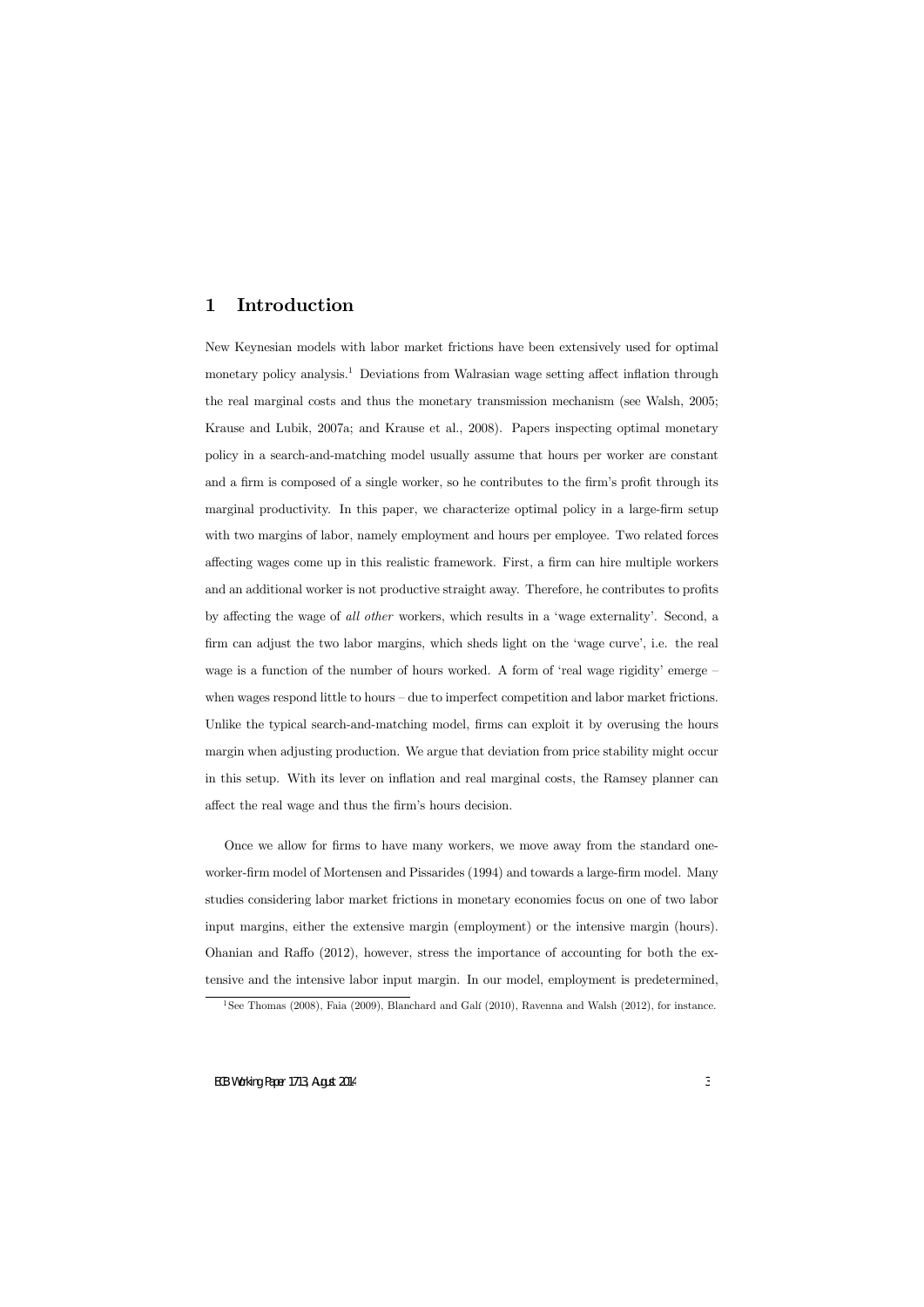i.e. it takes one period for a newly hired worker to become productive. When faced with a shock, firms cannot expand the extensive margin of labor on impact, but instead adjust hours in a ëright-to-manageí fashion. We believe that predetermined employment is a reasonable assumption since VAR evidence suggests that, on impact, employment and unemployment respond little (if at all) to demand shocks (see Monacelli et al., 2010, Brueckner and Pappa, 2012).

The right-to-manage feature by which firms choose hours worked unilaterally, coupled with wage bargaining, results in a 'wage curve', i.e. the real wage becomes a function of the number of hours worked. Kuester (2010) shows that a model with such a 'wage channel' performs well at matching impulse responses in US data. In the presence of the wage curve, instantaneous hiring vs. predetermined employment is not an innocuous model choice. With instantaneous hiring as in Sunakawa  $(2013)$ , the marginal worker generates profits by contributing directly to production. With predetermined employment, an additional worker contributes to current profits by reducing the wage payments to all existing workers, creating a 'wage externality'. An additional worker reduces the number of hours needed to satisfy future demand as firms shift production from the intensive to the extensive labor margin. Through the wage curve, the reduction in hours results in a reduction in the real wage.

We assume that producers are monopolistically competitive firms that face price rigidities as well as search-and-matching frictions in the labor market (see Barnichon, 2010, Kuester, 2010 and Thomas, 2011). Ebell and Haefke (2009) justify the large-firm assumption under monopolistic competition by arguing that a firm's size is related to its market power. While the separation of these two frictions in a 'producer-retailer structure', as in Trigari  $(2006)$ , is a useful device for many research questions, we argue that optimal policy prescriptions are rather sensitive to this assumption.

Our contribution is to show that our large-Örm model combining the two labor margins gives rise to optimal monetary and Öscal policies. We highlight that both the intensive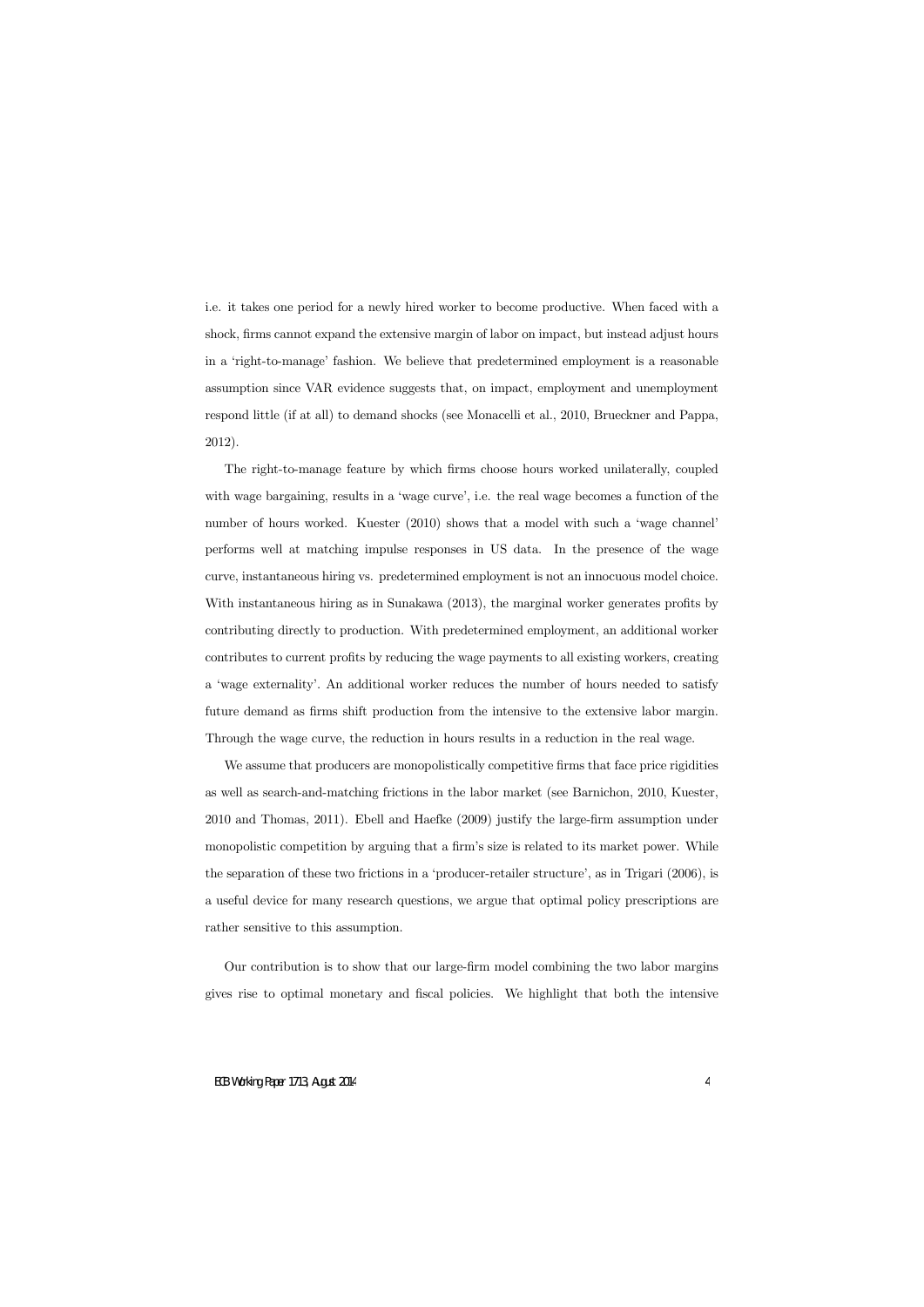and the extensive labor margins are distorted in the competitive allocation. Hours per employee are inefficiently low because of the combination of imperfect competition in product markets and labor market frictions (wage bargaining coupled with a 'right-to-manage' choice of hours). Hiring is inefficient for two reasons. All things equal, the wage externality implies that firms tend to over-hire in order to benefit from the reduction in wages (see Stole and Zwiebel, 1996). This effect is, however, dominated by the fact that each employee works too few hours, implying that the steady-state value of an additional worker is lower than is efficient. As a result, both hours and employment are suboptimally low at the steady state. We show how a combination of a tax on firm revenues, a consumption subsidy and a compensating transfer to unemployed home production workers makes the steady state efficient. Under an optimal tax policy mix, fluctuations in real marginal costs due to price setting frictions represent the only cyclical distortions. Therefore, strict inflation targeting is optimal and implements the efficient allocation. However, when tax instruments are unavailable and the steady state is distorted, the Ramsey optimal policy deviates from price stability.

Labor inputs distortions at the steady state result in inefficient cyclical fluctuations in response to shocks. The wage per worker, set through bilateral bargaining, is an increasing and convex function of hours worked, as captured by the wage curve. The slope of the wage curve (i.e. the real marginal wage) is too low at the steady state due to the hours distortion described above. This implies that, in response to shocks, wages do not rise much for a given increase in hours worked. Firms exploit this endogenous 'real wage rigidity' by overusing the hours margin, and potentially underusing the employment margin, when responding to changes in demand or technology. Price rigidities give the Ramsey planner a tool to influence the real marginal wage and thus the tradeoff between the intensive and the extensive labor margin. Inflation is used as a countercyclical policy instrument (with respect to hours worked) to dampen inefficient fluctuations in hours. We show that the magnitude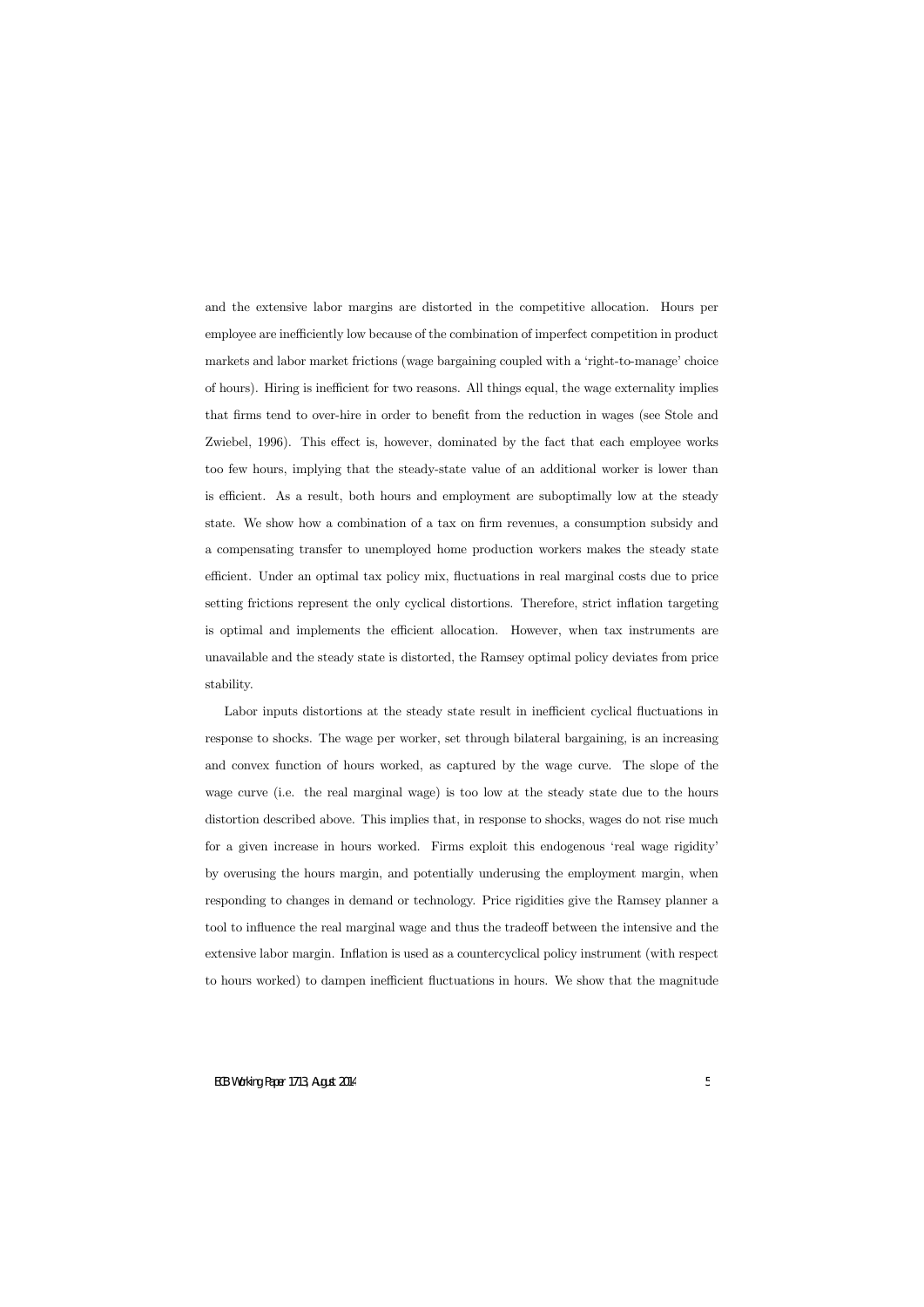of the deviation of price stability depends on the size of the hours distortion, which in turn is driven by the bargaining power of workers, the disutility cost of hours and the return to hours in production (see also Barnichon, 2012).

Several authors have analyzed the implications of labor search frictions and price rigidities for optimal policy. Ravenna and Walsh (2011) study optimal monetary policy in a linear-quadratic framework, while Sala et al. (2008) use an ad-hoc loss function. These authors do not distinguish between the two labor margins. Thomas (2008) shows that imperfect wage adjustment creates inefficient hiring and leads to optimal deviations from price stability. Blanchard and Galí  $(2010)$  study the effect of real wage rigidities on the inflation-unemployment trade-off. However, they all restrict their attention to the case of an efficient steady state. Faia (2009) shows that deviations from the efficient steady state, through the Hosios condition, imply that optimal monetary policy does not fully stabilize prices. Sunakawa (2013) extends this analysis by assuming that hours are chosen in a rightto-manage fashion. Importantly, unlike that author, employment is predetermined in our model. Finally, Ravenna and Walsh (2012) characterize optimal tax policies in a model where price rigidities and labor search frictions affect different sectors. We provide policy recommendations in a setting where firms, with two labor input margins, face both labor search frictions and price adjustment costs. Another strand of the literature has explored various aspects of the large-firm setup, but has so far not provided an optimal monetary policy analysis.<sup>2</sup> Our paper aims to fill this gap.

The remainder of the paper is structured as follows. Section 2 presents the model. Section 3 describes the distortions at the steady state and the optimal taxation results. In Section 4, we analyze optimal monetary policy. Section 5 concludes.

 $2^2$ Cahuc and Wasmer (2001), Cahuc et al. (2008), Mortensen (2009) have shown that a large-firm model combined with search-matching frictions generates inefficiencies in the competitive allocation. However, they do not consider hours, such that the only labor market distortion is over-hiring by firms. Beugnot and Tidball (2010) incorporate price setting in a large-Örm model, where both hiring and pricing decisions are in the same sector and the aggregate production function features increasing returns to scale. Here, we distinguish between two labor margins and allow for increasing returns to hours only.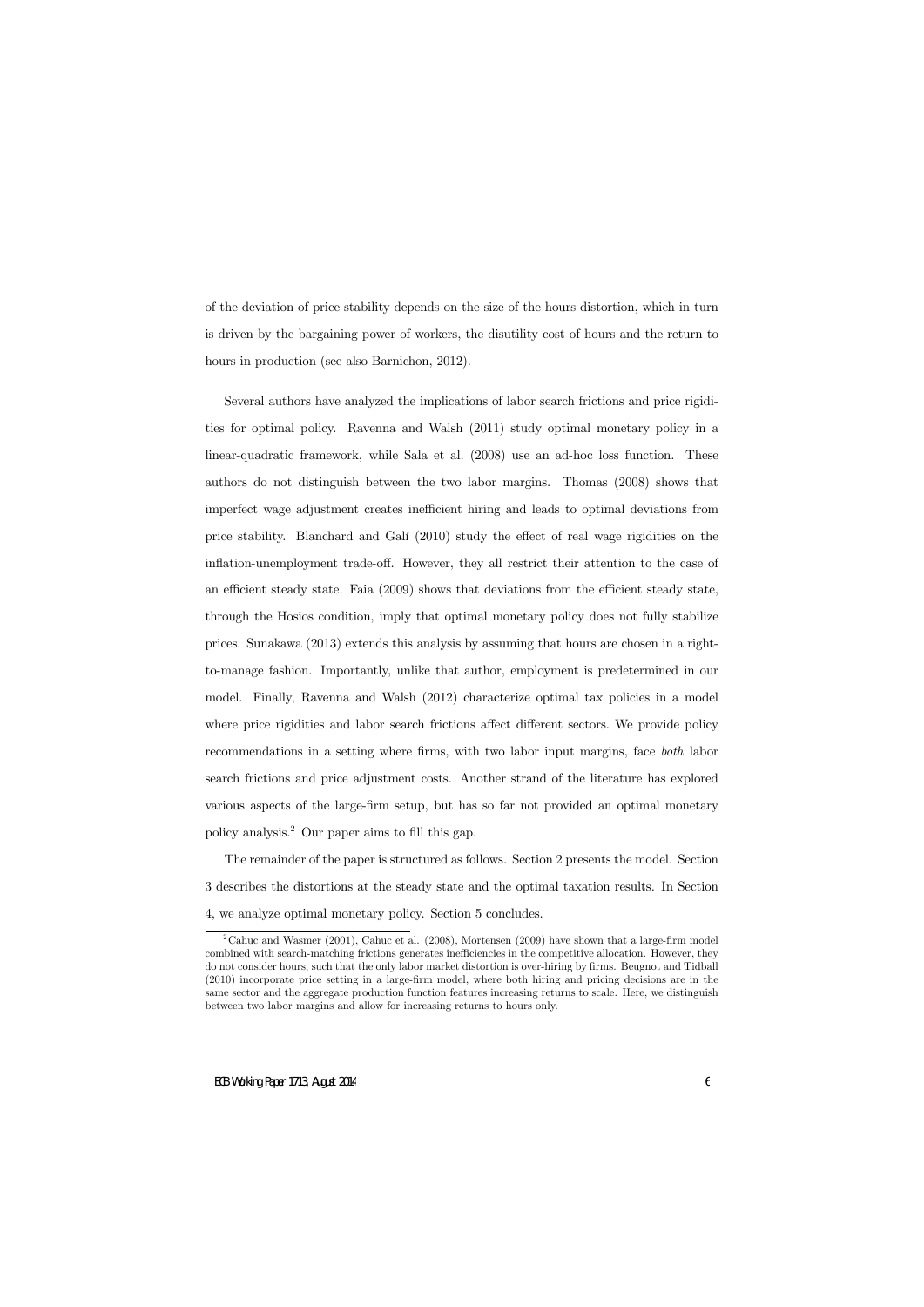## 2 Model

Our model features search-and-matching frictions in the labor market and bilateral wage bargaining  $\hat{a}$  la Mortensen and Pissarides (1994).<sup>3</sup> We adopt the large-firm version of this model where firms employ many workers, see Chapter 2 in Pissarides (2000). We allow for variable hours per worker such that labor input can be adjusted along two margins, the extensive margin (employment) and the intensive one (hours per employee). Firms operate under monopolistic competition and face quadratic price adjustment costs à la Rotemberg  $(1982)$ . Labor search frictions and goods market imperfections affect the same firms, as in Barnichon (2010), Kuester (2010) and Thomas (2011).<sup>4</sup> Employment is predetermined and firms adjust hours unilaterally to satisfy demand in the short run, as in the 'right-to-manage' model of e.g. Trigari (2006).

## 2.1 Households

In the representative household or family, a fraction  $n_t$  of members are employed in the market economy and receive the real wage  $w_{it}$  from each firm i for providing hours of work  $h_{it}$ . Each employed family member works for all firms on the unit interval. The remaining  $1 - n_t$  family members are unemployed; they are instead engaged in home production. The family maximizes lifetime utility

$$
E_0 \sum_{t=0}^{\infty} \beta^t \left[ \ln C_t - n_t \int_0^1 \frac{\lambda_h h_{it}^{1+\sigma_h}}{1+\sigma_h} dt \right],\tag{1}
$$

where  $\beta \in (0,1)$  is the discount factor,  $C_t$  denotes consumption,  $\lambda_h > 0$  captures the weight on hours in labor disutility, while  $\sigma_h \geq 0$  determines the curvature of labor disutility. There exists an insurance technology guaranteeing complete consumption risk sharing between

<sup>3</sup>The online appendix contains detailed model derivations.

<sup>&</sup>lt;sup>4</sup>Many New Keynesian models with labor market search, e.g. Faia (2009) and Ravenna and Walsh (2012), instead separate these two frictions in what is known as a 'producer-retailer structure'.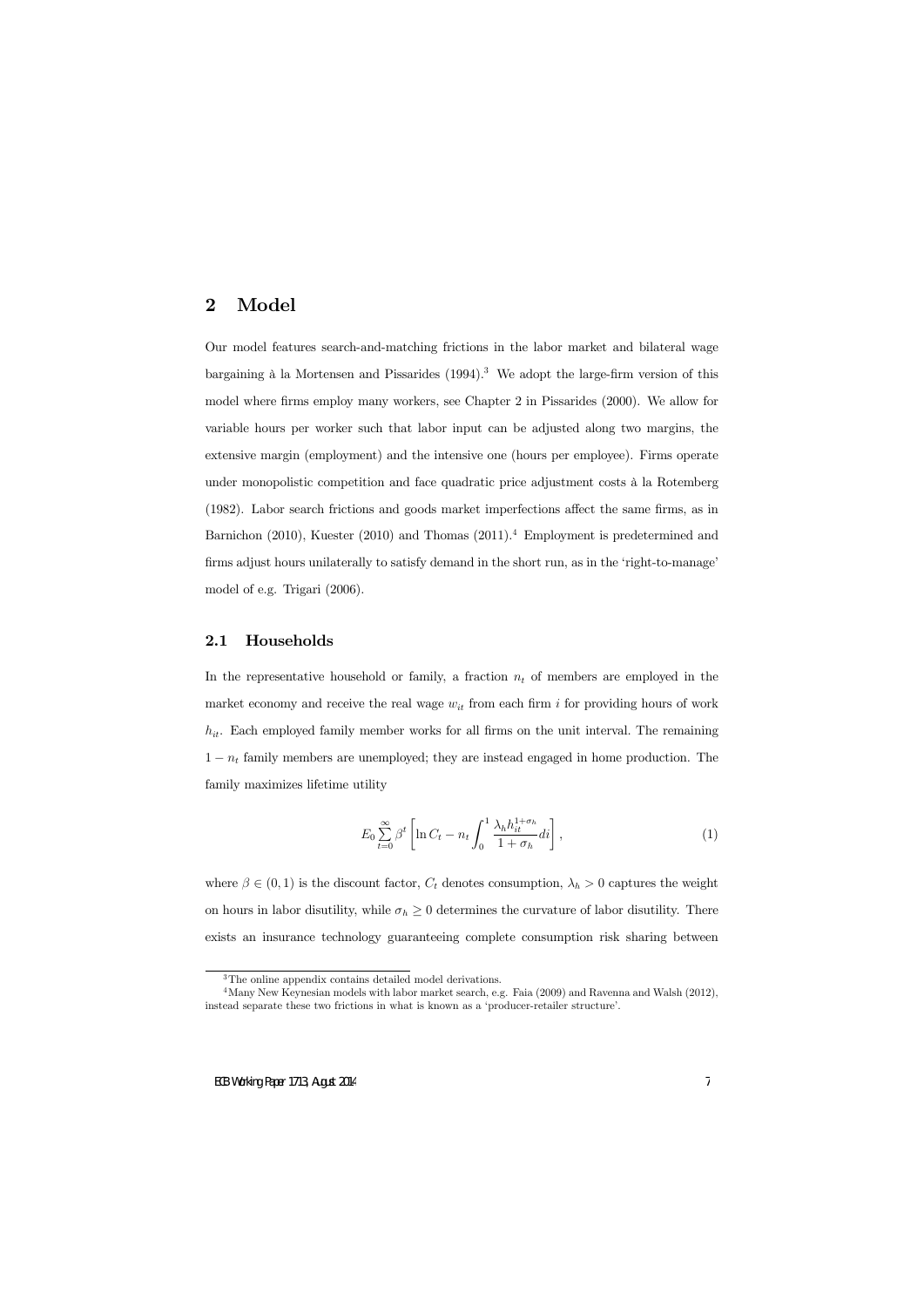family members, such that  $C_t$  denotes consumption enjoyed by a member as well as overall family consumption. As in Ravenna and Walsh (2012), consumption consists of final goods sold in the market and home-produced goods, i.e  $C_t = C_t^m + (1 - n_t)b$  where b is the productivity of workers in home production.

The family maximizes lifetime utility (1) subject to the sequence of budget constraints

$$
(1+\tau^c) C_t^m + \frac{B_t}{R_t P_t} = n_t \int_0^1 w_{it} (h_{it}) dt + \frac{B_{t-1}}{P_t} + D_t + (1-n_t) T^b + T_t,
$$
 (2)

where  $\tau^c$  is a tax on consumption,  $P_t$  is the price level,  $B_t$  are one-period nominal bonds that cost  $1/R_t$  units of currency in t and pay a safe return of one currency unit in period  $t + 1$ . Consumption expenditure  $C_t^m$  and bond purchases  $B_t$  are financed through wage income by employed members, interest income on bond holdings, real profits  $D_t$ , lump sum transfers  $T_t$ , and lump sum transfers to the unemployed  $T<sup>b</sup>$ . Rewriting the household budget constraint in terms of total consumption gives

$$
(1+\tau^c) C_t + \frac{B_t}{R_t P_t} = n_t \int_0^1 w_{it} (h_{it}) dt + (1-n_t) b^c + \frac{B_{t-1}}{P_t} + D_t + T_t,
$$
\n(3)

where an unemployed worker produces  $(1 + \tau^c) b$  units of market consumption goods and receives the lump sum transfer  $T^b$ , i.e.  $b^c = (1 + \tau^c) b + T^b$ . So far, we have described the representative family. Given that all families are identical in equilibrium and their mass is normalized to unity,  $C_t$  represents household consumption as well as economy-wide consumption. The first order conditions for consumption and bonds imply  $1 = R_t E_t \{\beta_{t,t+1}/\Pi_{t+1}\},\$ where  $\beta_{t-1,t} = \beta \frac{C_{t-1}}{C_t}$  is the stochastic discount factor and  $\Pi_t = P_t/P_{t-1}$  is the gross inflation rate.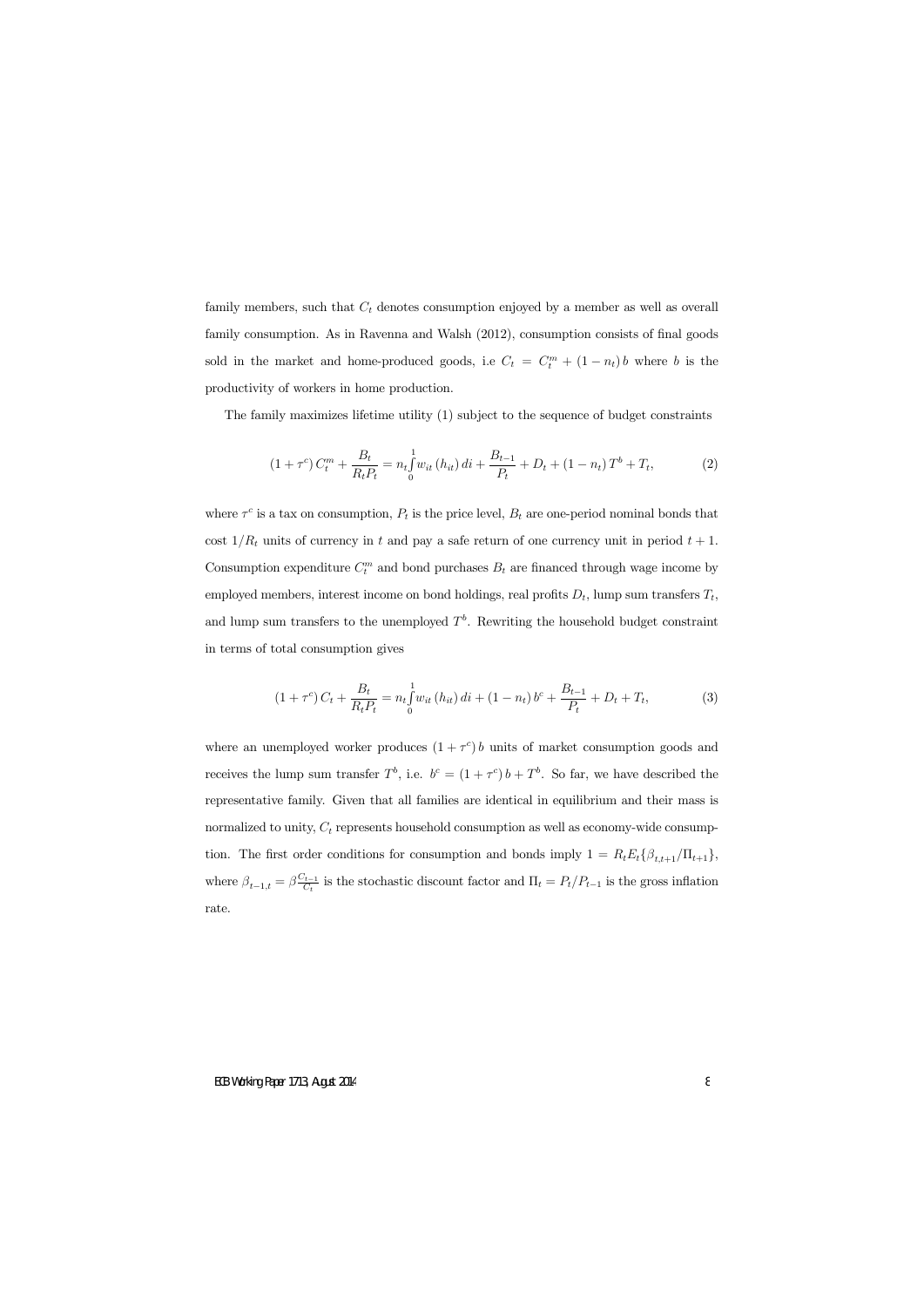## 2.2 Labor Market Search and Matching

Firms post vacancies and unemployed workers search for jobs. Let  $\mathcal{M}_t = \mathcal{M}_0 u_t^{\eta} v_t^{1-\eta}$  denote the number of successful matches. The matching technology is a Cobb-Douglas function of the unemployment rate  $u_t = 1 - n_t$  and the aggregate number of vacancies  $v_t = \int_0^1 v_{it} di$ , where  $\eta \in (0, 1)$  is the elasticity of the number of matches to unemployment and  $\mathcal{M}_0 > 0$  is a scale parameter. The probability of a vacancy being filled next period is  $q_t = \mathcal{M}_t/v_t = \mathcal{M}_0 \theta_t^{-\eta}$ , where the ratio of vacancies to unemployed workers  $\theta_t = v_t/u_t$  is a measure of labor market tightness. The job finding rate is  $p_t = \mathcal{M}_t/u_t = q_t \theta_t$ . A constant fraction  $\lambda$  of matches are destroyed each period, such that

$$
n_{it+1} = (1 - \lambda) n_{it} + q_t v_{it} \tag{4}
$$

describes the evolution of employment at firm  $i$ . Notice that current hires become productive only in the next period, making employment predetermined.

## 2.3 Wage Determination

Firms bargain with each worker bilaterally over the real wage  $w_{it}$  and split the joint surplus according to their respective bargaining weights  $\gamma$  and  $(1 - \gamma)$ . It can be shown that the bargaining wage satisfies<sup>5</sup>

$$
w_{it} = \gamma \left( \frac{h_{it}}{\varphi} w'_{it} (h_{it}) + \kappa_v \theta_t \right) + (1 - \gamma) \left( \frac{\lambda_h h_{it}^{1 + \sigma_h}}{1 + \sigma_h} \frac{1}{\Lambda_t} + b^c \right), \tag{5}
$$

where  $\kappa_v$  is the per-period cost to the firm of posting a vacancy,  $\varphi$  is the elasticity of output to hours (defined below) and  $\Lambda_t = 1/[(1 + \tau^c) C_t]$  is the Lagrange multiplier on the household budget constraint (2). An employed worker suffers the disutility  $\lambda_h h_{it}^{1+\sigma_h}/(1+\sigma_h)$  from working, which we divide by  $\Lambda_t$  to convert utils into consumption goods. His outside option

<sup>&</sup>lt;sup>5</sup>See the online appendix.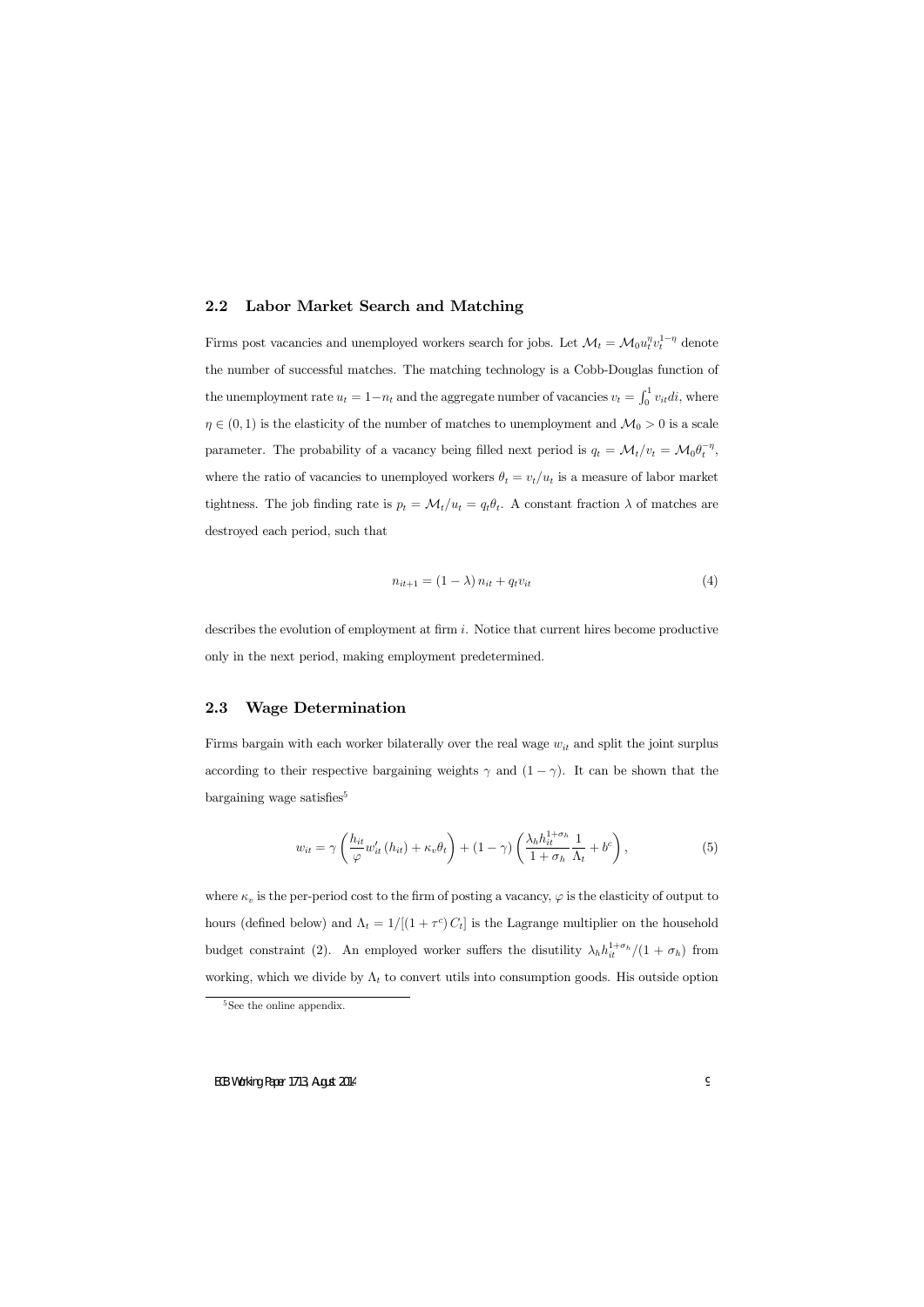is represented by  $b^c$ .

The firm's surplus from employing a marginal worker equals the latter's contribution to profits. As in Barnichon (2010) and Thomas (2011), a firm sets its price prior to hiring and wage bargaining. Once it has set a price, it adjusts hours unilaterally to satisfy demand at that price. Therefore, firm revenues are independent of  $n_{it}$  and the contribution of the marginal worker to firm profits is the marginal reduction in the wage bill,  $(h_{it}/\varphi)w'_{it}(h_{it})$ with  $w'_{it}(h_{it}) \equiv \frac{\partial w_{it}}{\partial h_{it}}$  $\frac{\partial w_{it}}{\partial h_{it}}$  defining the real marginal wage, and not his marginal revenue product as in the standard search-and-matching model. The decrease in costs due to an additional hire - through lower average hours and lower wages paid to all workers - is what we call the ëwage externalityíand it is discussed in detail below.

By the method of undetermined coefficients, we find the following solution to  $(5)$ ,

$$
w_{it}(h_{it}) = \gamma \kappa_v \theta_t + (1 - \gamma) b^c + \varkappa \frac{\lambda_h h_{it}^{1 + \sigma_h}}{1 + \sigma_h} (1 + \tau^c) C_t,
$$
\n
$$
(6)
$$

where we define

$$
\varkappa \equiv \frac{1 - \gamma}{1 - \gamma \frac{1 + \sigma_h}{\varphi}}.\tag{7}
$$

The derivative of (6) is the real marginal wage,

$$
w'_{it}(h_{it}) = \varkappa \cdot mrs_{it}.
$$
\n(8)

where  $mrs_t$  denotes the marginal rate of substitution between consumption and leisure,

$$
mrs_{it} = \lambda_h h_{it}^{\sigma_h} \left(1 + \tau^c\right) C_t.
$$
\n<sup>(9)</sup>

We impose  $1 - \gamma (1 + \sigma_h)/\varphi > 0$  in (7).<sup>6</sup> This implies that  $\varkappa > 0$ , such that the real marginal wage under bargaining (8) is positively related to hours worked. Furthermore,

 $6$ When computing the steady state numerically, we verify that this condition is satisfied.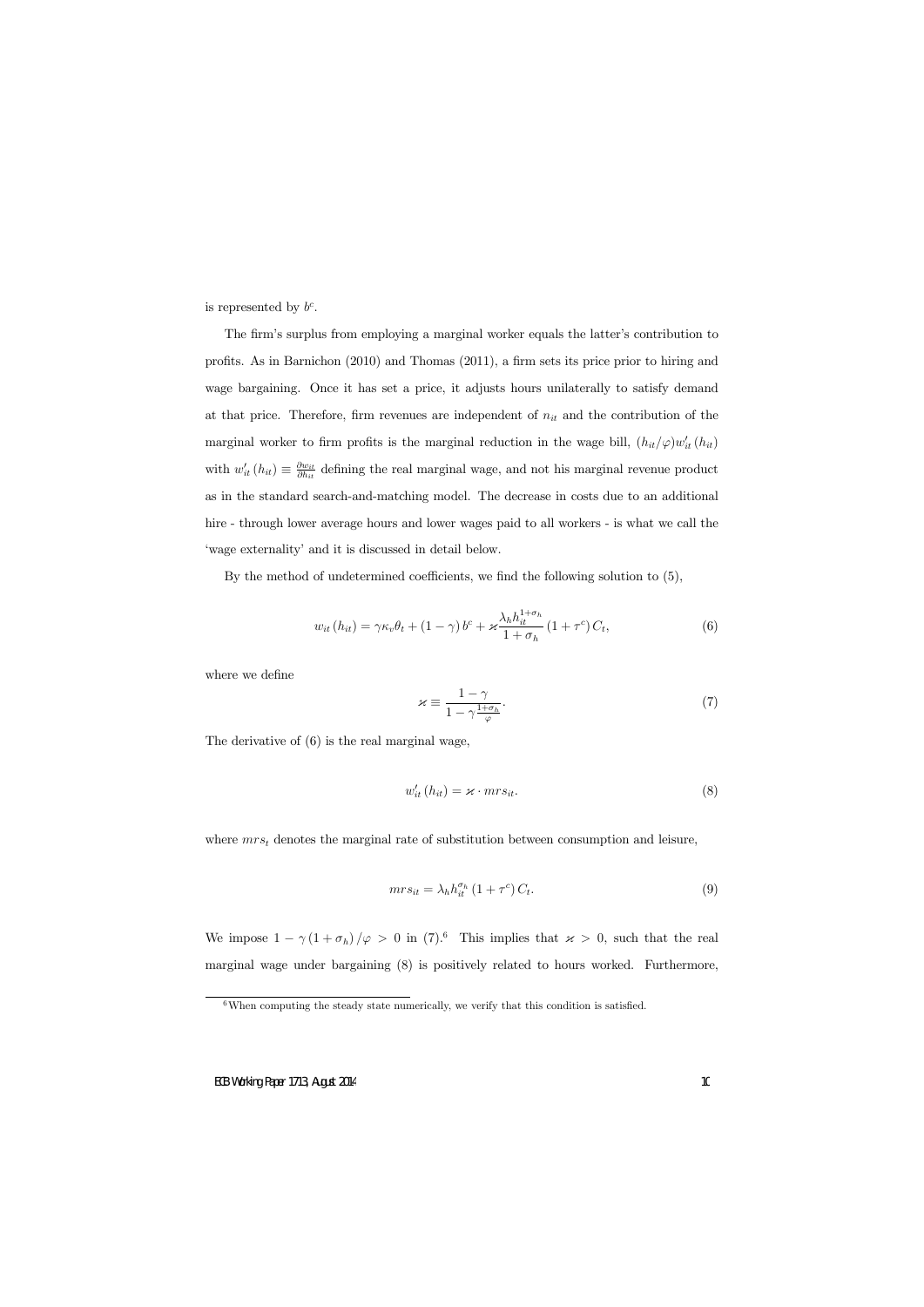under the usual assumption that  $\frac{1+\sigma_h}{\varphi} > 1$ , we have that  $\alpha > 1$ .<sup>7</sup> If wages were set in a Walrasian labor market, we would have  $x = 1$  instead.<sup>8</sup> The parameter  $x$  captures the distortion imposed by the wage bargaining process. Ceteris paribus, a greater  ${\mathscr \kappa}$  implies that raising hours worked results in a larger increase in the equilibrium wage. Given  $\frac{1+\sigma_h}{\varphi} > 1$ , the slope of the wage curve is increasing in the bargaining power of workers,  $\gamma$ . For a given bargaining power of workers  $\gamma$ , the parameter  ${\mathscr X}$  is increasing in the curvature of the disutility of hours worked  $1 + \sigma_h$ , and decreasing in the returns to hours in production,  $\varphi$ . The wage curve is steeper, the higher is the utility cost of hours  $(1 + \sigma_h)$  relative to the degree of returns to hours,  $\varphi$ .

## 2.4 Production

Final output  $Y_t$  is an aggregate of intermediate goods  $Y_{it}$  bundled according to the function  $Y_t = (\int_0^1 Y_{it}^{\frac{\varepsilon}{\varepsilon}} dt)^{\frac{\varepsilon}{\varepsilon-1}}$ , where  $\varepsilon$  is the elasticity of substitution between the individual goods varieties. Given a price  $P_{it}$  for each variety i, the corresponding demand function is given by  $Y_{it}^d = (P_{it}/P_t)^{-\varepsilon} Y_t$ .

Firms indexed by  $i \in (0, 1)$  use labor to produce intermediate goods under monopolistic competition. Output of an individual firm  $Y_{it}$  is produced according to the following production function,

$$
Y_{it} = A_t n_{it} h_{it}^{\varphi},\tag{10}
$$

where  $A_t$  is a technology index common to all firms. The parameter  $\varphi$  measures the short-run returns to hours or the elasticity of output to hours. Production is thus linear in employment and (potentially) non-linear in hours per worker  $h_{it}$ . The firm sets a price at the beginning of the period and commits to satisfying demand at that price. Taking into account the firm's

<sup>&</sup>lt;sup>7</sup>We do not consider as empirically relevant the case where  $\frac{1+\sigma_h}{\varphi} < 1$ .

 $8$ The efficient wage is derived in the online appendix.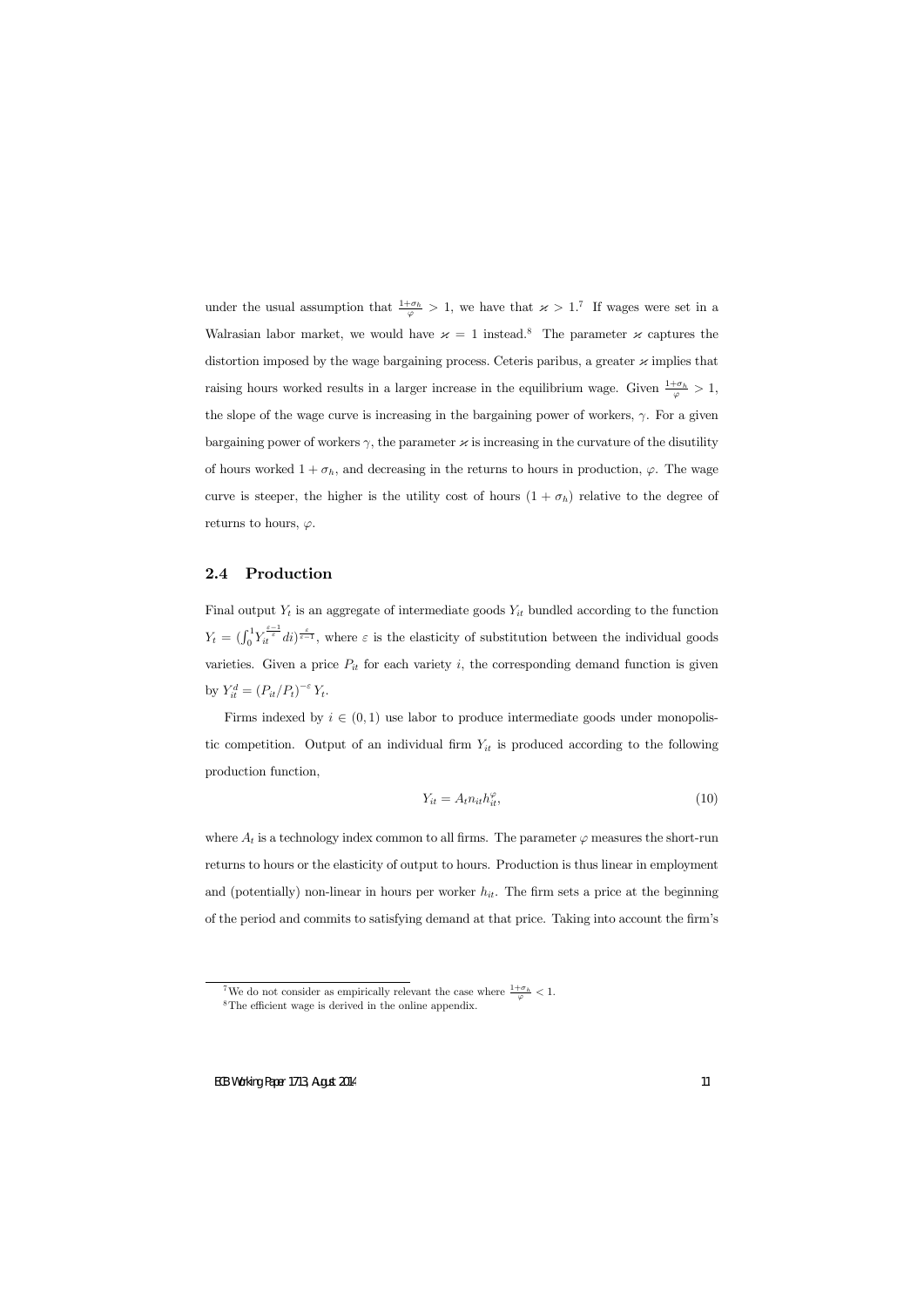production technology (10), its demand constraint is

$$
\left(\frac{P_{it}}{P_t}\right)^{-\varepsilon} Y_t = A_t n_{it} h_{it}^{\varphi}.
$$
\n(11)

Since employment is predetermined, the firm adjusts hours worked in the short run in order to produce the amount of output demanded. More formally, the firm chooses a price  $P_{it}$ , hours worked  $h_{it}$ , vacancies  $v_{it}$ , and next period's employment  $n_{it+1}$ , to maximize the present discounted stream of future profits,

$$
E_0 \sum_{t=0}^{\infty} \beta_{0,t} \left[ \left( 1 - \tau^f \right) \frac{P_{it}}{P_t} Y_{it}^d - w_{it} \left( h_{it} \right) n_{it} - \kappa_v v_{it} - \frac{\kappa_p}{2} \left( \frac{P_{it}}{P_{it-1}} - 1 \right)^2 Y_t \right],
$$
 (12)

subject to the law of motion for employment  $(4)$ , the equilibrium wage  $(6)$ , and the demand constraint (11). In the objective function (12),  $\tau^f$  is a tax on firm revenues and  $\beta_{0,t}$  =  $\beta_{0,1}\beta_{1,2}\dots\beta_{t-1,t}$ . Firm revenues are taxed if  $\tau^f > 0$  and subsidized if  $\tau^f < 0$ . Following Rotemberg (1982), price changes are subject to quadratic adjustment costs scaled by the parameter  $\kappa_p \geq 0$ . Substituting demand into the firm's objective function (12), we can write the firm's optimization problem as a Lagrangian problem,

$$
\max_{\{h_{it}, v_{it}, n_{it+1}, P_{it}\}_{t=0}^{\infty}} E_0 \sum_{t=0}^{\infty} \beta_{0,t} \{ (1 - \tau^f) \left( \frac{P_{it}}{P_t} \right)^{1-\varepsilon} Y_t - w_{it} (h_{it}) n_{it} - \kappa_v v_{it} - \frac{\kappa_p}{2} \left( \frac{P_{it}}{P_{it-1}} - 1 \right)^2 Y_t - s_{it} \left[ \left( \frac{P_{it}}{P_t} \right)^{-\varepsilon} Y_t - A_t n_{it} h_{it}^{\varphi} \right] - \varphi_{nt} [n_{it+1} - (1 - \lambda) n_{it} - q_t v_{it}] \},
$$

where  $s_{it}$  and  $\varphi_{nt}$  are the Lagrange multipliers on the demand constraint and on the firm's employment dynamics, respectively. Since all firms choose the same price, hours, vacancies and future employment level in equilibrium, we drop the i-subscript from here on.

**Hours Worked** Notice that a worker's marginal product per hour, defined as  $mph_t \equiv$  $\partial(Y_t/n_t)$  $\frac{r_t/n_t}{\partial h_t}$ , is

$$
mph_t = \varphi A_t h_t^{\varphi - 1}.
$$
\n(13)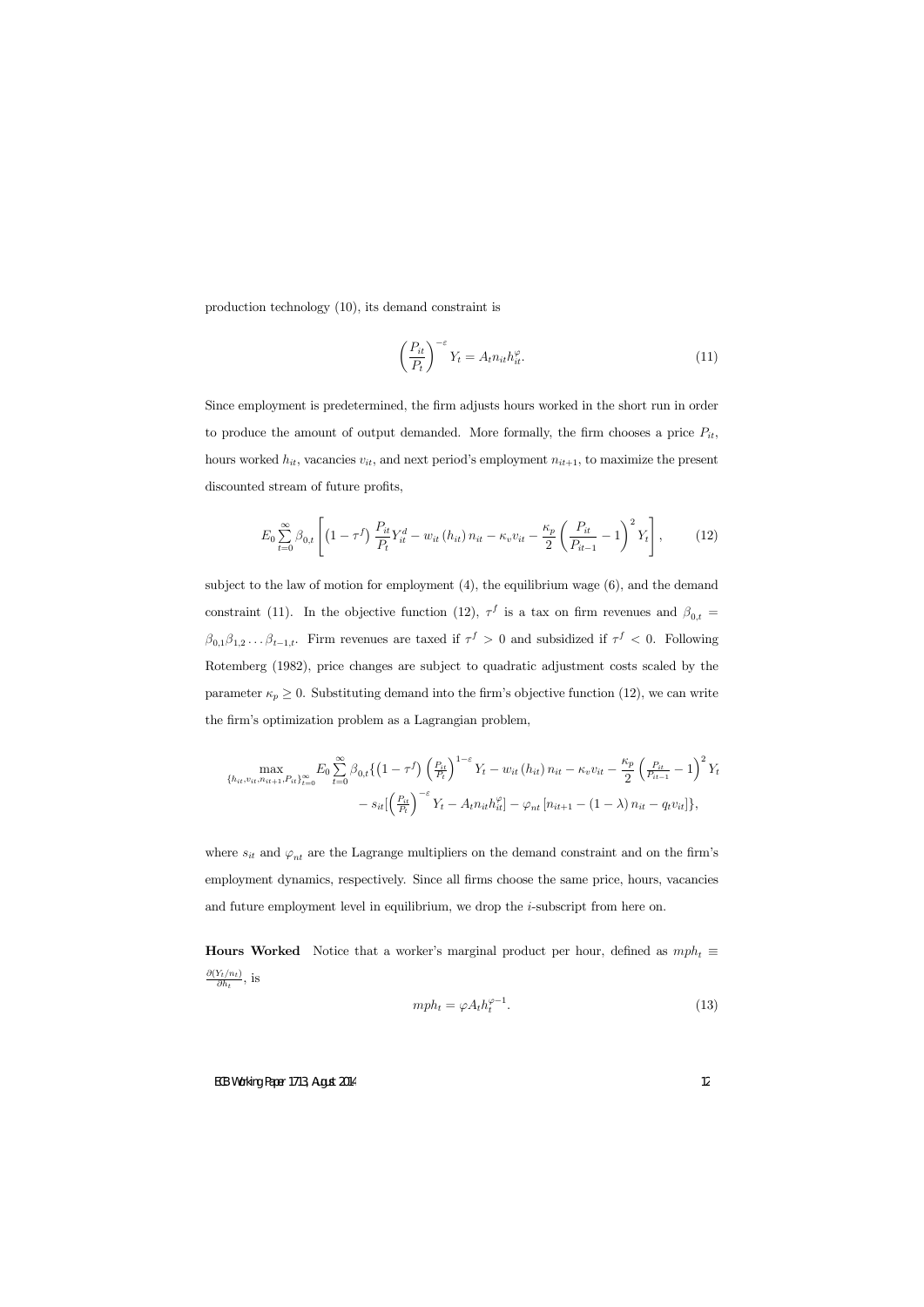If  $\varphi > 1$ , we have short run increasing returns to hours, implying  $\frac{\partial mph_t}{\partial h_t} > 0$ . This means that increasing hours by  $1\%$  raises output per worker by more than  $1\%$ . As argued by Oi (1962) and Solow (1964), increasing returns to hours can be rationalized through unobserved variations in factor utilization, such as work intensity, or effort. See also Barnichon  $(2010,$  $2012$ ) and Galí and van Rens  $(2014)$ .

The first order condition for hours worked states that the Lagrange multiplier on the demand constraint  $s_t$  equals the real marginal wage divided by the marginal product of hours,

$$
s_t = \frac{w'_t(h_t)}{mph_t}.\tag{14}
$$

Equation (14) describes the firm's real marginal costs, i.e. the change in the wage bill for a unit increase in output. Since employment is predetermined, firms increase production to satisfy demand by increasing hours worked. Using more hours has two effects on real marginal costs. On one hand, it increases the real marginal wage  $w'_t(h_t)$ , or the cost of one additional worker-hour, provided that  $\alpha > 0$  in (8), and therefore  $s_t$ . On the other hand, when  $\varphi \neq 1$ , the marginal productivity of hours also varies with hours worked. Under the standard assumption of decreasing returns to hours ( $\varphi$  < 1), mph<sub>t</sub> falls with hours, raising real marginal costs. Under increasing returns to hours ( $\varphi > 1$ ), the marginal product of hours  $mph_t$  instead rises with hours, which reduces  $s_t$ . Then real marginal costs respond less positively to a rise in hours worked.

The real marginal cost can be seen as the cost of using the hours margin, rather than the employment margin, to adjust output in response to a persistent shock. It is increasing in the slope of the wage curve,  $w'_t(h_t)$ , and decreasing in the marginal product of hours,  $mph_t$ .

Vacancy Posting The first order conditions for vacancies and next period's employment together imply

$$
\frac{\kappa_v}{q_t} = E_t \left\{ \beta_{t,t+1} \left[ \chi_{t+1} + (1-\lambda) \frac{\kappa_v}{q_{t+1}} \right] \right\},\tag{15}
$$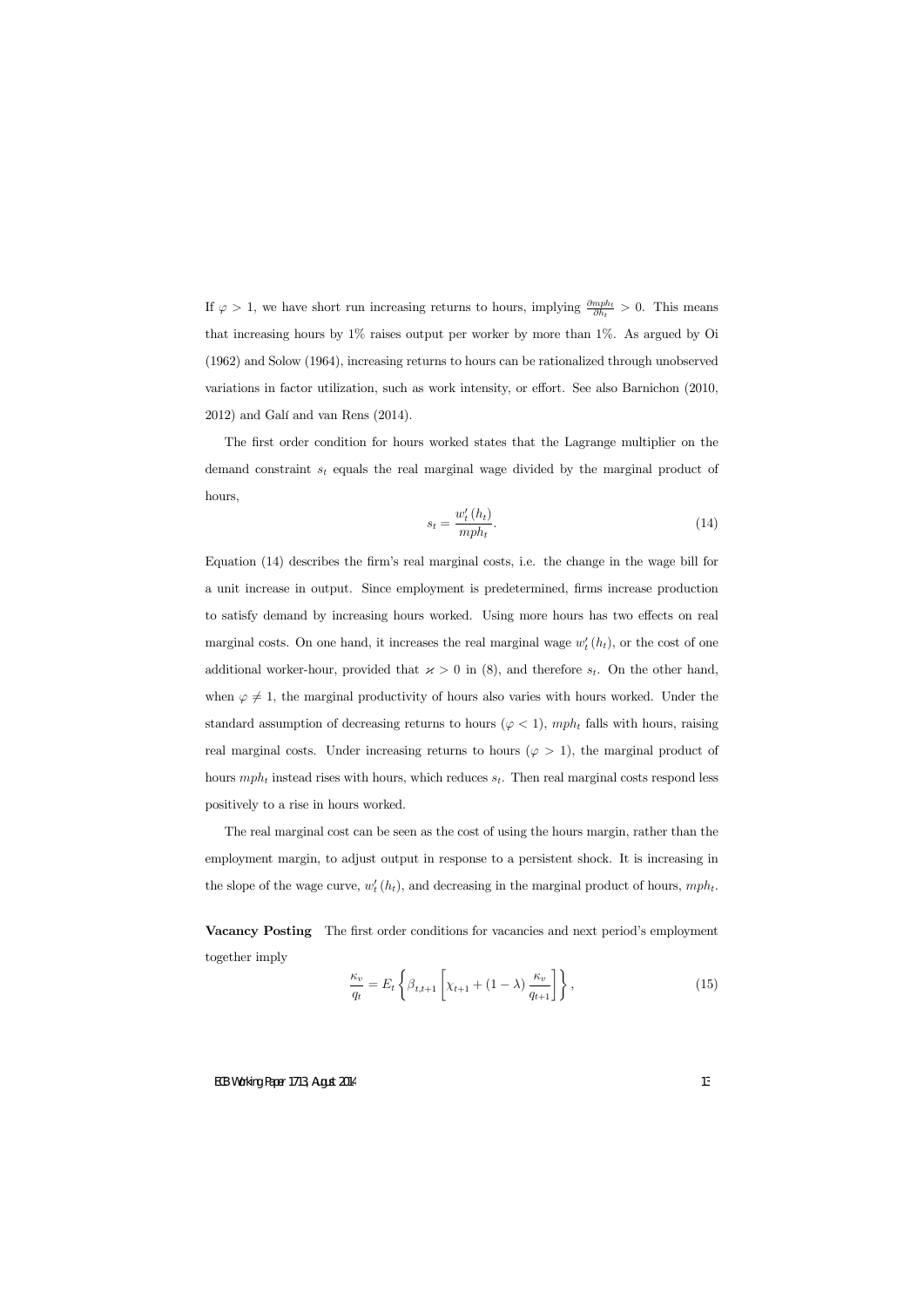where  $\chi_t$  is the shadow value of the marginal worker. A firm posts vacancies until the cost of hiring a worker equals the expected discounted future benefits from this extra worker. The costs of hiring a worker are given by the vacancy posting costs,  $\kappa_v$ , multiplied by the average duration of a vacancy,  $1/q_t$ . The benefits of hiring a worker are his shadow value,  $\chi_{it}$ , plus the vacancy posting costs saved in case the employment relationship continues.

In the one-worker-Örm framework with instantaneous hiring, the shadow value of a marginal worker,  $\chi_t$ , corresponds to his marginal productivity net of his wage. In our setup with large firms and predetermined employment, the marginal worker reduces future hours worked of all the firm's employees by shifting production from the intensive to the extensive margin. The reduction in hours in turn reduces the wage determined in the bargaining process. Formally, the shadow value of a marginal worker captures the reduction in the wage bill induced by an additional hire,

$$
\chi_t = -\frac{\partial w_t(h_t) n_t}{\partial n_t} = -w_t(h_t) + \frac{h_t}{\varphi} w'_t(h_t).
$$
\n(16)

On one hand, hiring an additional worker costs the firm  $w_t$ . On the other, it allows the firm to reduce the number of hours, and through (6) the wage payments to, all other workers.

The degree of returns to hours has a direct and an indirect effect on the shadow value. First, if the degree of returns to hours  $\varphi$  is high, a given reduction in hours reduces output by a larger amount. Then hiring an additional worker and reducing hours is less attractive and the shadow value is lower. Second, there is an indirect effect through the wage externality. If the degree of returns to hours  $\varphi$  is high relative to the utility cost of hours  $(1+\sigma_h)$ , the wage curve is rather flat and raising hours has a smaller effect on the equilibrium wage. Then the shadow value of the marginal worker is lower and hiring is discouraged.

Substituting out the real marginal wage in (16), the shadow value can be expressed as

$$
\chi_t = -w_t(h_t) + \frac{h_t}{\varphi} \sin ph_t. \tag{17}
$$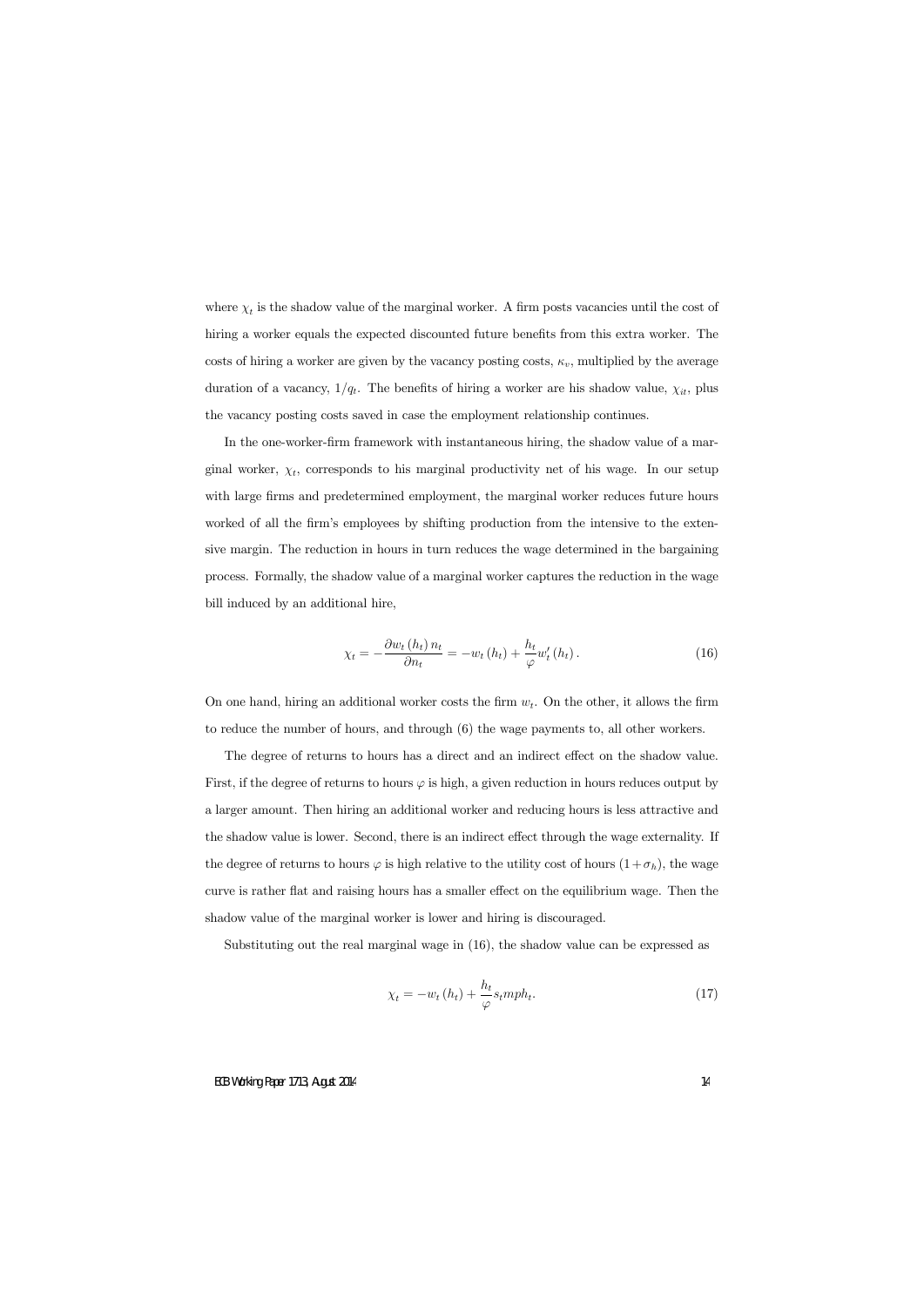**Price Setting** The first order condition for prices yields the New Keynesian Phillips Curve,

$$
\kappa_p \Pi_t (\Pi_t - 1) = \varepsilon s_t - (1 - \tau^f) (\varepsilon - 1) + \kappa_p E_t \left\{ \beta_{t,t+1} \Pi_{t+1} (\Pi_{t+1} - 1) \frac{Y_{t+1}}{Y_t} \right\}.
$$
 (18)

Our specification of price rigidities follows Faia  $(2009)$  and Sunakawa  $(2013)$ , but differs from Barnichon (2010), Kuester (2010) and Thomas (2011), who adopt Calvo (1983) price staggering. The price set by a firm determines the shadow value of the marginal worker, and thus its hiring decision. In the Calvo setup, sticky-price firms choose a different employment level than flexible-price firms. This firm-specificity of labor alters the slope of the New Keynesian Phillips Curve. For simplicity, we opt for the Rotemberg scheme, which delivers the standard New Keynesian Phillips Curve slope.<sup>9</sup>

## 2.5 Equilibrium

The government budget constraint equates current income (bond issues and tax revenues) with current expenditure (government consumption, lump-sum transfers, and maturing government bonds),

$$
\frac{B_t}{R_t P_t} + \tau^c C_t^m + \tau^f Y_t = G_t + T_t + (1 - n_t) T^b + \frac{B_{t-1}}{P_t}.
$$
\n(19)

The costs of posting vacancies and adjusting prices are passed on to households in the form of lower dividends. Aggregate (after-tax) profits are

$$
D_t = \left(1 - \tau^f\right)Y_t - w_t n_t - \kappa_v v_t - \frac{\kappa_p}{2} \left(\Pi_t - 1\right)^2 Y_t.
$$
 (20)

Combining the aggregated household budget constraint with the government budget constraint  $(19)$  and the aggregate profit equation  $(20)$ , we obtain the aggregate accounting

<sup>&</sup>lt;sup>9</sup>In addition, the Rotemberg price setting scheme allows us to write down the model in non-linear form, which we need to derive the Ramsey first order conditions later in the paper.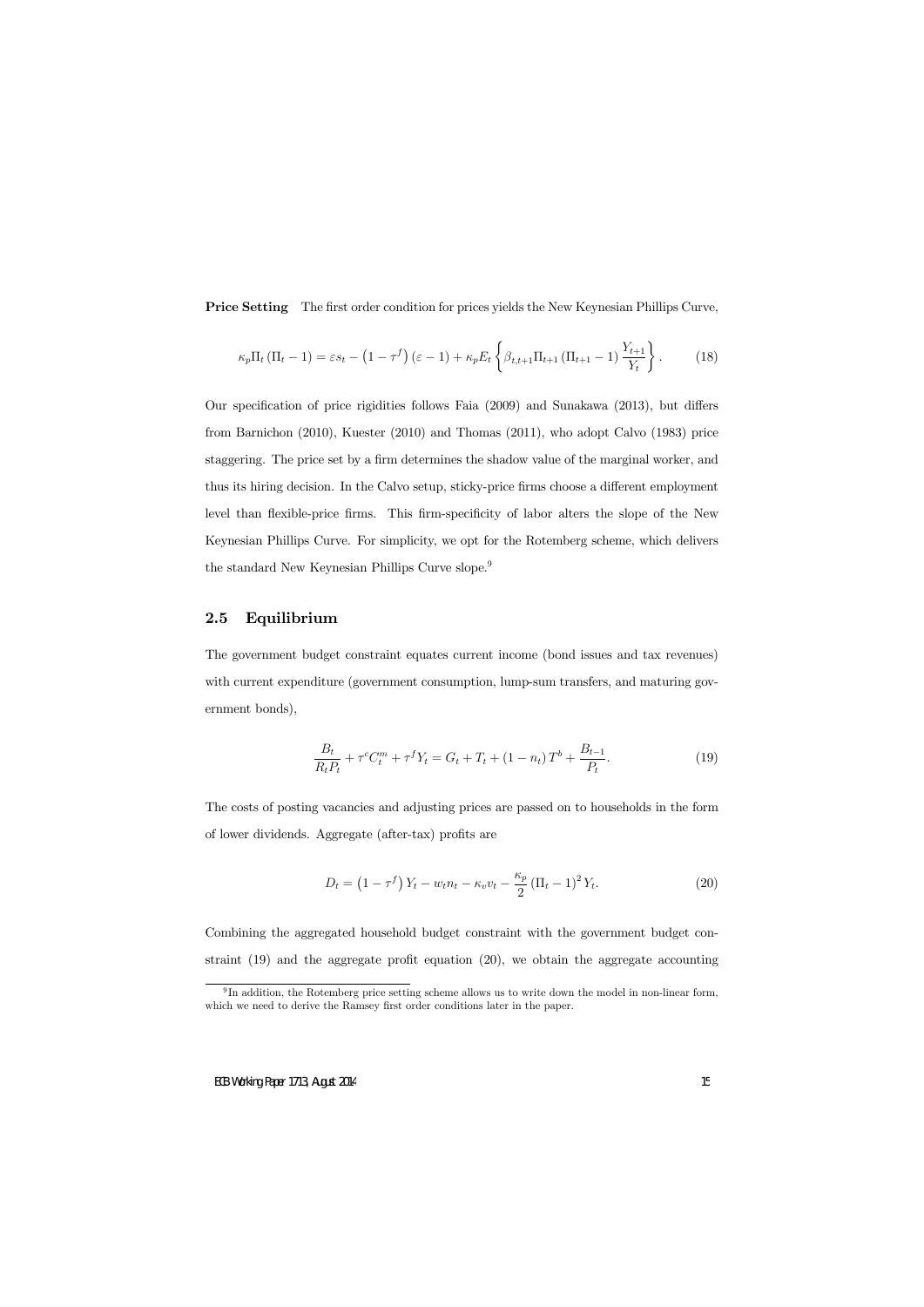identity,

$$
Y_t + (1 - n_t) b^c = C_t + G_t + \kappa_v v_t + \frac{\kappa_p}{2} (\Pi_t - 1)^2 Y_t.
$$
 (21)

The model is closed with a description of monetary policy.

## 2.6 Model Summary

We condense the decision rules of households and firms into three equilibrium conditions determining hours  $(h_t)$ , vacancies  $(v_t)$  and real marginal costs  $(s_t)$ ,

$$
s_t = \varkappa \frac{\lambda_h h_t^{\sigma_h} (1 + \tau^c) C_t}{\varphi A_t h_t^{\varphi - 1}},
$$
\n(22)

$$
\frac{\kappa_v}{\mathcal{M}_0} \left( \frac{v_t}{1 - n_t} \right)^{\eta} - (1 - \lambda) \beta E_t \left\{ \frac{C_t}{C_{t+1}} \frac{\kappa_v}{\mathcal{M}_0} \left( \frac{v_{t+1}}{1 - n_{t+1}} \right)^{\eta} \right\} \n= \beta E_t \left\{ \frac{C_t}{C_{t+1}} \left[ -\gamma \kappa_v \frac{v_{t+1}}{1 - n_{t+1}} - (1 - \gamma) b^c + (1 - \frac{\varphi}{1 + \sigma_h}) A_{t+1} h_{t+1}^{\varphi} s_{t+1} \right] \right\},
$$
\n(23)

$$
\kappa_p \left( \Pi_t - 1 \right) \Pi_t + \left( 1 - \tau^f \right) \left( \varepsilon - 1 \right) - \varepsilon s_t = \kappa_p \beta E_t \left\{ \frac{C_t}{C_{t+1}} \left( \Pi_{t+1} - 1 \right) \Pi_{t+1} \frac{A_{t+1} n_{t+1} h_{t+1}^{\varphi}}{A_t n_t h_t^{\varphi}} \right\}.
$$
 (24)

The technological constraints determining, respectively, the number of workers  $(n_{t+1})$  and consumption  $(C_t)$  are given by the evolution of employment and the resource constraint,

$$
n_{t+1} = (1 - \lambda) n_t + \mathcal{M}_0 (1 - n_t)^{\eta} v_t^{1 - \eta}, \tag{25}
$$

$$
(1 - \frac{\kappa_p}{2}(\Pi_t - 1)^2)A_t n_t h_t^{\varphi} + (1 - n_t) b^c = C_t + G_t + \kappa_v v_t.
$$
 (26)

Finally, monetary policy pins down a path for inflation  $(\Pi_t)$ . We are now ready to provide a formal definition of equilibrium.

**Definition 1** A competitive equilibrium is a set of allocations  $\{h_t, v_t, n_{t+1}, C_t\}_{t=0}^{\infty}$ , prices  $\{s_t\}_{t=0}^{\infty}$ , tax policies  $\{\tau^f, \tau^c, T^b\}$  and monetary policy  $\{\Pi_t\}_{t=0}^{\infty}$ , such that, given an initial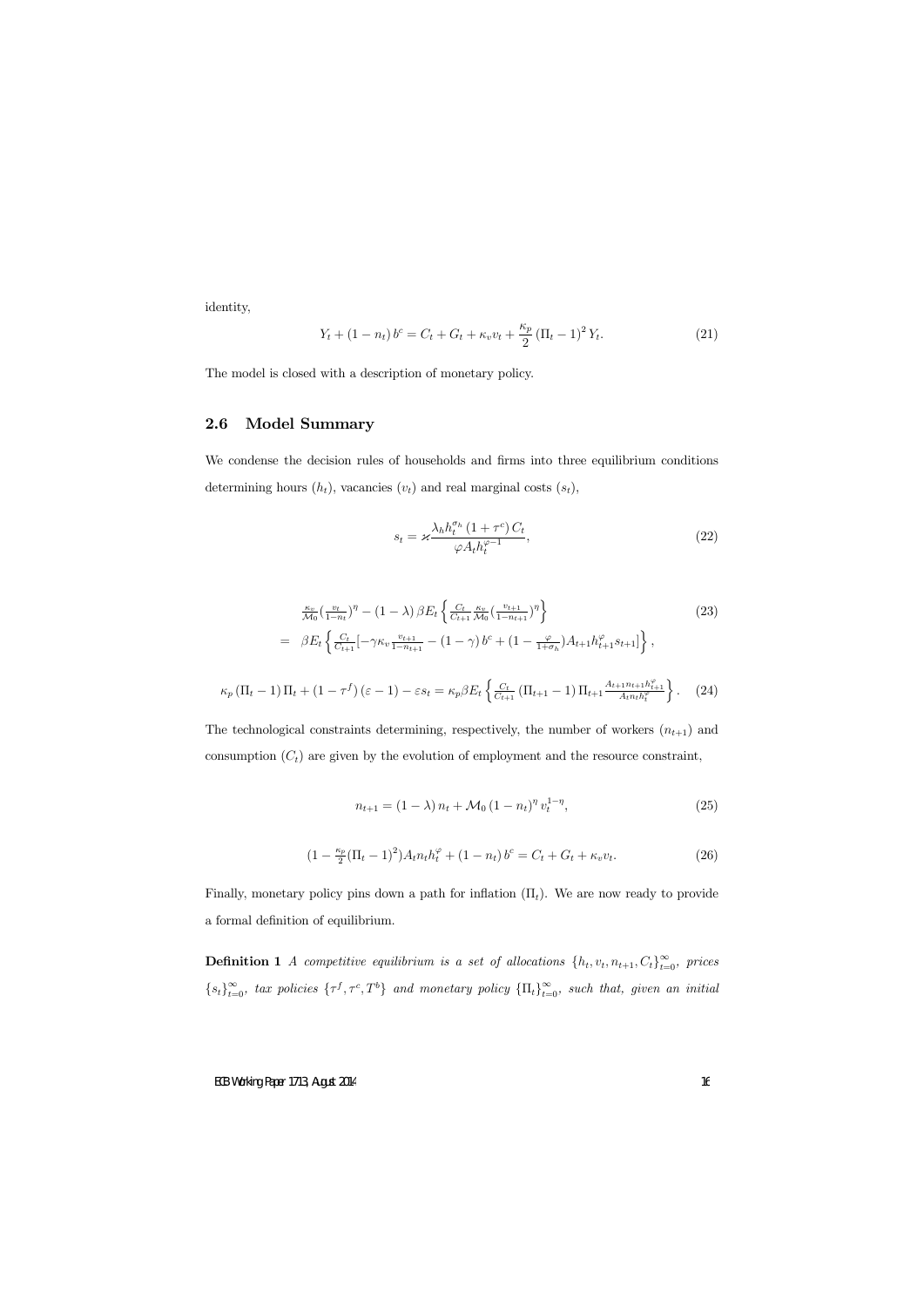employment level  $n_0$ , households maximize utility, firms maximize profits, and all markets clear.

## 2.7 Calibration

We calibrate the model parameters as follows.<sup>10</sup> The discount factor in household preferences is set to  $\beta = 0.99$ , implying a steady-state annualized real interest rate of 4%. The steady-state output level  $Y$  is normalized to unity. Steady-state technology is then set to obtain an unemployment rate of 9:6% in the steady state, which corresponds to the average unemployment rate in the Euro Area between 1999 and 2013. The resulting value is  $A = 1.30$ . Following Barnichon (2010), we set  $\sigma_h$ , the curvature of labor disutility in hours, equal to 2. The household's weight on labor disutility  $\lambda_h$  is calibrated such that hours equal 0.9 in steady state.<sup>11</sup> Following Christoffel et al.  $(2009)$ , we set the probability of filling a job, q, to 0.7, the job separation rate,  $\lambda$ , to 0.03 and the vacancy posting costs,  $\kappa_v$  to 0.058. From these parameters, we can deduce the probability of finding a job,  $p$ , equals 0.28, the degree of labor market tightness,  $\theta$ , equals 0.40 which both correspond to Christoffel et al. s  $(2009)$  calibration. The productivity in home production, b, is 0.74. We set the bargaining power of workers,  $\gamma$ , to 0.4. The standard Hosios (1990) condition is satisfied, such that the elasticity of matches to unemployment,  $\eta$ , equals the bargaining power of workers. We assume increasing returns to hours by setting  $\varphi = 1.5$ , as in Barnichon (2010).<sup>12</sup> The substitution elasticity between intermediate goods is set to  $\varepsilon = 6$ , yielding a net price markup of 20%, and the price adjustment cost,  $\kappa_p$ , is set to 20, as in Faia (2009) and Sunakawa (2013). The share of government spending in total market output in steady state is roughly one fifth,  $G = 0.21$  as measured in Euro Area data. In our benchmark calibration, tax rates are set to zero,  $\tau^f = \tau^c = 0$ .

 $10$ The online appendix describes the model's steady state which can be written recursively.

<sup>&</sup>lt;sup>11</sup>This gives a value of  $\lambda_h = 0.74$ .

<sup>&</sup>lt;sup>12</sup>We impose this value such that, for our calibration of  $\sigma_h$  and  $\gamma$ , the slope of the wage curve,  $\times$  in (7), is larger than one. Notice that setting  $\gamma = 0.5$  would yield an infinite slope.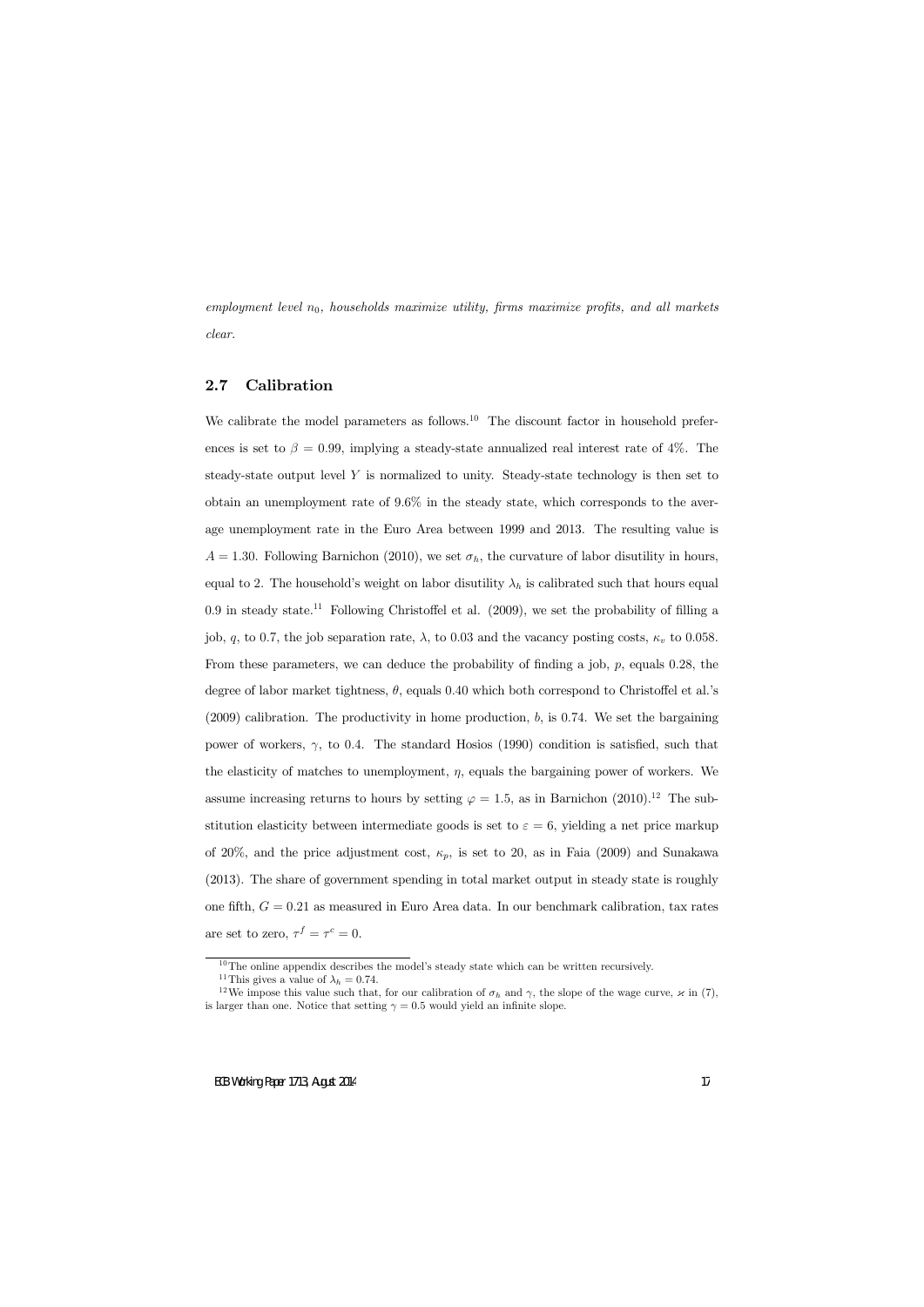## 3 Steady-State Distortions and Optimal Tax Policy

In this section, we first derive the efficient allocation. Second, we characterize the steadystate distortions to employment and to the number of hours that arise in the competitive equilibrium. Third, we derive the optimal tax policy mix that removes these distortions. Finally, we analyze the effects of the steady-state distortions on the model dynamics when prices are flexible.

## 3.1 Efficient Allocation

The social planner problem is to maximize household utility subject to the evolution of aggregate employment, which we regard as a technological constraint, and the resource constraint.

**Definition 2** An efficient allocation is a set of paths  $\{h_t, v_t, n_{t+1}, C_t\}_{t=0}^{\infty}$  which maximizes utility  $(1)$ , subject to the employment dynamics constraint and the resource constraint,

$$
n_{t+1} = (1 - \lambda) n_t + \mathcal{M}_0 (1 - n_t)^{\eta} v_t^{1 - \eta}, \tag{27}
$$

$$
A_t n_t h_t^{\varphi} + (1 - n_t) b = C_t + G_t + \kappa_v v_t.
$$
\n
$$
(28)
$$

The efficient allocation is characterized by two conditions determining hours and employment. First, it can be shown that the efficient hours choice satisfies

$$
1 = \frac{\lambda_h h_t^{\sigma_h} C_t}{\varphi A_t h_t^{\varphi - 1}}.\tag{29}
$$

Equation (29) states that the utility cost of providing one additional hour of work must equal its marginal benefit captured by the marginal product of hours. Second, the efficient choice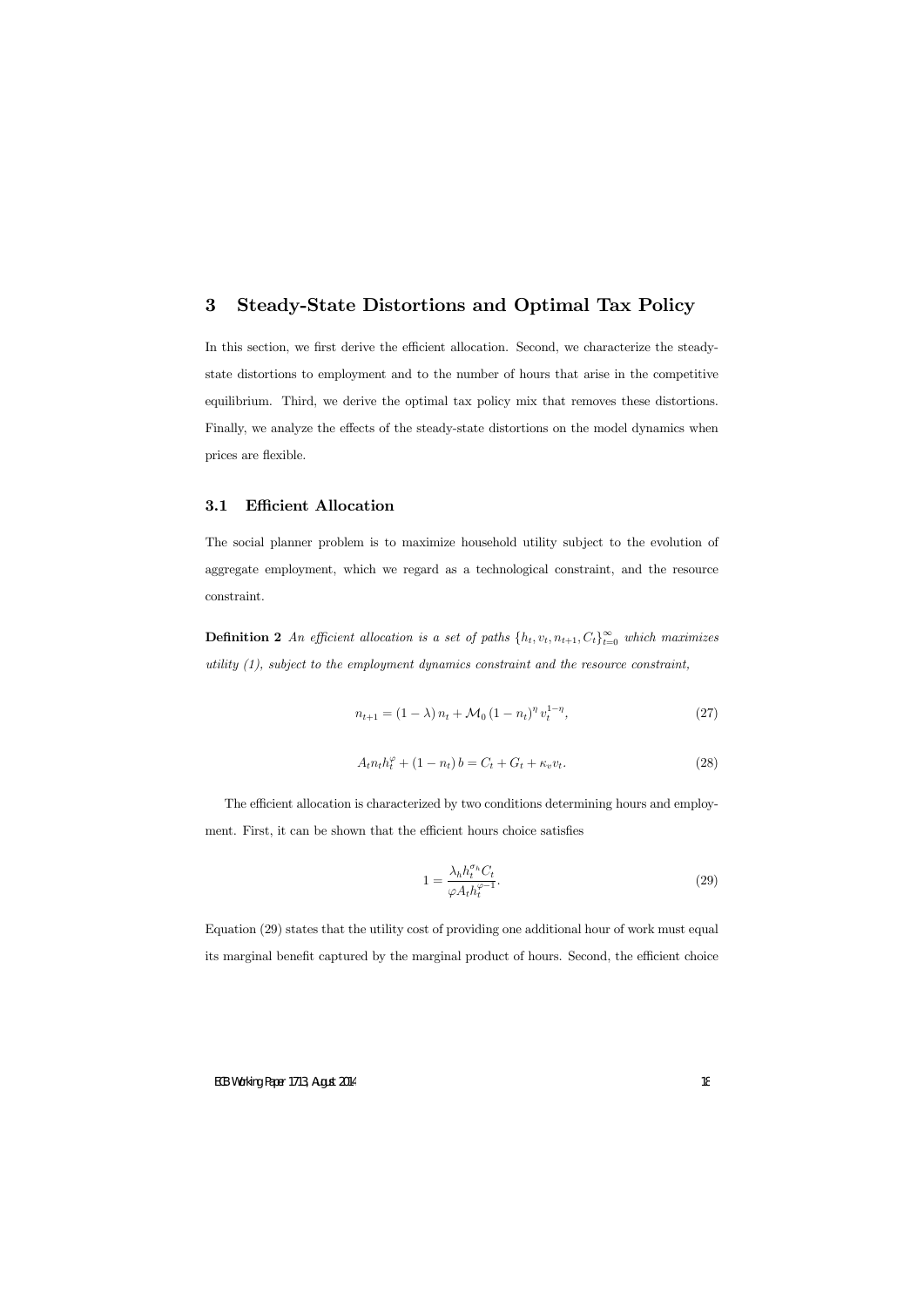of employment satisfies

$$
\frac{\kappa_v}{\mathcal{M}_0} \left( \frac{v_t}{1 - n_t} \right)^{\eta} - (1 - \lambda) \beta E_t \left\{ \frac{C_t}{C_{t+1}} \frac{\kappa_v}{\mathcal{M}_0} \left( \frac{v_{t+1}}{1 - n_{t+1}} \right)^{\eta} \right\} \n= \beta E_t \left\{ \frac{C_t}{C_{t+1}} \left[ -\eta \kappa_v \frac{v_{t+1}}{1 - n_{t+1}} - (1 - \eta) b + (1 - \eta) (1 - \frac{\varphi}{1 + \sigma_h}) A_{t+1} h_{t+1}^{\varphi} \right] \right\}.
$$
\n(30)

The left hand side of  $(30)$  is the net hiring cost, while the right hand side is the efficient shadow value of a marginal worker.

## 3.2 Steady-State Distortions

We show that the competitive steady state is distorted by comparing the decentralized decision rules concerning the choice of hours and employment with the respective efficiency conditions.

Hours Margin Comparing the hours choice in the competitive equilibrium (22) with the efficiency condition  $(29)$ , we can state the following result.

**Result 1** A distortion in the decentralized intensive labor margin arises if

$$
\frac{s}{\varkappa} \neq 1 + \tau^c. \tag{31}
$$

Following Galí et al. (2007), we characterize the distortion in the number of hours worked in terms of a wedge between the marginal rate of substitution and the marginal product of hours. This wedge or 'inefficiency gap' is driven by a wage markup and a price markup, representing inefficiencies in labor markets and in product markets, respectively.

First, in the steady state, the real marginal wage (8) is related to the marginal rate of substitution as follows

$$
w'(h) = \mu_w mrs,\tag{32}
$$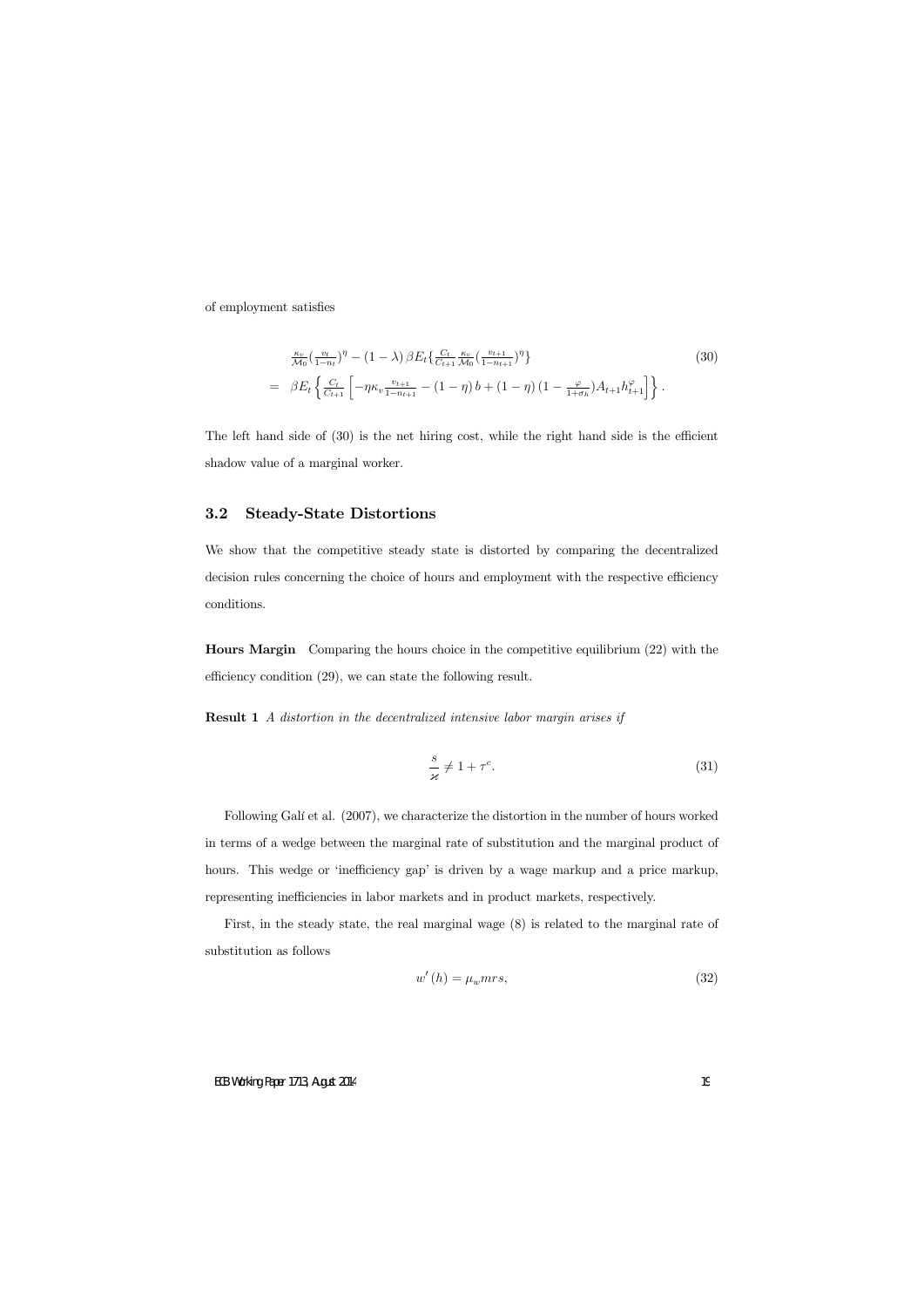where  $\mu_w = \varkappa$  can be viewed as a wage markup. In a typical calibration we have  $\frac{1+\sigma_h}{\varphi} > 1$ and therefore  $\times$  > 1, such that the real marginal wage under bargaining is larger than the marginal rate of substitution. This means that wages rise faster with hours than in the efficient case. Recall that  $x = 1$  if wages were set in a Walrasian labor market. The parameter  ${\mathscr A}$  thus captures the distortion imposed by the bargaining process.

Second, using the firm's first order condition for hours  $(14)$ , we can relate the real marginal wage to the marginal product of hours as follows,

$$
w'(h) = \frac{mph}{\mu_p},\tag{33}
$$

where  $\mu_p = 1/s$  represents a price markup. Setting (32) and (33) equal to eliminate  $w'(h)$ and defining the steady-state inefficiency gap as  $gap = \frac{mrs}{mph}$ , we obtain

$$
gap = (\mu_w \mu_p)^{-1} = \frac{s}{\varkappa}.
$$
\n
$$
(34)
$$

In the absence of taxes  $(\tau^f = \tau^c = 0)$ , Galí et al (2007)'s inefficiency gap (34) corresponds to the hours distortion (31) in our model. More specifically, we have  $gap = 1/({\varkappa \mu}) < 1$ . The inefficiency in the choice of hours comes from two sources.

First, because of monopolistic competition in goods markets captured by the markup  $\mu$ , which reduces real marginal costs below unity  $(s < 1)$ , output and thus hours per worker are too low.

Second, wages are not set as in a Walrasian labor market but are instead chosen through bargaining. Suppose that wages are set such that the demand for hours by the Örm equals the supply of hours by the household. If the household could choose hours optimally, it would set  $h_t$  to maximize utility (1) subject to the budget constraint (3). The associated first order condition is that the real marginal wage equals the marginal rate of substitution between leisure and consumption,  $w'_t(h_t) = mrs_t$ .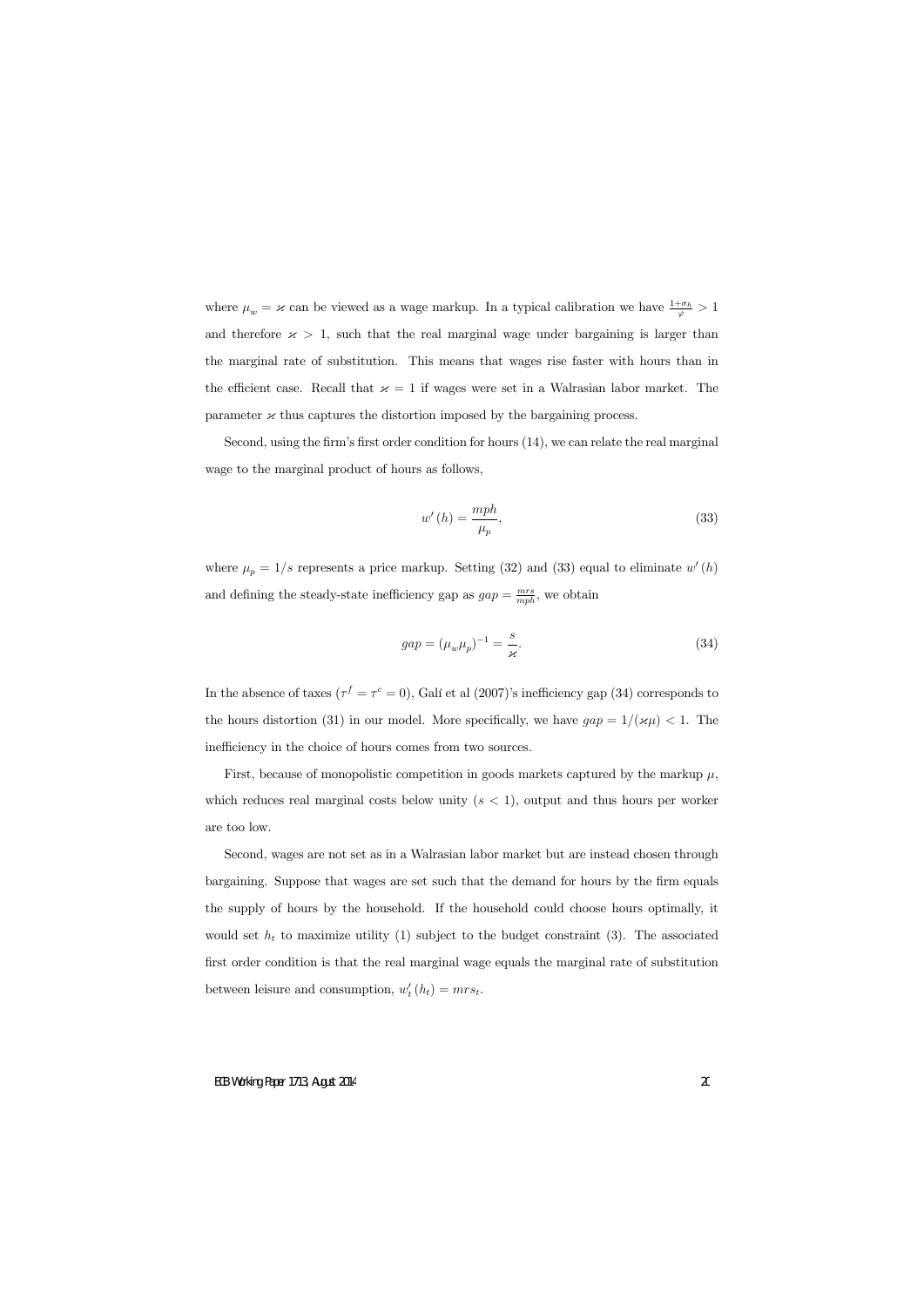The wedge introduced by wage bargaining is greater than unity  $({\varkappa} > 1)$ . For a given product market distortion  $\mu > 1$ , it is theoretically possible that hours are efficient  $(s/\varkappa = 1)$ , or even too high  $(s/\varkappa > 1)$ . This is the case only if  $(1 + \sigma_h)/\varphi < 1$  such that  $\varkappa < 1$ , which happens if labor disutility does not rise strongly with hours, such that  $\sigma_h$  is close to zero, and there are strongly increasing returns to hours, such that  $\varphi$  is much above 1. We do not consider this case here.

Figure 1 displays the (log) real marginal wage as a function of hours by using (32) and (33), setting taxes to zero  $(\tau^c = \tau^f = 0)$ . The competitive equilibrium allocation for hours worked is at the intersection of the two curves. Notice that in this partial equilibrium exercise, we plot the marginal rate of substitution (9) as a function of hours, keeping consumption constant at the *competitive* level, C. Figure 1 also plots  $mrs^*$  and  $mph$  as a function of hours worked. We keep consumption constant at the *efficient* level,  $C^*$ , in  $mrs^*$ . The efficient number of hours worked can be read off from the intersection of the two latter curves.

The figure shows two results. First, hours worked are lower than in the efficient allocation. This is what we call the 'hours distortion'. Second, the real marginal wage is lower than it would be in a Walrasian labor market. How do our results differ from Galí et al. (2007)? First, since we consider two labor input margins, hours and employment, the hours distortion in  $(34)$  is not the only inefficiency. We analyze the employment distortion in more detail below. Second, since in our model the marginal product of hours is increasing in hours worked, the mph-curve is positively sloped in Figure 1. The real wage is therefore unambiguously too low in the competitive equilibrium.

Trigari  $(2006)$  and Sunakawa  $(2013)$  show that the 'right-to-manage' assumption, by which firms choose hours unilaterally, results in a wedge between the marginal rate of substitution and the marginal product of labor. In an alternative setup where both wages and hours are determined through Nash bargaining, this wedge is removed, such that hours are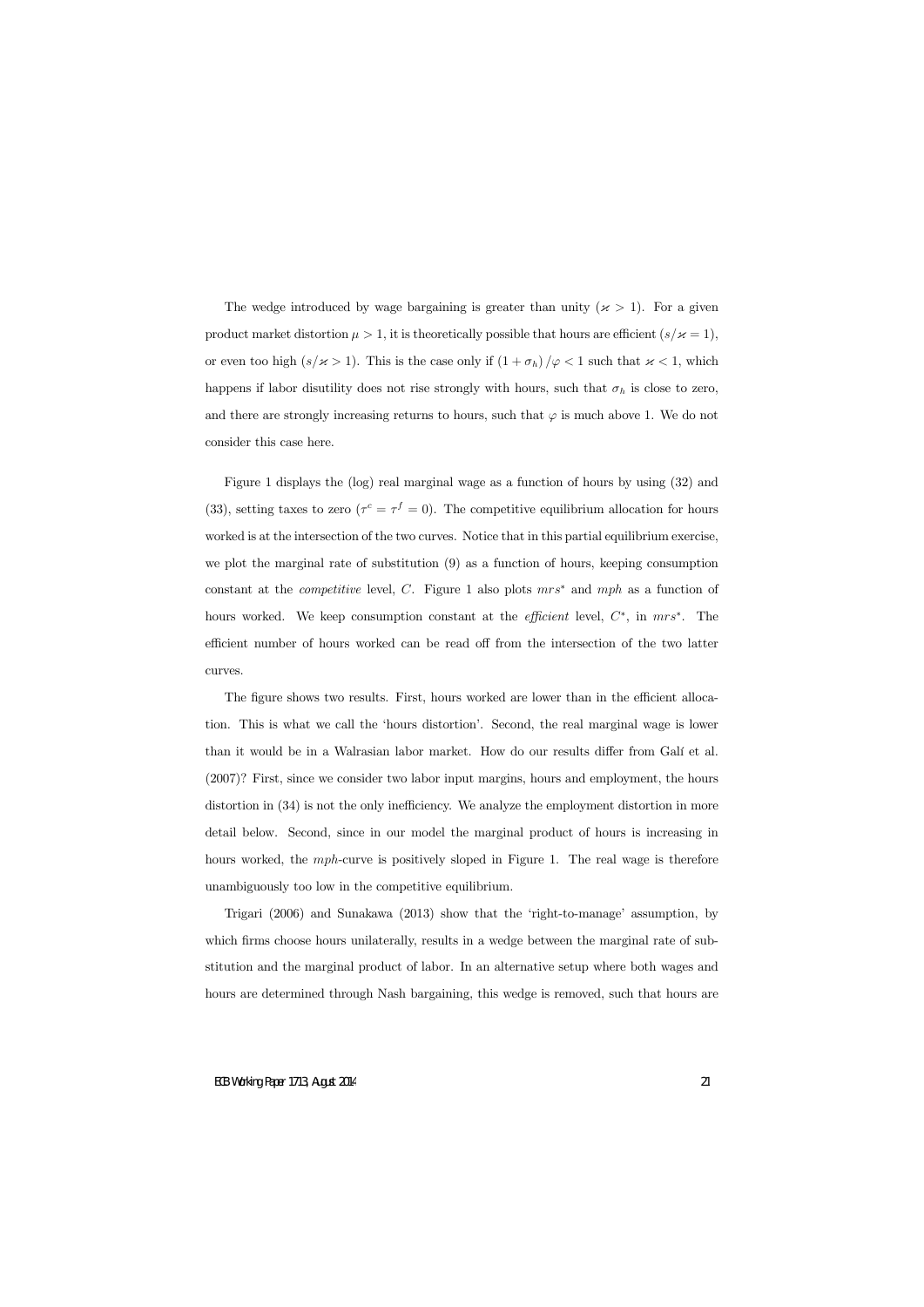Figure 1: Labor Market Allocation: Hours



Note: The curves depict the (log) real marginal wage, the (log) marginal product of labor and the (log) marginal rate of substitution as a function of hours. The continuous line displays the real marginal wage implied by the firm's first order condition for hours (33). The dashed line displays the marginal product of hours (13). The line with circles displays the real marginal wage determined through bargaining (32). The dotted line displays the marginal rate of substitution (9) when  $\tau^c = 0$  and consumption is efficient.

set efficiently. This is what Trigari (2006) calls 'efficient bargaining'. She considers predetermined employment, but assumes a producer-retailer structure where price rigidities and hiring frictions are located in different sectors. Sunakawa  $(2013)$  considers firms that face both price rigidities and hiring frictions, but assumes instantaneous hiring. In our model, both features are present: price rigidities and hiring frictions affect the same firms and employment is predetermined. Therefore, we cannot use efficient bargaining as a benchmark, because a firm that has set a price needs to be able to adjust total hours in order to satisfy demand at the chosen price. Since employment is predetermined, the only labor margin adjustable in the short run is the number of hours per worker.

Employment Margin As in Pissarides (2000) and Krause and Lubik (2007b), we highlight the distortions associated with vacancy posting decisions. To do so, we derive two steady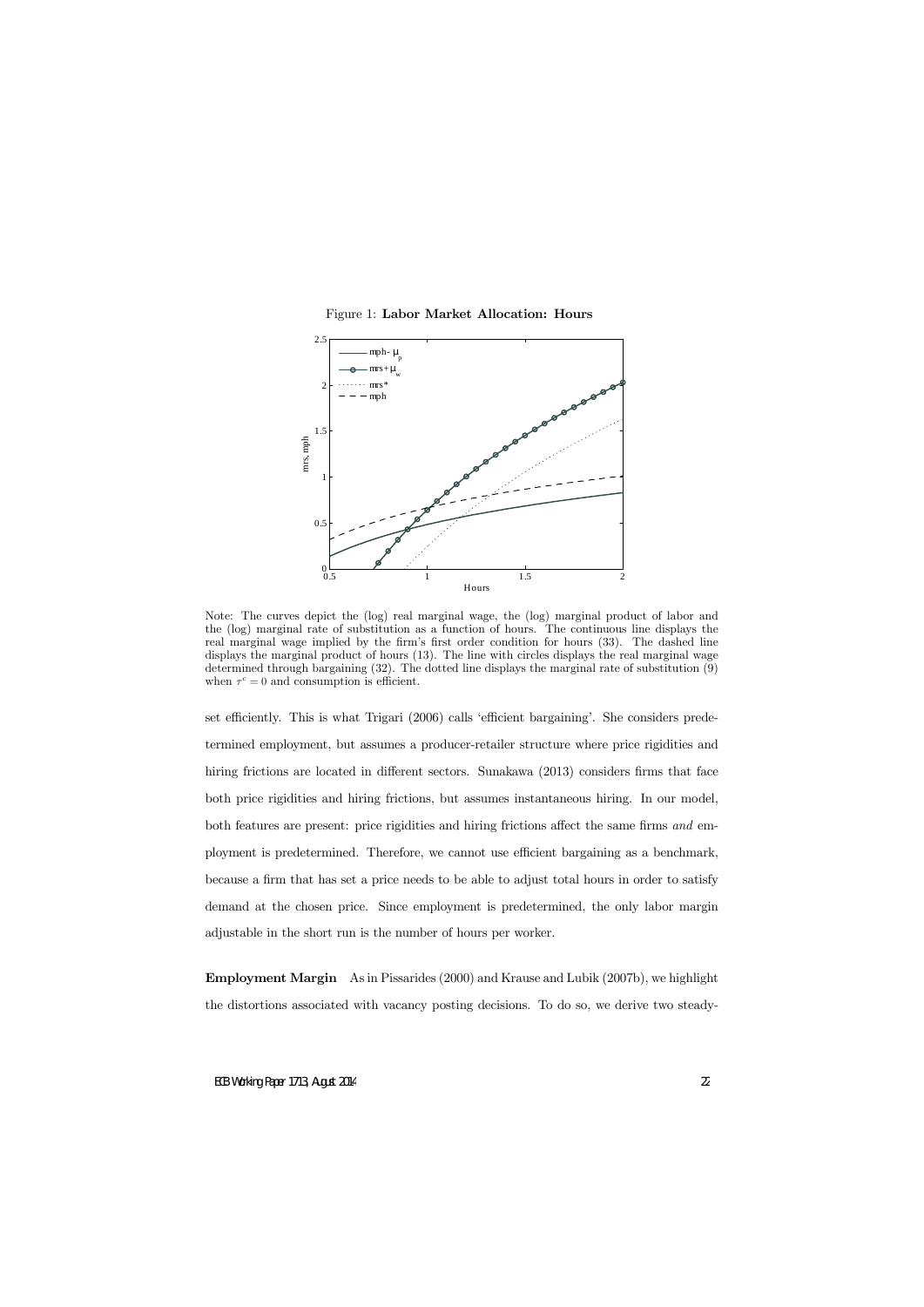state equations in unemployment  $(u)$  and vacancies  $(v)$ : the Beveridge Curve and the job creation condition for both the competitive and the efficient allocation.

Under symmetry, the law of motion for employment (4) is  $n_t = (1 - \lambda) n_{t-1} + q_t v_t$ , which in steady state becomes  $n = qv/\lambda$  or

$$
v = \left(\frac{(1-u)\lambda}{\mathcal{M}_0 u}\right)^{\frac{1}{1-\eta}} u,
$$
\n(35)

after substituting out n and q. The Beveridge Curve  $(35)$  traces out the number of vacancies v as a function of unemployment u, for a given matching efficiency  $\mathcal{M}_0$  and separation rate  $\lambda$ . Since the efficient allocation is characterized by the same law of motion for employment  $(4)$ , the Beveridge Curve holds in the competitive and in the efficient allocation.

The competitive job creation condition is derived by combining the vacancy posting condition (15) with the shadow value (17) at the steady state. After several substitutions, we obtain

$$
\left(\frac{v}{u}\right)^{\eta} = \frac{1}{\Omega} \left[ -\gamma \kappa_v \frac{v}{u} - (1 - \gamma) b^c + \left(1 - \frac{\varphi}{1 + \sigma_h}\right) s \frac{Y}{n} \right],\tag{36}
$$

where  $\Omega = [1 - (1 - \lambda) \beta] \kappa_v / (\beta \mathcal{M}_0)$ . In the efficient allocation, the steady-state job creation condition is given by

$$
\left(\frac{v}{u}\right)^{\eta} = \frac{1}{\Omega} \left[ -\eta \kappa_v \frac{v}{u} - (1 - \eta) b + \left(1 - \frac{\varphi}{1 + \sigma_h}\right) (1 - \eta) \frac{Y^*}{n^*} \right].
$$
 (37)

Comparing the job creation condition  $(36)$  with its efficient counterpart  $(37)$ , we can see that there are three channels through which unemployment affects the number of vacancies.

The first channel is related to the effect of unemployment on vacancy duration. This is captured by the first term on the right hand side of the job creation condition. For a given matching efficiency  $\mathcal{M}_0$ , labor market tightness falls when unemployment rises, which lowers the duration of a vacancy  $q^{-1}$  and encourages hiring. A distortion arises if  $\gamma \neq \eta$ . To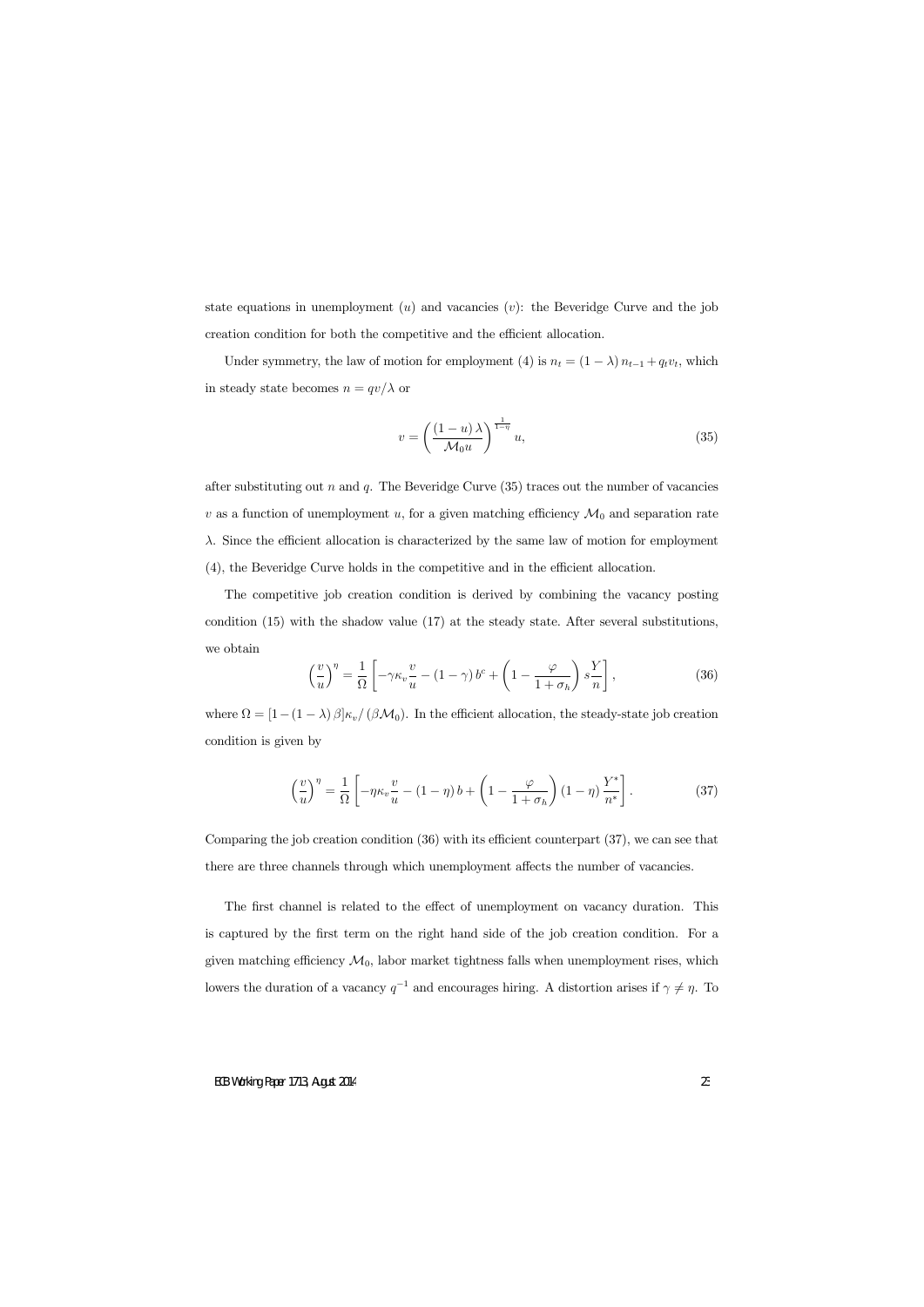restore efficiency, the well-known Hosios (1990) condition needs to hold, which requires that the workers' bargaining power  $\gamma$  must equal the elasticity of vacancy duration to the number of vacancies,  $\eta$ . When this elasticity is high, a firm that posts a vacancy greatly increases vacancy duration for all other firms, creating a congestion effect. This effect is offset if workers have a lot of bargaining power, which discourages firms from posting vacancies. In contrast to the standard search-and-matching model, however, the Hosios condition is not enough to guarantee efficient vacancy posting in this model.

The second channel is a deviation of the worker's outside option  $b<sup>c</sup>$  from the efficient value  $b$ , which we recall represents the productivity in home production. A distortion arises if  $b^c \neq b$ . Any consumption tax or subsidy  $(\tau^c \neq 0)$ , distorts the choice of market production relative to home production, and hence the worker's outside option, since  $b^c$  is no longer equal to b in this case.<sup>13</sup>

The third channel is related to the combination of monopolistic competition and search frictions in our large-firm setup. This is captured by the last term on the right hand side of the job creation condition. A distortion arises if

$$
s\frac{Y}{n} \neq (1-\eta)\frac{Y^*}{n^*}.\tag{38}
$$

The inequality captures two opposing effects on hiring. First, because of the hours distortion described above, output per worker is suboptimally low in the competitive equilibrium,  $Y/n < Y^*/n^*$ . Since hours per worker are too low, an additional worker is less productive and therefore less valuable to the firm, reducing the firm's incentives to hire. Therefore, employment is reduced below its efficient level.

Second, in a typical calibration, steady-state real marginal costs are greater than the elasticity of matches to vacancies,  $s > 1 - \eta$ . Recall that real marginal costs (14) represent

 $13$ This distortion is also present in the model of home production described by Ravenna and Walsh (2012).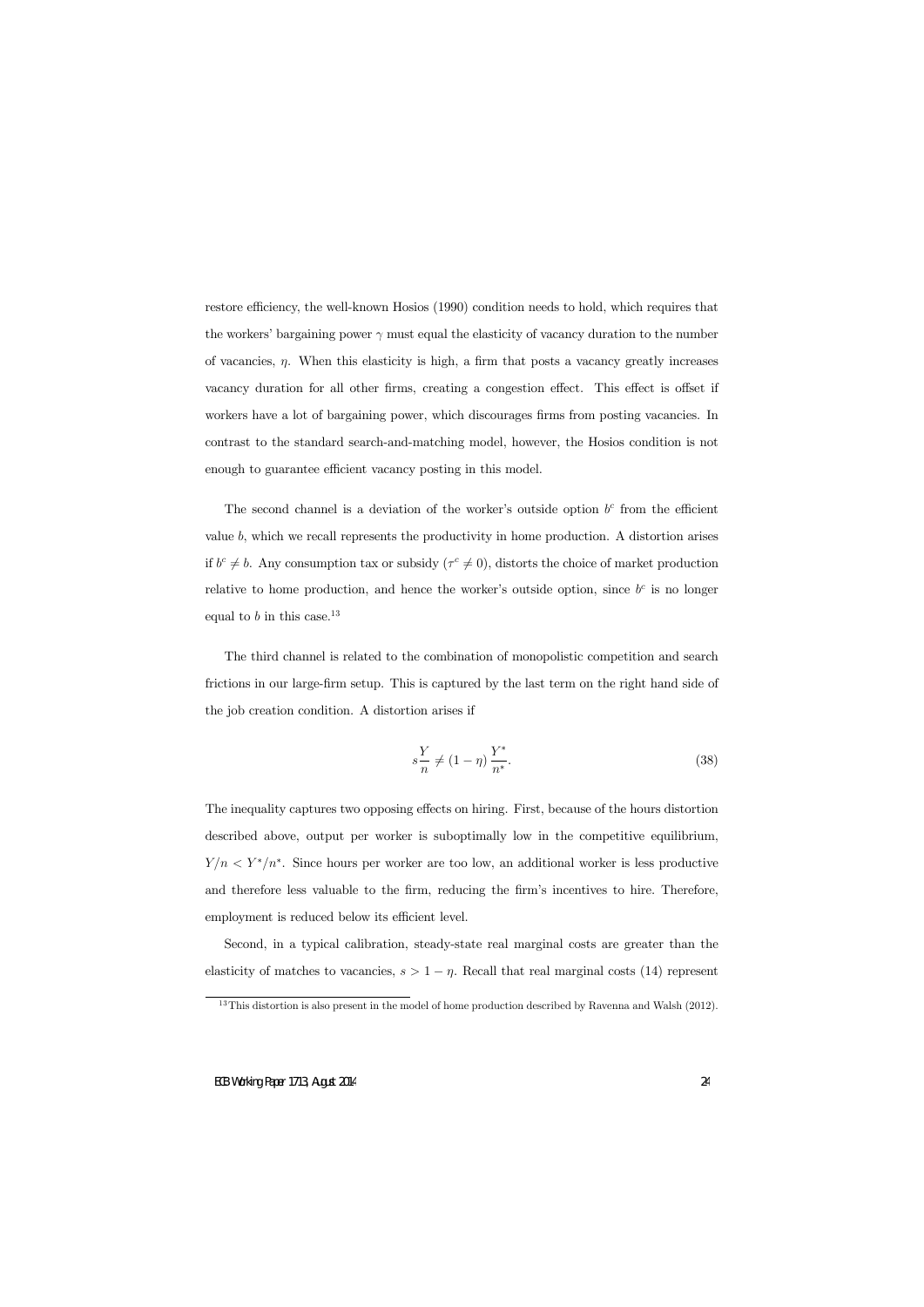the cost of adjusting hours, relative to employment, in order to accommodate changes in demand. Real marginal costs are high if  $w'(h)$  is large, i.e. the wage curve is steep. In that case, an additional worker and a corresponding reduction in the number of hours per worker allows for a large wage cut for all other workers. This boosts the firm's incentive to hire.

Intuitively, when the firm hires a new worker, its other workers have to work fewer hours to produce a given amount of output. The bargained wage falls and this raises the shadow value of a worker and hence the number of vacancies posted. Thus, firms have an incentive to over-employ workers in order to reduce their bargaining position within the Örm (see Stole and Zwiebel, 1996). As shown by Ebell and Haefke (2009), this over-hiring externality is reinforced when the degree of competition is low (the price markup  $\mu$  is high such that  $s = 1/\mu$  is close to 1). The following result summarizes this discussion.

Result 2 A distortion in the extensive labor margin arises when the shadow value of a worker is too low or too high. Two forces work in opposite directions. On the one hand, the monopolistic competition distortion depresses the number of hours per worker, h, and therefore productivity (output per worker,  $Y/n$ ),

$$
\frac{Y}{n} < \left(\frac{Y}{n}\right)^*,\tag{39}
$$

resulting in too low employment. On the other hand, if steady-state real marginal costs are greater than the match elasticity to vacancies,

$$
s > (1 - \eta), \tag{40}
$$

employment is too high in equilibrium.

Figure 2 depicts the Beverige curve, as well as the competitive and the efficient job creation condition  $(JCC)$ .<sup>14</sup> We keep the steady-state output levels in the competitive and

 $14$ Notice that the competitive Beveridge curve is identical to the efficient one.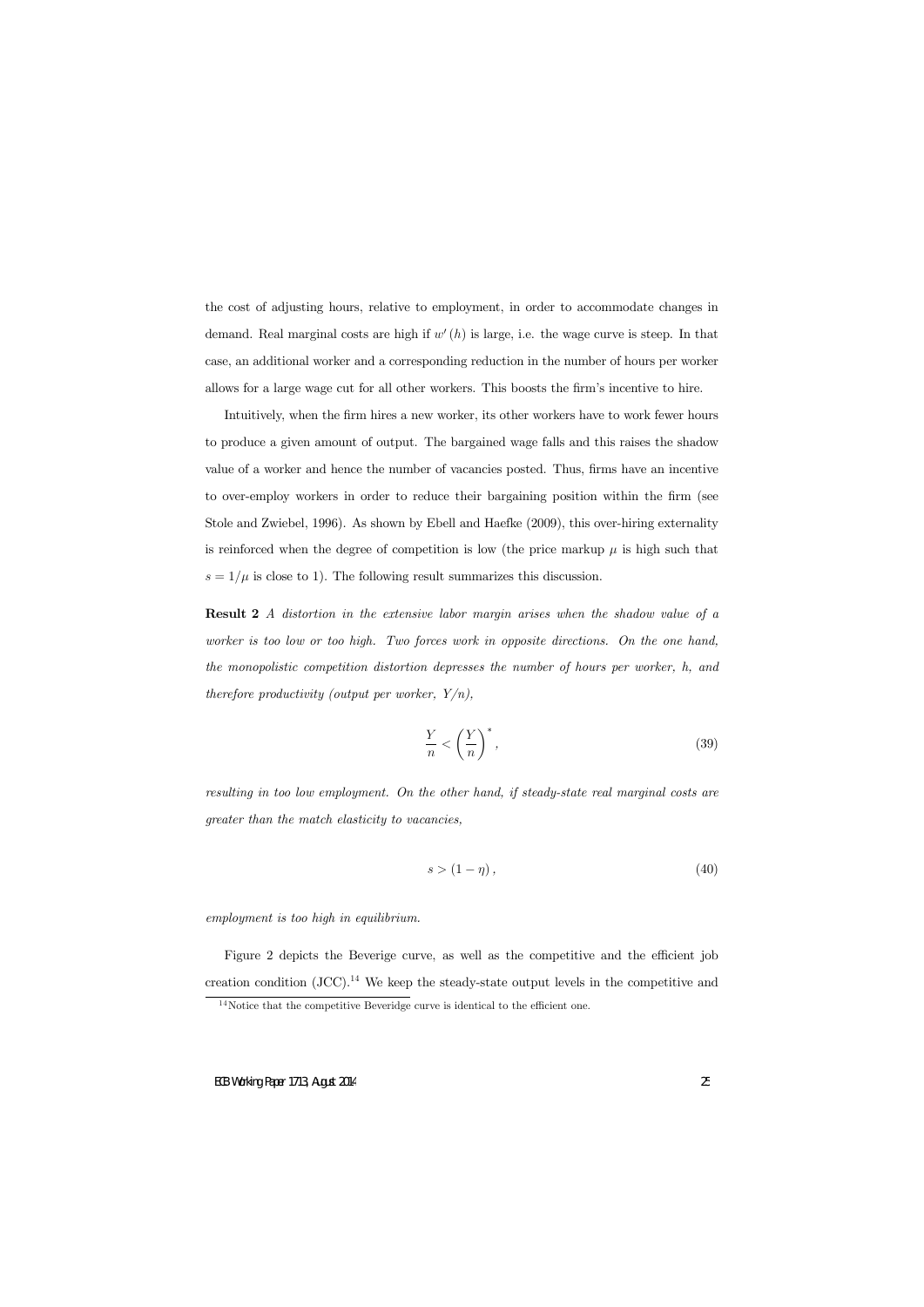in efficient allocation, Y and  $Y^*$  respectively, constant in this partial equilibrium exercise, and we use the relation  $n = 1 - u$ .



Figure 2: Labor Market Allocation: Employment

Each curve depicts the number of vacancies as a function of the unemployment rate. The continuous line displays the Beveridge Curve (35). The line with circles displays the competitive job creation condition  $(36)$ . The dashed line displays the efficient job creation condition  $(37)$ . The dotted line displays the competitive job creation condition (36) when output is efficient,  $Y = Y^*$ .

Under the standard Hosios condition  $\gamma = \eta$  and with all tax rates set to zero ( $\tau^f$ )  $\tau^c = T^b = 0$ , the difference between the competitive and efficient JCC stems entirely from the inequality (38). The Beveridge curve is the downward sloping curve in  $(u, v)$ -space. A higher number of vacancies is associated with a higher level of employment (and hence lower unemployment). The JCC is upward-sloping; as unemployment rises, the shadow value of a worker rises overall and the number of vacancies increases. The equilibrium is located at the intersection of the Beveridge curve with the relevant JCC.

The figure shows that the efficient JCC is flatter than the competitive JCC. The competitive equilibrium is thus characterized by too much unemployment. What if hours are large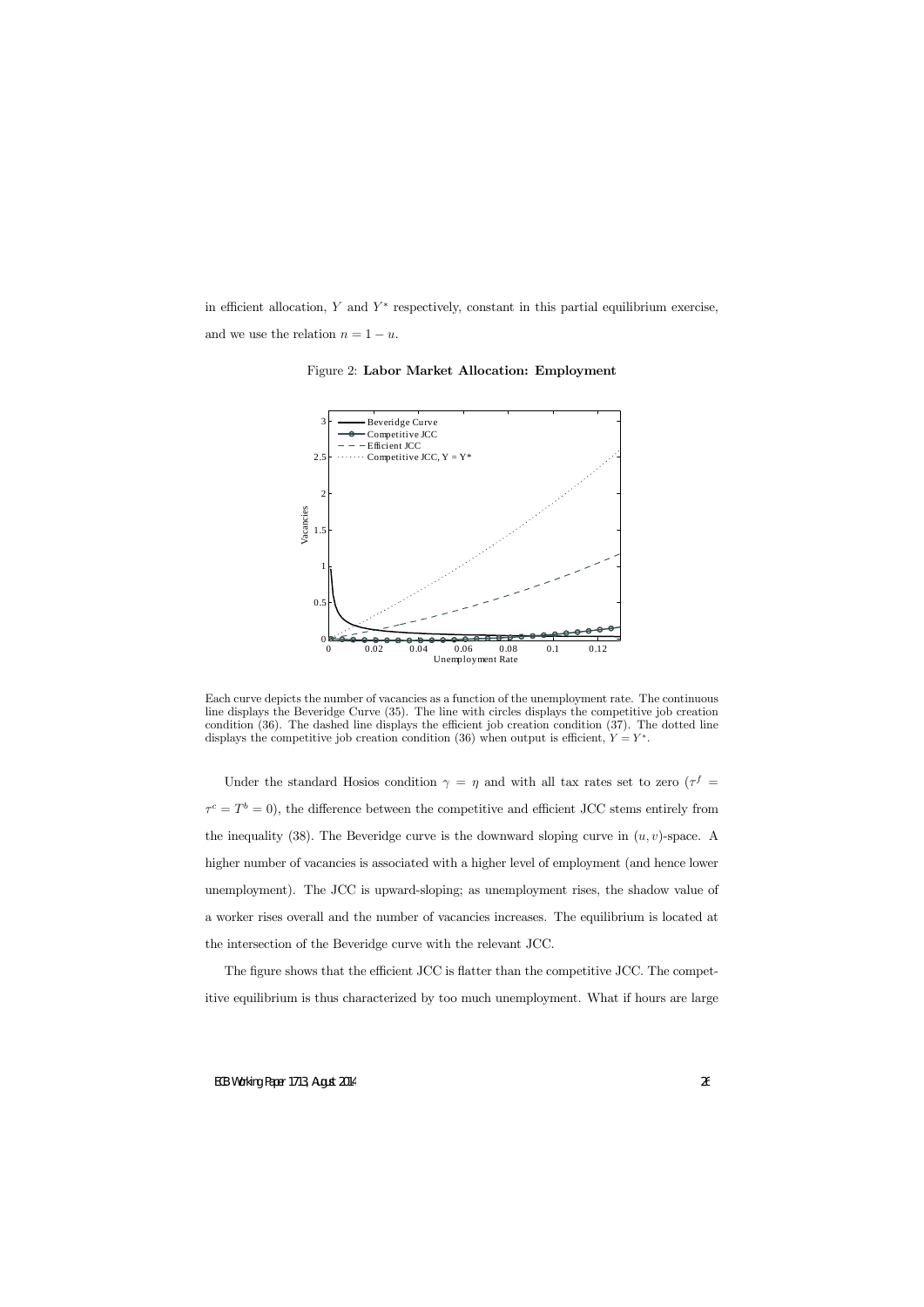enough such that output in the competitive economy is at the efficient level? The corresponding JCC is depicted as the steepest upward-sloping curve in Figure 2. The intersection with the Beveridge Curve is at a point where unemployment is below the efficient level. The remaining distortion in the shadow value is given by the inequality  $s > 1 - \eta$ , leading to the over-hiring distortion described above.

## 3.3 Optimal Tax Policy

Under flexible prices, the efficient allocation can be implemented through an appropriate tax policy mix. More precisely, the policy maker needs to choose the fiscal instruments which remove the hours and employment distortions at the steady state.

**Definition 3** An optimal tax policy is a set  $\{\tau^f, \tau^c, T^b\}$ , such that the zero-inflation steady state in the competitive equilibrium coincides with the efficient steady state.

As described above, the intensive margin of labor is distorted when the inefficiency gap is not equal to the gross consumption tax, see (31). In addition, there are three potential sources of distortion on the extensive margin of labor which can be shown by comparing the decentralized JCC  $(36)$  with the efficient JCC  $(37)$ . In the following, we first assume that the standard Hosios condition is satisfied  $(\gamma = \eta)$ , which allows us to derive a simple expression for an optimal mix of revenue taxes, consumption subsidies and transfers to the unemployed, that jointly correct for inefficiencies in vacancy posting and hours. Second, we relax the Hosios assumption and derive the optimal tax policy mix for the general case.

**Special Case** We assume that the standard Hosios condition is satisfied  $(\gamma = \eta)$ . In this special case, we can show analytically that the remaining distortions in hours and employment can be removed with our tax instruments. To derive the optimal revenue and consumption tax rates, we replace  $s = (1 - \tau^f)/\mu$ ,  $Y/n = Ah^{\varphi}$  and  $Y^*/n^* = Ah^{*\varphi}$  in (31)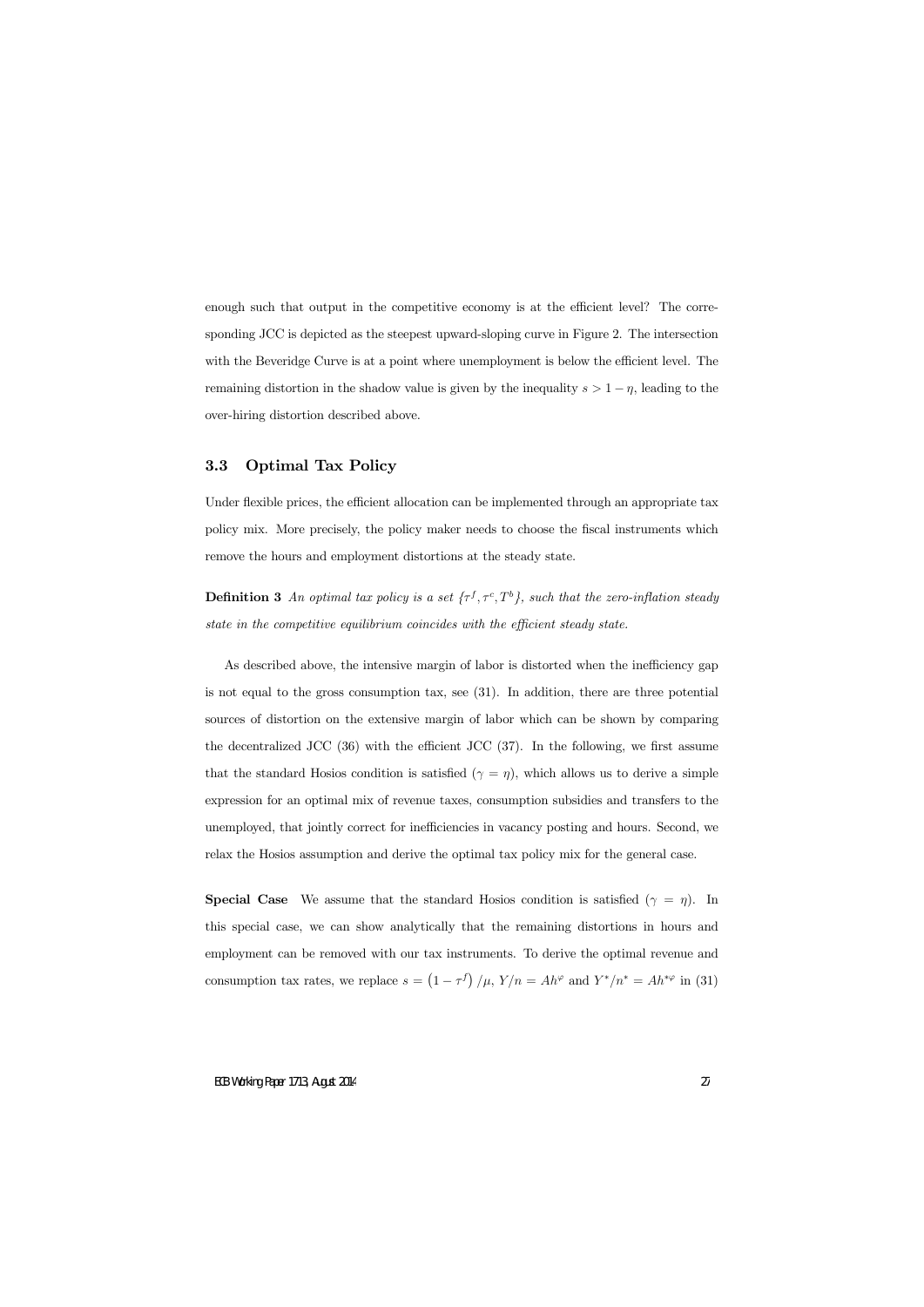and (38) to obtain:

$$
\frac{1-\tau^f}{\mu}h^{\varphi} = (1-\eta)h^{*\varphi},\tag{41}
$$

$$
\frac{1-\tau^f}{\mu \varkappa} = 1 + \tau^c. \tag{42}
$$

The optimal fiscal policy mix is given by the tax rates  $\tau^{f*}$ ,  $\tau^{c*}$  and  $T^{b*}$  which jointly satisfy the two efficiency conditions (41) and (42), as well as  $b = b^c$ , such that  $h = h^*$  and  $n = n^*$ .

**Result 3** Under the standard Hosios condition  $\gamma = \eta$ , the optimal tax policy mix is given by

$$
1 - \tau^{f*} = \mu \left( 1 - \eta \right),\tag{43}
$$

$$
\tau^{c*} = -\gamma \frac{1 + \sigma_h}{\varphi},\tag{44}
$$

$$
T^{b*} = -\tau^{c*}b.\tag{45}
$$

First, we focus on the *extensive* labor margin as described in the first efficiency condition (41). Given an optimal consumption tax such that hours worked are efficient  $(h = h^*),$ efficiency in vacancy posting is restored with an appropriate revenue tax  $(43)$ . The optimal revenue tax depends on the price markup  $\mu$  and on the elasticity of matches to vacancies,  $1 - \eta$ . Recall that the large-firm setup - in isolation - features an over-hiring externality when condition  $(40)$  is satisfied. Firms employ too many workers in order to reduce hours per worker and thus the wage bill through (6). Overhiring in turn generates congestion effects by reducing the probability of other firms to find a worker. Therefore, the optimal revenue tax to be imposed on a monopolistic firm equals the gross markup adjusted for the congestion externalities it creates.<sup>15</sup> Equation  $(43)$  shows that, if there are no matching frictions and therefore no congestion externalities, such that  $\eta = 0$ , we have the standard result from the New Keynesian model prescribing an optimal revenue *subsidy* equal to the

 $15$ Felbermayr et al. (2012) show that the over-hiring externality can also be corrected by increasing unemployment benefits.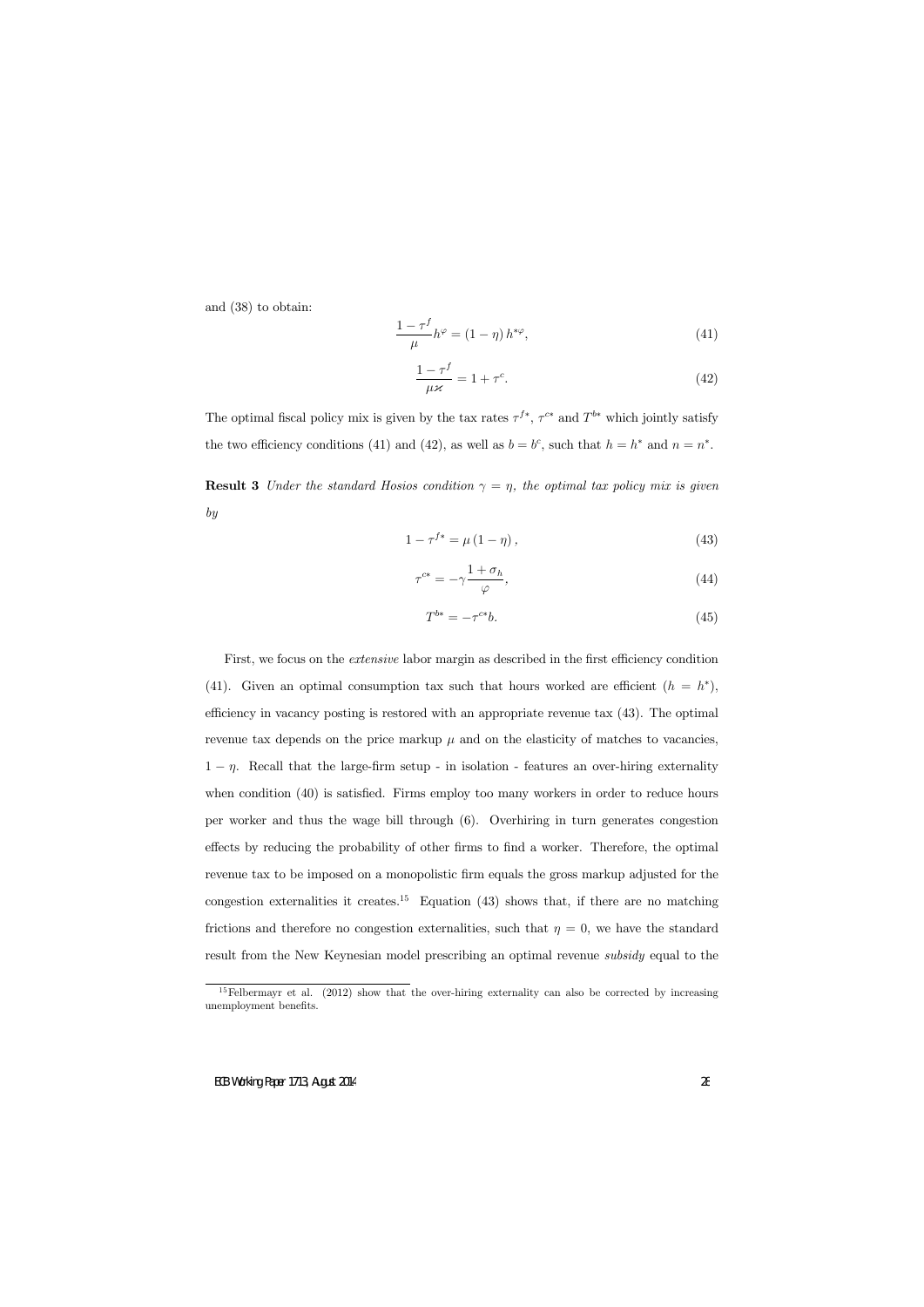gross markup. If instead  $\mu(1 - \eta) < 1$ , as is the case in a calibrated search-and-matching model, firm revenues are instead taxed at the optimum,  $\tau^{f*} > 0$ .

Second, we turn to the *intensive* labor margin as described in the second efficiency condition (42). Given an optimal revenue tax such that employment is efficient  $(n = n^*),$ an appropriate consumption tax can correct the inefficiency in hours worked, such that  $h = h^*$ . Imposing  $\tau^f = \tau^{f*}$  (43) in (42), the optimal consumption tax that removes the hours distortion simplifies to  $(44)$ . The optimal consumption tax is negative: at the optimum, market consumption should be subsidized. Recall that the hours distortion is driven by the gap between the real marginal cost,  $s$ , and the slope of the wage curve,  $\times$ , as shown in (31). The latter corresponds to the deviation from Walrasian wage setting and is driven by  $(1 + \sigma_h)/\varphi$  and  $\gamma$ , see (7). A high relative disutility cost of hours,  $(1 + \sigma_h)/\varphi$ , or a high worker bargaining power,  $\gamma$ , shift the real marginal wage curve up for any given number of hours worked, see Figure 1. The farther the real marginal wage is from the marginal rate of substitution, the greater is the required consumption subsidy, which shifts the marginal rate of substution down, see (9).

Third, we choose an appropriate lump sum transfer to the unemployed such that we can abstract from the choice between market and home production. To remove the distortionary effect of the consumption tax on vacancy posting, we allow for transfers to unemployed workers  $T^{b*} = -\tau^{c*}b$ , such that  $b^c = b$  (see the definition of  $b^c$  in the household budget constraint (3)).

General Case In the general case where the standard Hosios condition does not hold  $(\gamma \neq \eta)$ , the optimal tax policy mix has no neat analytical form but instead depends on the entire model's steady state and therefore has to be derived numerically.<sup>16</sup> We continue to assume that unemployed workers receive lump-sum transfers  $T^{b*}$ , such that  $b = b^c$ .

 $16$  First, the optimal revenue tax is such that employment in the competitive steady state equals its efficient level,  $n = n^*$ . Second, the optimal consumption tax removes the hours distortion by satisfying the efficiency condition (42).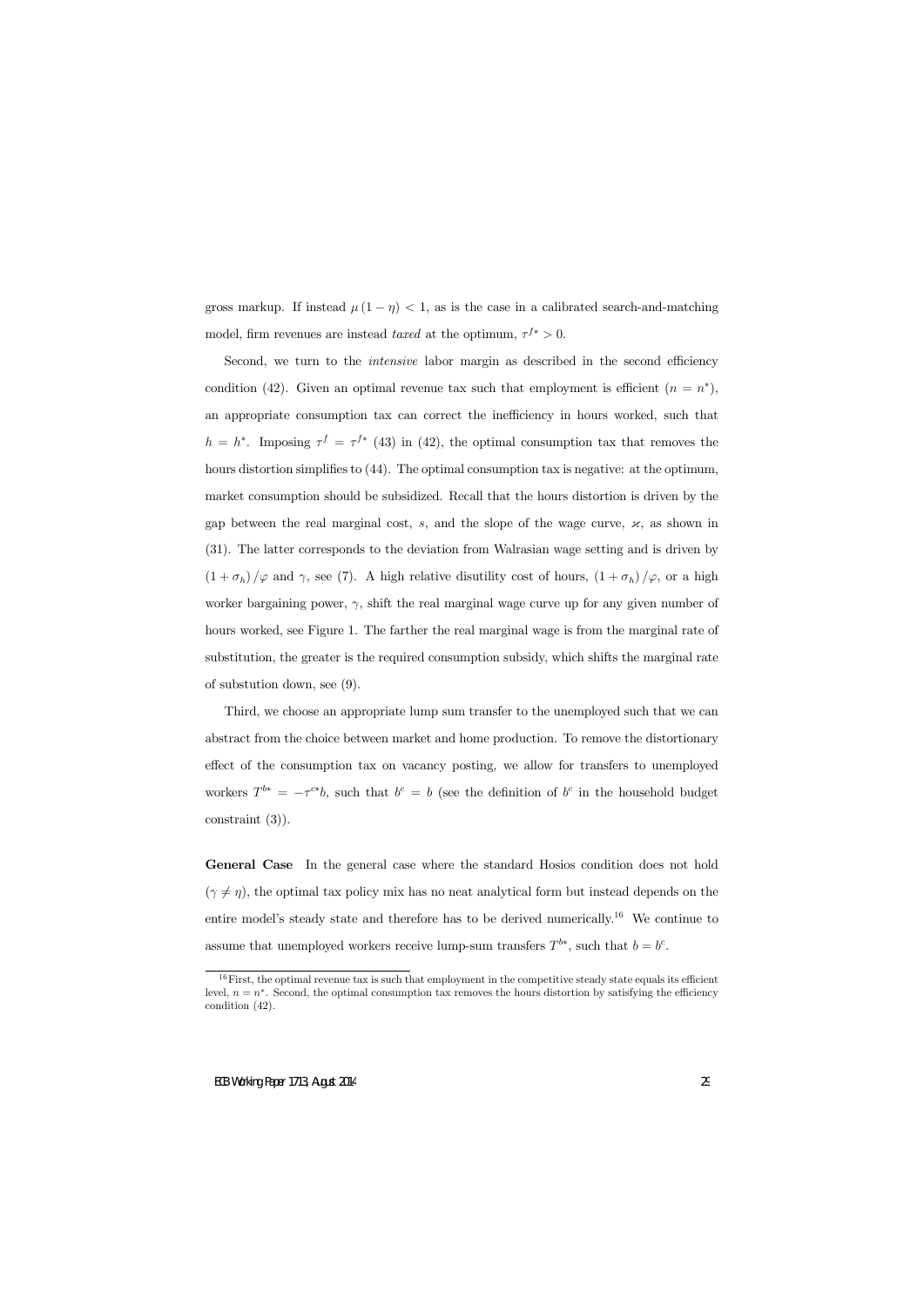Figure 3 displays the optimal tax policy mix as a function of the elasticity of vacancy duration to the number of vacancies,  $\eta$ . The other model parameters are set to their benchmark values, in particular, the workers' bargaining power is set to  $\gamma = 0.4$ .



Figure 3: Optimal Taxation and Congestion Effects

The left panel shows the optimal tax on firm revenues,  $\tau^{f*}$ , as a function of the elasticity of matches to unemployment,  $\eta$ . The right panel shows the optimal consumption tax,  $\tau^{c*}$ , as a function of  $\eta$ .

For a given price markup, the higher the congestion effects (large  $\eta$ ), the larger is the required tax on firm revenues. Large tax revenues lower steady-state real marginal costs  $s =$  $1-\tau^f$  $\frac{-\tau'}{\mu}$  and hence the gap between s and  $1-\eta$ . At the same time, for a given bargaining friction  $\times$ , lowering steady-state real marginal costs s through  $(1 - \tau^f)$  increases the inefficiency gap  $\frac{\varkappa}{s}$ , implying that consumption has to be subsidized by more. Therefore, the higher the elasticity  $\eta$ , the greater are both the optimal revenue tax and the optimal consumption subsidy.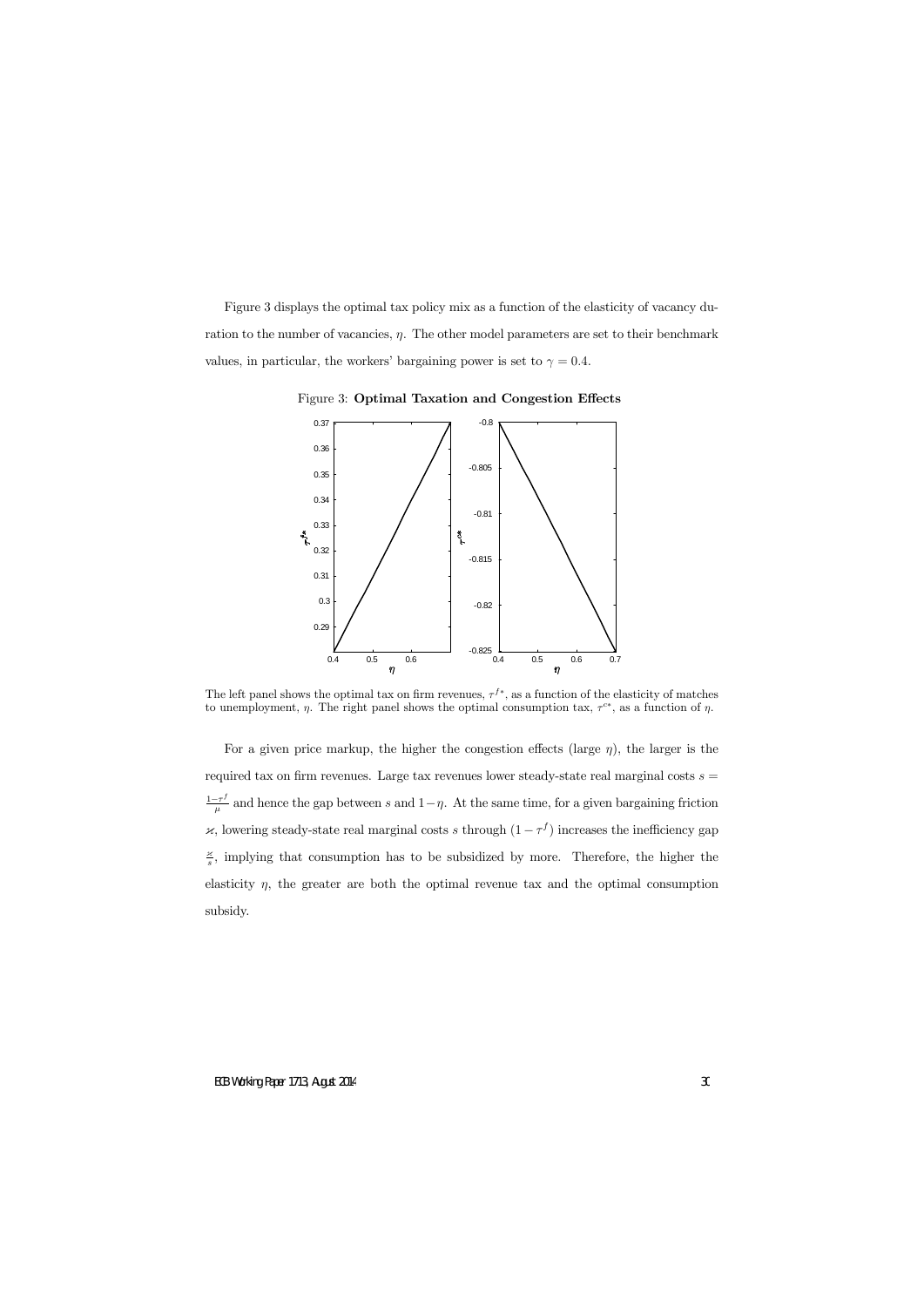## 3.4 Effect on Model Dynamics

We now analyze how the steady-state distortions affect the variables' dynamics in a flexibleprice model by comparing impulse responses in the competitive model with the efficient ones. Taxes are set to zero,  $\tau^c = \tau^f = T^b = 0$ . Two shocks are considered, a technology shock  $(A_t)$ and a government spending shock  $(G_t)$ . The transmission channels of these shocks can be better understood by examining the log-linearized equations driving the two labor margins. In the competitive allocation, the hours and hiring decisions, (22) and (23), are given in linearized form by:

$$
\hat{s}_t + \hat{A}_t + [\varphi - (1 + \sigma_h)]\hat{h}_t = \hat{C}_t,\tag{46}
$$

$$
\frac{\eta}{\beta}\hat{\theta}_t = -\hat{r}_t + \varpi \frac{Ah^{\varphi}}{1/q} s E_t \{\hat{A}_{t+1} + \varphi \hat{h}_{t+1} + \hat{s}_{t+1}\} + \left[ (1-\lambda)\,\eta - \gamma p \right] E_t \{\hat{\theta}_{t+1}\},\tag{47}
$$

where  $\hat{r}_t = -E_t\{\hat{\beta}_{t,t+1}\}\$ is the real interest rate and we define  $\varpi \equiv \frac{1-\beta(1-\lambda)}{\beta} \kappa_v(1-\frac{\varphi}{1+\sigma_h})$ . A flexible-price version of our model is characterized by constant real marginal costs  $s_t = 1/\mu$ , such that  $\hat{s}_t = 0$ . As emphasized by Monacelli et al. (2010), there are two channels at work in hiring decisions.<sup>17</sup> The first is the real interest rate channel: any shock which increases the real interest rate  $\hat{r}_t$ , e.g. a public spending expansion, reduces the shadow value of an additional worker and, in turn, discourages hiring. The second channel is the marginal value of employment channel which is captured by the second term in (47): the marginal value of a worker depends on his contribution to the wage bill through the reduction in hours per worker.<sup>18</sup>

In the efficient allocation, the hours and vacancy posting decisions  $(29)$  and  $(30)$  are given in linearized form by:

$$
\hat{A}_t + [\varphi - (1 + \sigma_h)]\hat{h}_t = \hat{C}_t,\tag{48}
$$

 $17$ Since we do not consider investment in this model, the capital accumulation channel of Monacelli et al. (2010) is absent here.

<sup>&</sup>lt;sup>18</sup>We use a slightly different term than Monacelli et al.  $(2010)$ , who call this the 'marginal value of work' channel, because in our model, there are two margins of work: employment and hours.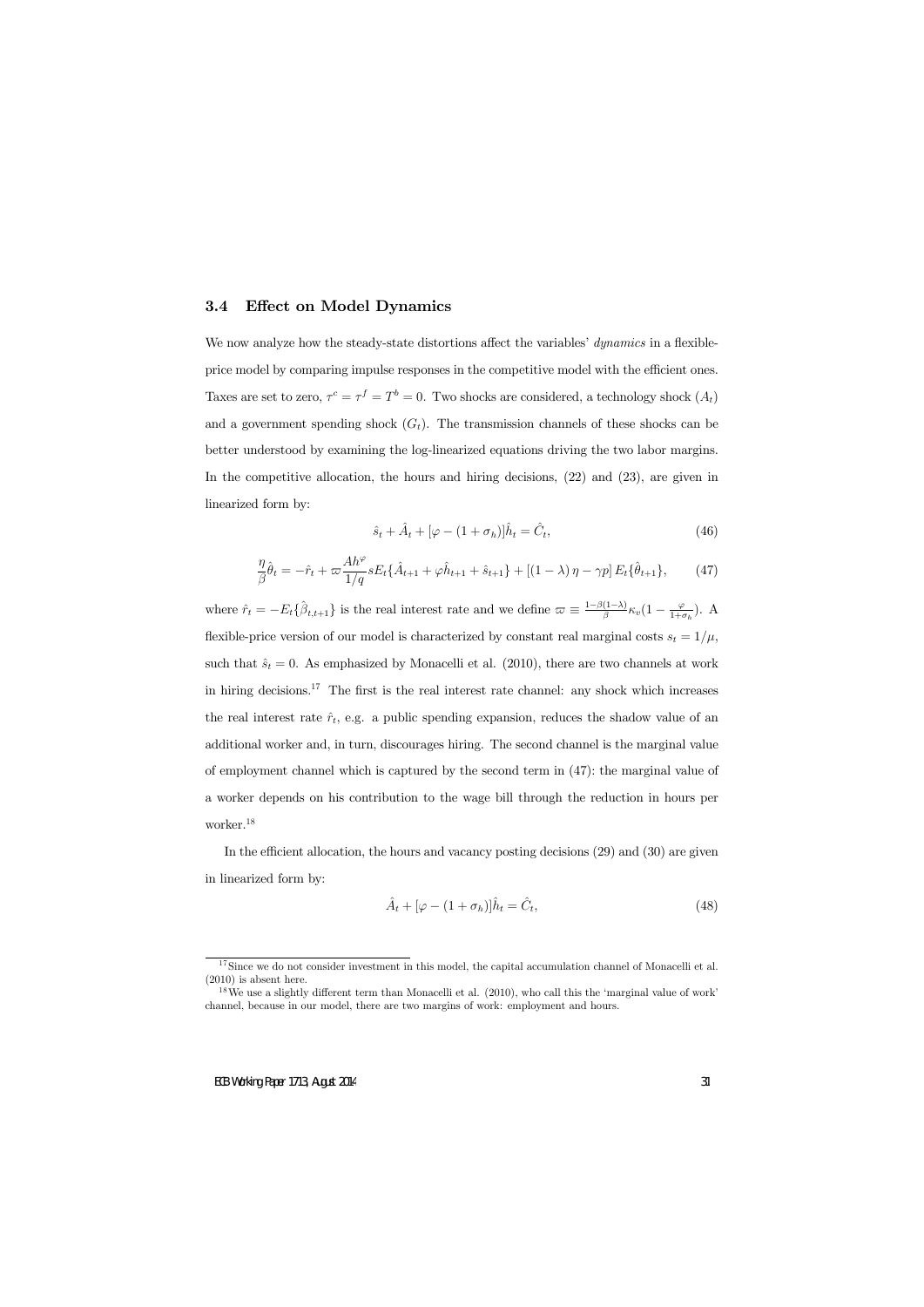$$
\frac{\eta}{\beta}\hat{\theta}_t = -\hat{r}_t + \varpi \frac{Ah^{*\varphi}}{1/q^*} (1-\eta) E_t \{\hat{A}_{t+1} + \varphi \hat{h}_{t+1}\} + [(1-\lambda)\eta - \eta p] E_t \{\hat{\theta}_{t+1}\}.
$$
 (49)

The hours decision is identical in the efficient and in the decentralized allocation under flexible prices, see (46) and (48). Comparing the linearized hiring condition in the competitive equilibrium  $(47)$  with its efficient counterpart  $(49)$ , we notice two differences.

First, price stickiness induces inefficient fluctuations in employment through variations in real marginal costs,  $\hat{s}_t$ . Suppose that after an expansionary demand shock, prices do not adjust upwards in the same proportion. Then real marginal costs rise. From (47), we see that the shadow value of a worker rises, because it becomes more expensive to expand hours in order to satisfy the higher demand. This effect vanishes under flexible prices where real marginal costs are constant,  $\hat{s}_t = 0$ .

Second, to the extent that  $\frac{Y/n}{1/q}s$  differs from  $\frac{Y^*/n^*}{1/q^*}$   $(1-\eta)$ , there are inefficient employment fluctuations even under flexible prices, owing to the steady-state distortions explained above. If the former elasticity,  $\frac{Y/n}{1/q}s$ , is higher than its efficient counterpart,  $\frac{Y^*/n^*}{1/q^*}(1-\eta)$ , hiring responds too strongly to the marginal value of a worker and therefore to hours worked. Under which conditions does the competitive allocation feature employment inefficiencies? As explained above, if distortions  $(31)$  and  $(38)$  are removed, the gap between the efficient and the competitive steady state disappears, which in turn makes the dynamics identical. However, the bargaining process implies that there is a wedge between the real marginal cost  $(s < 1)$  and the parameter reflecting wage bargaining  $(x > 1)$ .

Figure 4 compares the impulse responses of output, hours and unemployment in response to technology and government spending shocks in the competitive áexible-price equilibrium and in the efficient allocation. Technology and government spending follow autoregressive processes in logs,

$$
\hat{A}_t = (1 - \rho_a) \ln A + \rho_a \hat{A}_{t-1} + \varepsilon_t^a, \quad \varepsilon_t^a \sim N(0, \sigma_a), \tag{50}
$$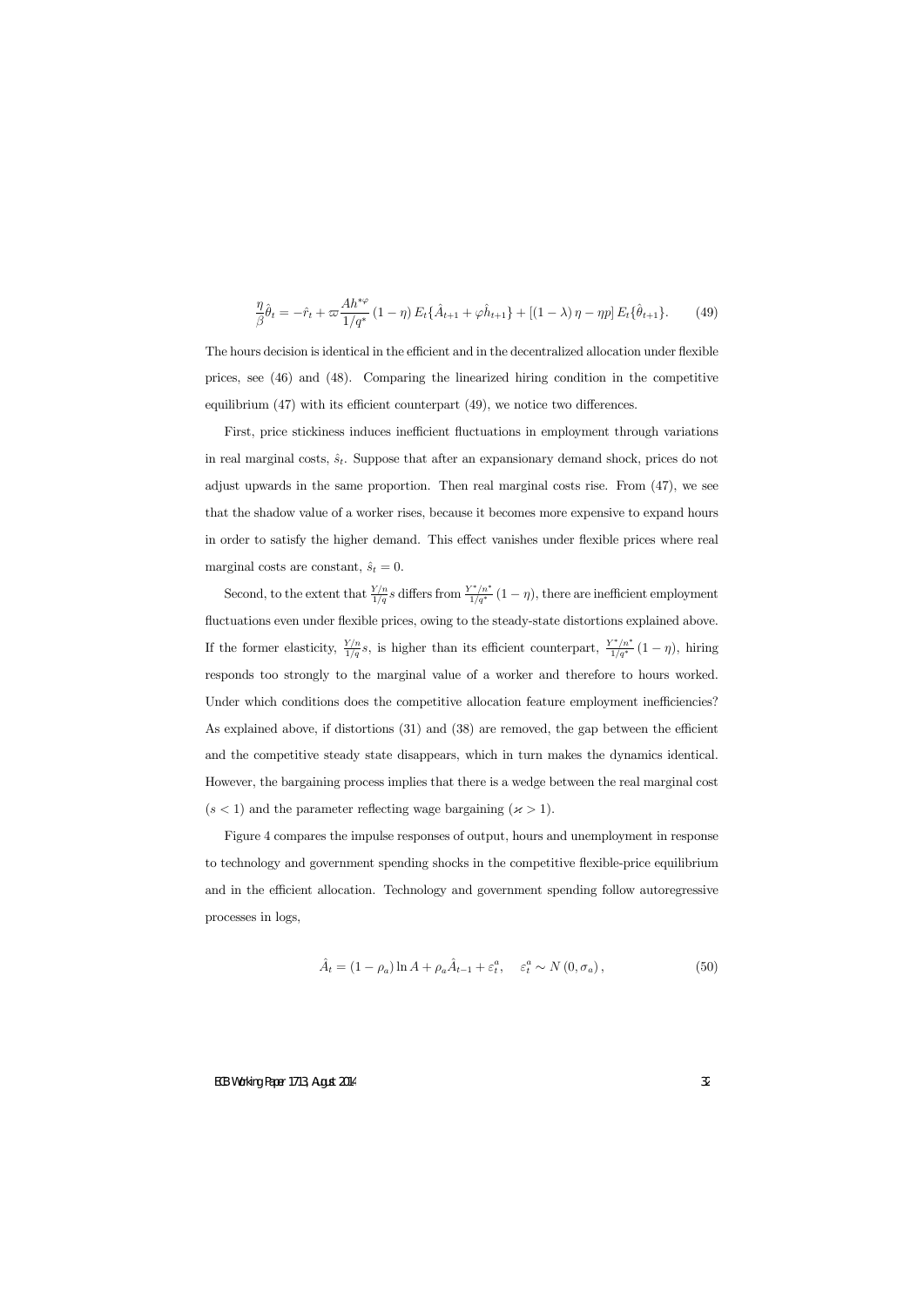$$
\hat{G}_t = \left(1 - \rho_g\right) \ln G + \rho_g \hat{G}_{t-1} + \varepsilon_t^g, \quad \varepsilon_t^g \sim N\left(0, \sigma_g\right),\tag{51}
$$

where  $\hat{A}_t = \ln(A_t/A)$  and  $\hat{G}_t = \ln(G_t/G)$ . We calibrate  $\rho_a = \rho_g = 0.95$  and  $\sigma_a = \sigma_g = 0.008$ , as in Faia (2009). The model is the same as before, except that we replace the price setting condition (18) with its flexible-price counterpart,  $s_t = 1/\mu$ .



#### Figure 4: Competitive and Efficient Dynamics

The left (right) panel shows the impulse response functions to a positive technology shock (government spending shock, resp.). The continuous lines correspond to the dynamics in the competitive allocation (in the absence of taxes and under flexible prices, i.e.  $s_t = 1/\mu$ ). The dashed lines correspond to the dynamics in the efficient allocation. Employment is expressed in percentage-point deviations from the steady state. Output and hours are in percent deviations from the steady state.

A government spending expansion  $(\hat{G}_t)$  implies an increase in expected future taxes which, through the wealth effect, discourages household consumption and makes workers supply more labor. Hours rise by more than is efficient. This is because the steady-state real marginal wage is too low, see Figure 1, such that a rise in hours raises the wage and therefore firms' production costs only by a small amount. Firms exploit this by expanding hours worked by a large amount. As described above, the shadow value of a worker is too sensitive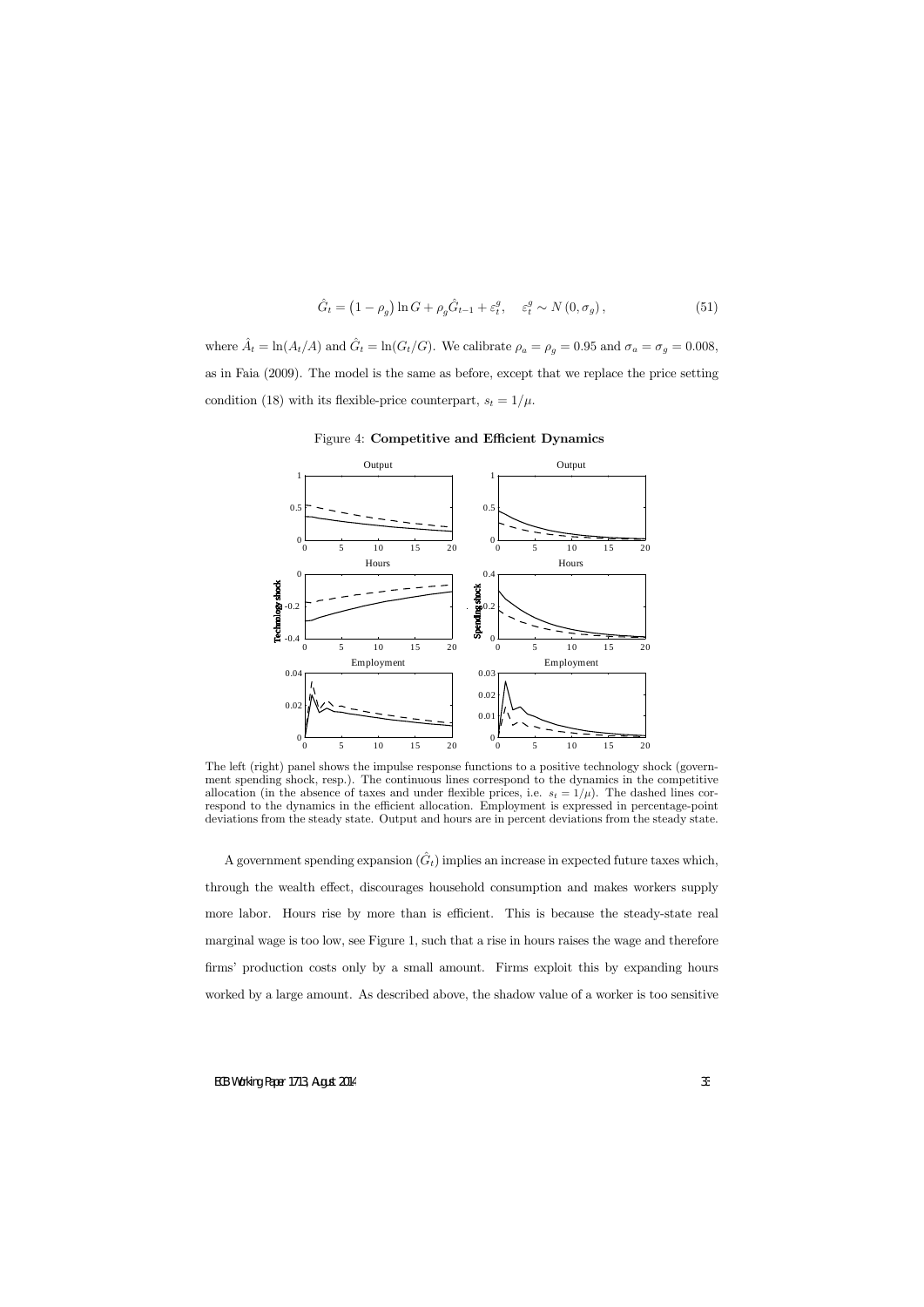to hours worked in the competitive allocation, such that firms post too many vacancies and employment rises too much in response to the spending expansion. Consequently, both the extensive and the intensive margins are too volatile compared to the efficient allocation.

An improvement in technology  $(\hat{A}_t)$  implies that workers have to work fewer hours to produce a given amount of output. The marginal value of a worker increases (driven by  $\hat{A}_t$ ), although the rise in productivity is dampened by the reduction in hours. Figure 4 shows that hours drop by more in the competitive allocation than in the efficient allocation. This reduces the shadow value and hiring by firms relative to the efficient case, see  $(47)$ . In addition, hiring responds by more to hours worked in the competitive allocation than in the efficient allocation. It follows that employment increases by less in the competitive equilibrium than in the efficient allocation.

We show in the next section that the gap between the efficient and the competitive allocation gives room for optimal deviations from price stability.

## 4 Optimal Monetary Policy

In the following, we characterize optimal monetary policy when prices are sticky. To this end, we compute the paths that the Ramsey policy maker chooses for the model variables in order to maximize household utility, subject to the decision rules of households and firms. A formal definition of the Ramsey policy is given next.

**Definition 4** The Ramsey optimal policy is a set of plans for the control variables  $\{h_t, v_t,$  $(n_{t+1}, C_t, s_t, \Pi_t)_{t=0}^{\infty}$  that, for a given initial employment level  $n_0$ , maximizes household utility (1) subject to the implementability conditions  $(22)-(26)$ .

Thomas  $(2008)$  shows that in the absence of wage markup fluctuations, e.g. in the form of nominal or real wage rigidities, strict ináation targeting is optimal when the steady state is efficient. Since real marginal costs are the only time-varying wedges around an efficient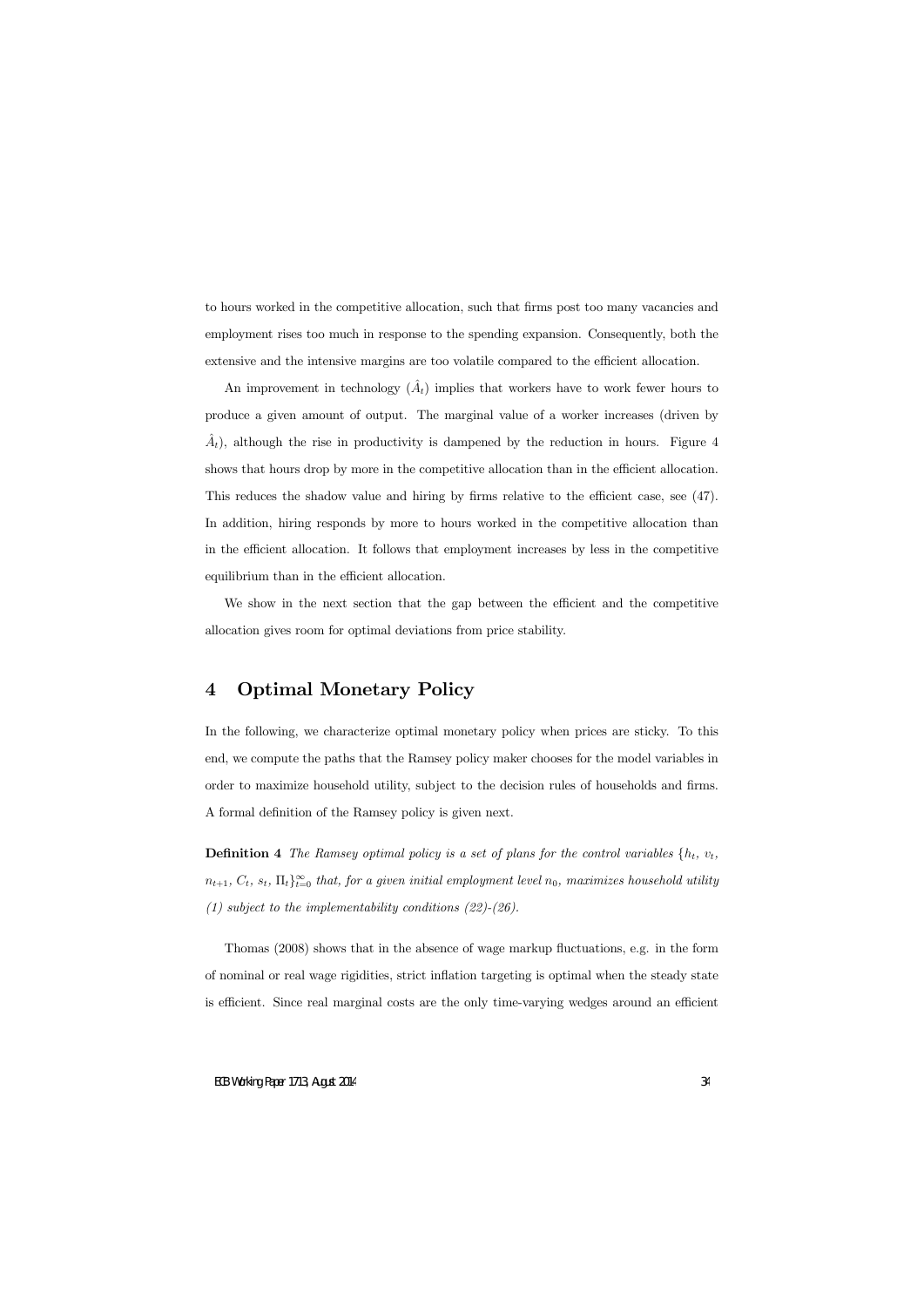steady state, the optimal monetary policy stabilizes real marginal costs over the cycle. This is true also in our model. Under the optimal tax policy  $(\tau^{f*}, \tau^{c*}, T^{b*})$ , price stability replicates the efficient allocation. However, if taxes are unavailable and the steady state is distorted, price stability is no longer optimal.

We investigate how the optimal policy is affected by steady-state distortions  $(31)$  and  $(38)$ . To this end, we derive the first order conditions of the Ramsey problem and linearize them around the steady state. First, we study the optimal dynamics in response to technology shocks and government spending shocks. Second, we simulate the model under the Ramsey policy and compute the optimal inflation volatility.

The impulse response functions of inflation, real wages, output, hours and employment, under the optimal Ramsey policy and in the competitive allocation, are shown in Figure 5. The left and the right panels show the responses to a technology shock and to a spending shock, respectively.

The figure shows that under the optimal policy, inflation is countercyclical with respect to hours worked. After a spending expansion, real marginal costs (and therefore inflation) need to *fall* in order to compensate for the inefficiently large rise in hours, see  $(47)$ . In contrast, a positive technology shock generates an inefficiently large reduction in hours, which has to be offset by a rise in inflation. In the next paragraph, we show that the deviation from price stability depends on the size of the two distortions. This finding differs from Sunakawa (2013) who shows that the Ramsey policy does not deviate from price stability in a search-andmatching model with right-to-manage and instantaneous hiring. With instantaneous hiring, a worker's shadow value depends on his marginal productivity. Here, since employment is predetermined, a worker's shadow value depends instead on the reduction in hours and in the wage paid to all other workers through the bargaining distortion (31). As shown above, hours decrease too much in response to a technology shock at the cost of a small variation in employment. This inefficiency is corrected by modifying real marginal costs and therefore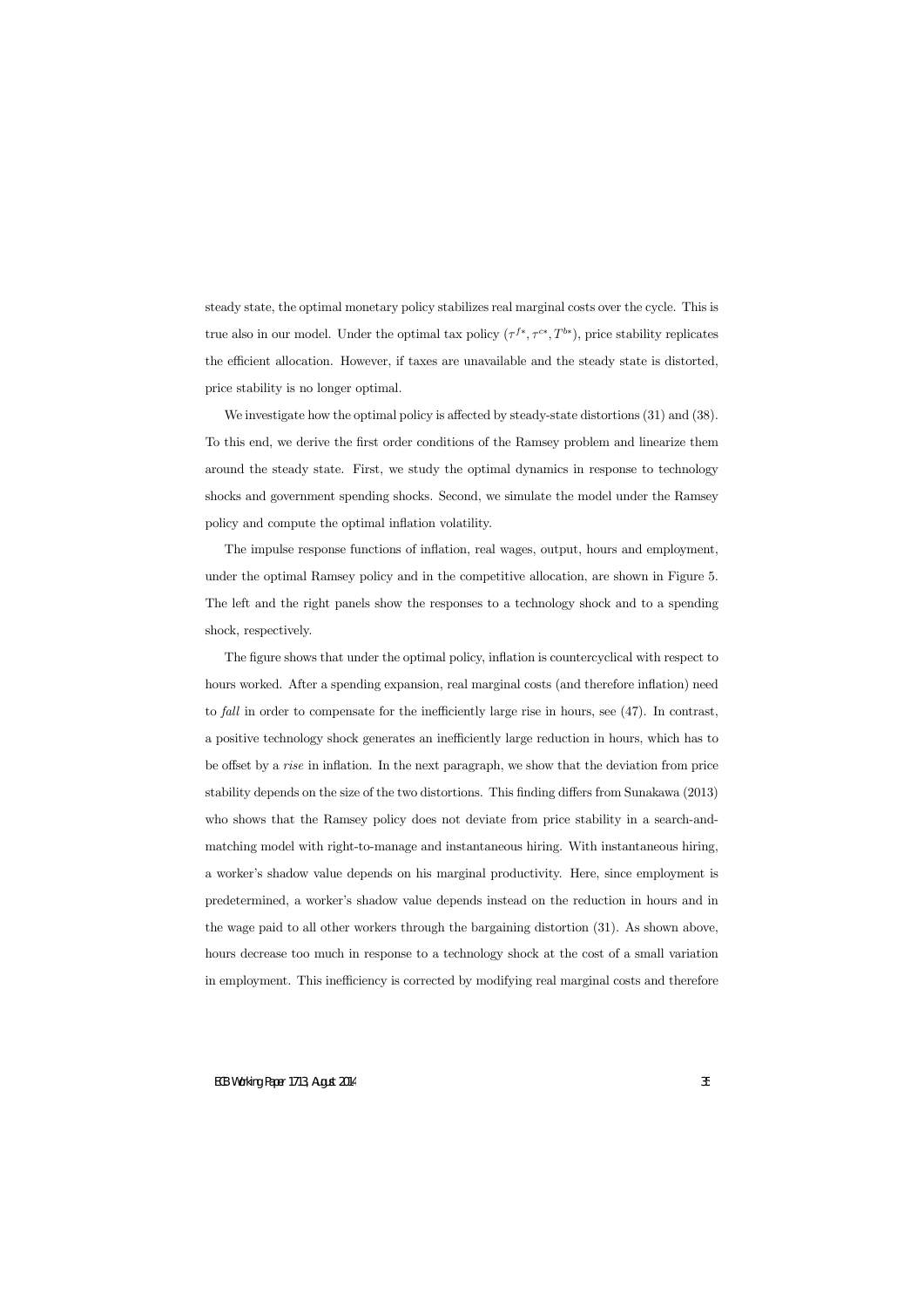

Figure 5: Competitive and Ramsey Optimal Policy Dynamics

The left (right) panel shows the impulse response functions to a positive technology shock (government spending shock). The continuous lines correspond to the dynamics in a model without taxes under the Taylor-type rule  $R_t/R = (\pi_t/\pi)^{1.5}$ . The dashed lines correspond to the dynamics in the Ramsey allocation. Annualized ináation and employment is expressed in percentage-point deviations from the steady state. All other responses are in percent deviations from the steady state.

inflation.

We now investigate in more detail what the main drivers of the optimal inflation volatility are. As shown in (31) and (38), the steady-state distortions are reflected by two gaps. First, the gap between real marginal costs s and the intra-firm bargaining parameter  ${\cal X}$ . Second, the gap between real marginal costs s and the elasticity of matches to vacancies,  $1 - \eta$ . We first consider the optimal inflation volatility as a function of  $s^{19}$ . In practice, we compute the volatility for a grid of values for  $\varepsilon$ , the elasticity of substitution between goods varieties. The real marginal cost is  $s = (\varepsilon - 1) / \varepsilon$ . Consider Figure 6.

 $19$ The volatility is given by the standard deviation of annualized inflation under the Ramsey policy.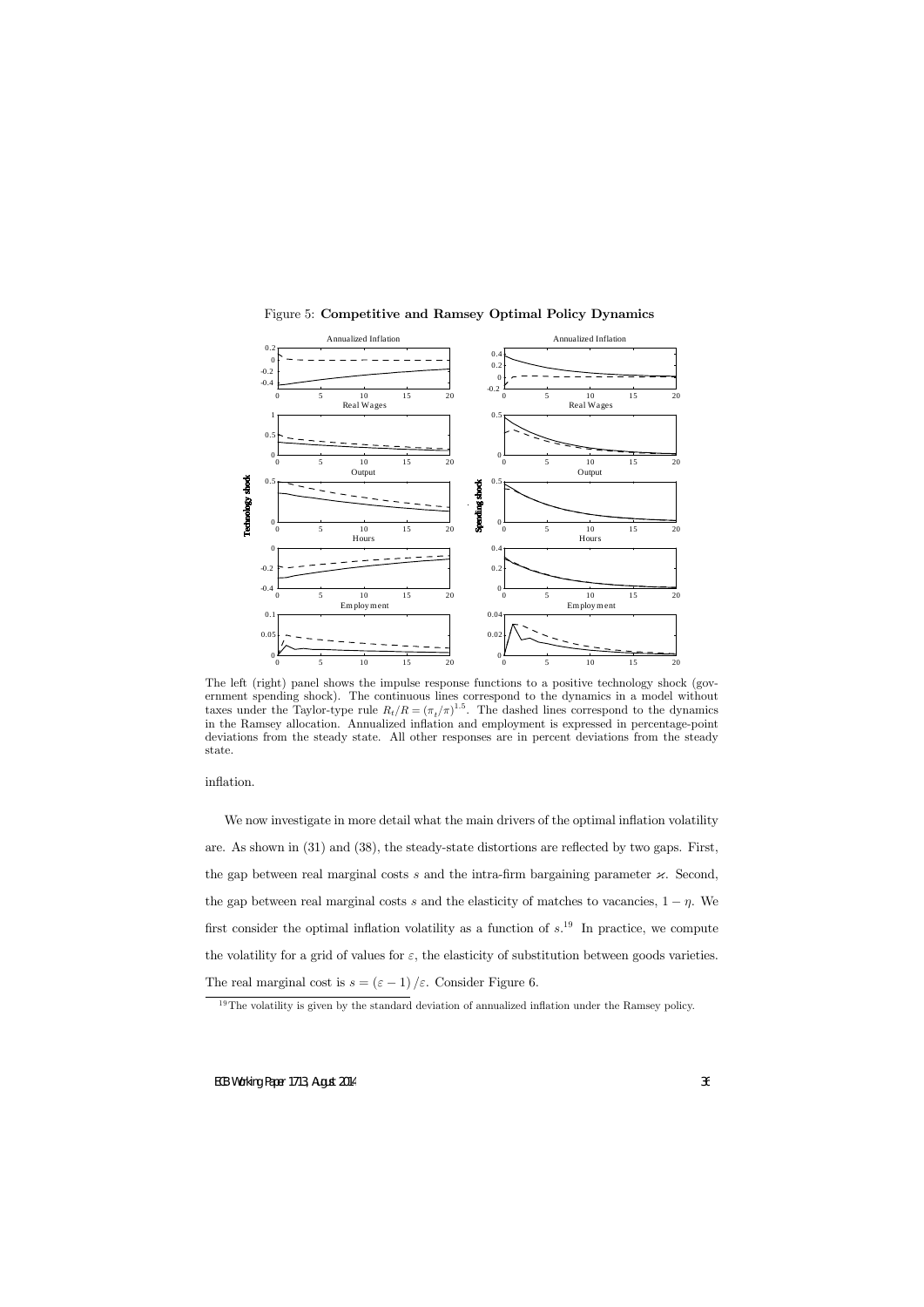

#### Figure 6: Optimal Inflation Volatility

The optimal inflation volatility is computed as the standard deviation of annualized inflation (in percent). The upper panel displays ináation volatility as a function of the real marginal cost, s. The middle panel displays inflation volatility as a function of the net disutility cost of hours,  $(1 + \sigma_h)/\varphi$ . The lower panel displays inflation volatility as a function of the workers' bargaining power,  $\gamma$ .

The upper panel in Figure 6 shows that optimal inflation volatility is  $0.18\%$  in our benchmark calibration.<sup>20</sup> A high volatility goes hand in hand with low real marginal costs (i.e. a high price markup,  $\mu$ ). All things equal, higher real marginal costs diminish the steadystate hours distortion as s gets closer to  $\times$ , see (34).<sup>21</sup> At the same time, the steady-state employment distortion is worsened as s deviates more from  $1-\eta$ , see (40). The deviation from price stability therefore depends on the relative size of these two distortions. We can shut down the hours distortion by imposing an optimal consumption subsidy  $\tau^c = \tau^{c*}$ . Since the only distortion left is the employment distortion, we find that volatility of optimal inflation is reduced to 0:09% (not shown).

We now have a closer look at the hours distortion, given by (31), which depends on the gap between the real marginal cost, s, and the intra-firm bargaining parameter,  ${\varkappa}$ . As mentioned above, a large value of  $\times$  implies that the wage curve is steep in hours, see (8).

<sup>&</sup>lt;sup>20</sup>The relative inflation volatility  $(\sigma_{\pi}/\sigma_{y})$  is 0.10.

<sup>&</sup>lt;sup>21</sup>To understand this result, recall that in our benchmark calibration.  $s = 0.83$ ,  $\varkappa = 3$  and  $1 - \eta = 0.6$ .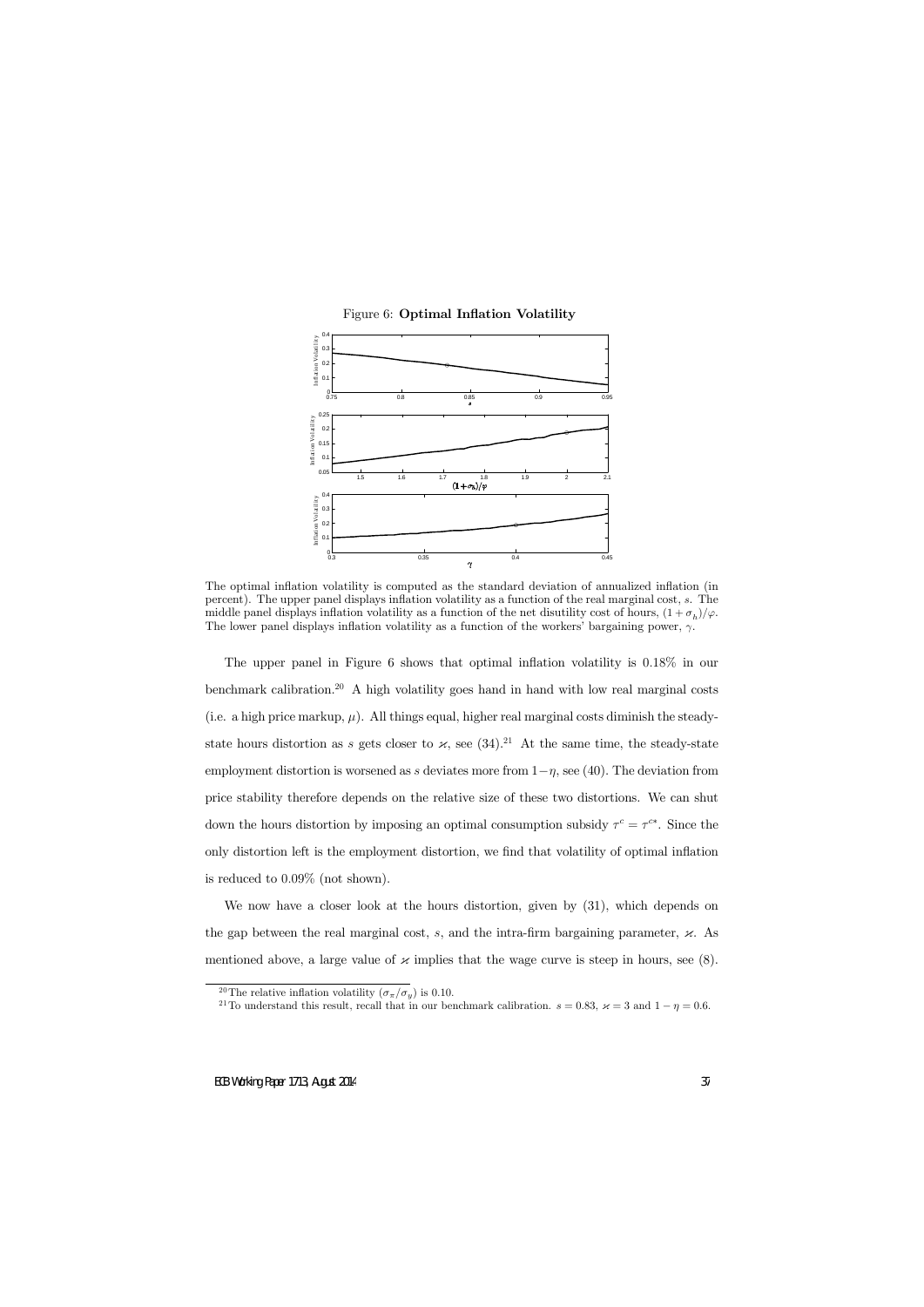It follows from distortion (31) that the inefficiency gap is large since the level of hours is too low compared to the Walrasian labor market allocation (i.e.  $\varkappa = 1$ ). To confirm this intuition, the middle and lower panels in Figure 6 display the volatility of optimal inflation as a function of  $(1 + \sigma_h)/\varphi$  and  $\gamma$ , respectively, the two drivers of the intra-firm bargaining parameter  ${\varkappa}^{22}$  Recall that  ${\varkappa}$  is a positive function of  $(1 + \sigma_h)/{\varphi}$ . If the disutility cost of hours is high compared to the returns to hours in production, we are further away from a Walrasian labor market and the steady-state distortion resulting from bargaining is larger. Similarly, parameter  $\times$  is a positive function of the workers' bargaining power  $\gamma$ . Intuitively, real wages in steady state deviate more from the Walrasian allocation when workers have greater bargaining power. From Figure 1 we see that the real marginal wage is too low, such that wages respond less to hours. Firms exploit this insensitivity of wages by overusing the hours margin in response to shocks, at the expense of the employment margin. Hours become too volatile over the business cycle. This in turn generates optimal ináation volatility. The deviation from price stability depends on parameters affecting the trade-off between the intensive and the extensive margins of labor: the larger is the deviation from Walrasian wage setting,  ${\mathfrak{z}}$ , the greater is the optimal deviation from price stability.

This result differs from Sunakawa  $(2013)$  who shows that, in the absence of real wage rigidities, price stability is optimal in a right-to-manage model with instantaneous hiring. The reason is that in that setup, real wages and hours replicate the Walrasian allocation. We show that the intra-firm bargaining process combined with predetermined employment generates optimal deviations from price stability by generating hours and real wages that differ from the Walrasian allocation.

<sup>&</sup>lt;sup>22</sup>In practical terms, we vary  $\varphi$ , taking  $(1 + \sigma_h)$  as given.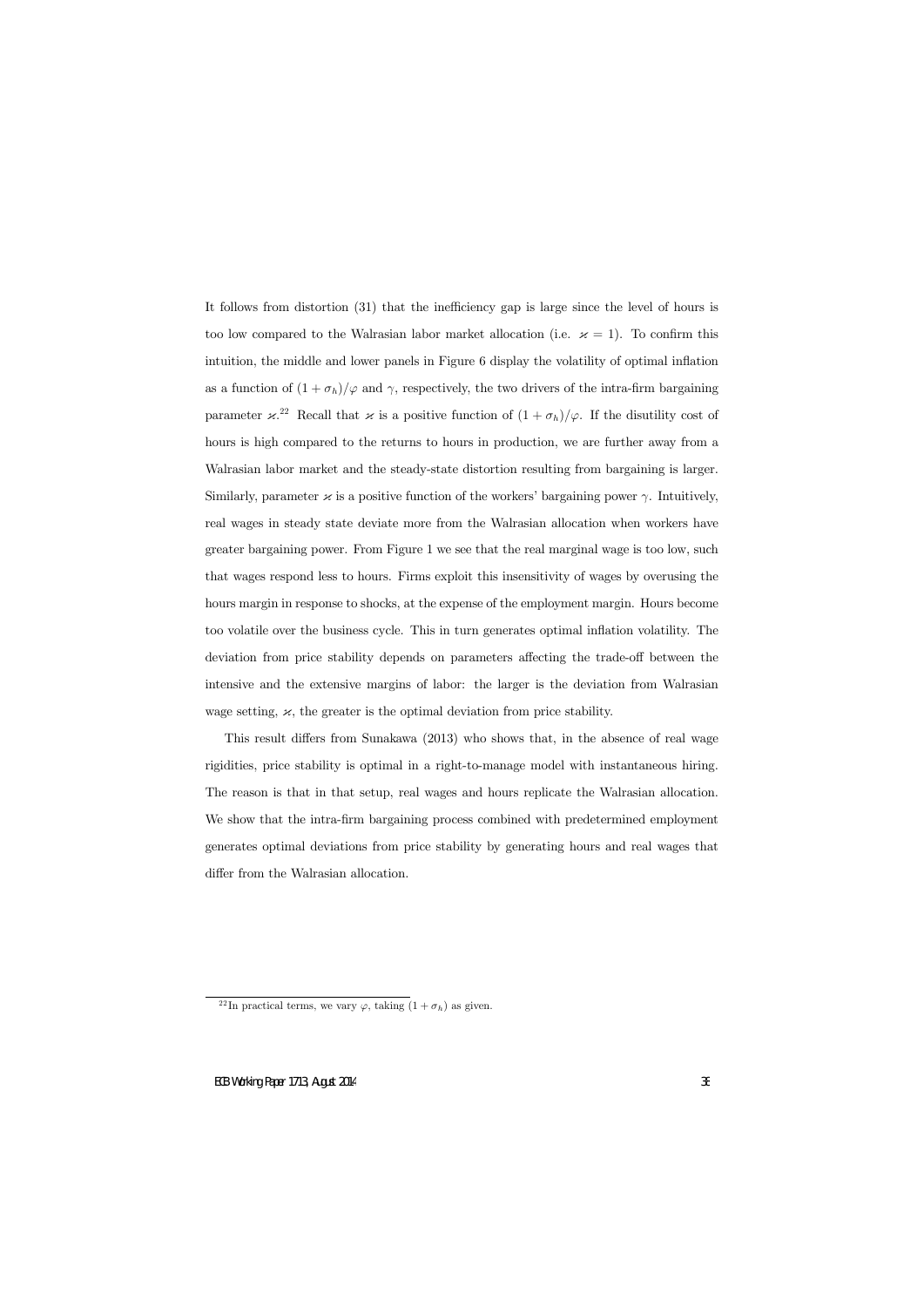## 5 Conclusion

We study optimal policy in New Keynesian search-and-matching model where firms can adjust their workforce as well as hours per worker. Firms operate under monopolistic competition; they set a price and commit to satisfying demand at that price. Since employment is predetermined, firms adjust hours per worker in a 'right-to-manage' fashion in order to satisfy demand in the short run. The right-to-manage assumption, combined with wage bargaining, results in a convex 'wage curve', such that the real marginal wage is an increasing function of hours per worker. In a large-firm model, this wage curve generates an externality since a change in the number of hours per worker affects the wage of all other workers. We show that product market imperfections and labor market frictions combine to reduce steady-state output and hours below their efficient levels. Since the real marginal wage is too low at the steady state, wages respond little to hours worked. Firms exploit this real wage rigidity by overusing the hours margin when adjusting their production level in response to shocks. As a result, hours are too volatile along the business cycle. A policy of strict inflation targeting is suboptimal in this environment. Inflation can be used to affect the real wage set through bargaining and dampen inefficient fluctuations in hours.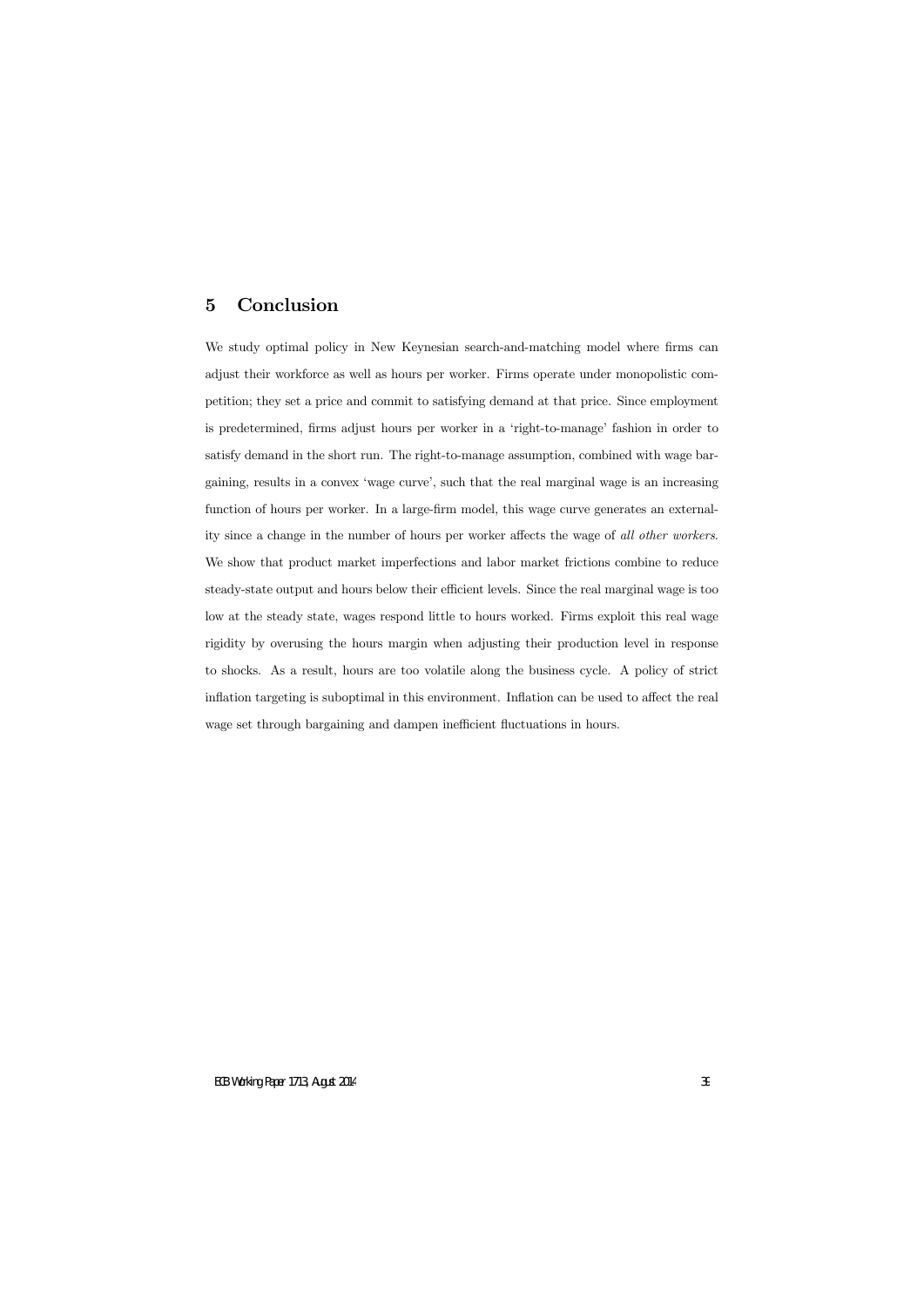## References

- [1] Barnichon, RÈgis (2010). Productivity and Unemployment Fluctuations over the Business Cycle. Journal of Monetary Economics 57, 1013-1025.
- [2] Barnichon, RÈgis (2012). The Shimer Puzzle and the Endogeneity of Productivity. Manuscript, Federal Reserve Board.
- [3] Beugnot, Julie and Mabel Tidball (2010). Multiple Equilibria Model with Intrafirm Bargaining and Matching Frictions. Labour Economics 17, 810-822.
- [4] Blanchard, Olivier J. and Jordi Galí (2010). Labor Markets and Monetary Policy: A New Keynesian Model with Unemployment. American Economic Journal: Macroeconomics 2, 1-30.
- [5] Brueckner, Markus and Evi Pappa (2012). Fiscal Expansions, Unemployment and Labor Force Participation: Theory and Evidence. International Economic Review 53, 1205- 1228.
- [6] Cahuc, Pierre and Etienne Wasmer (2001). Does Intrafirm Bargaining matter in the Large Firmís Matching Model? Macroeconomic Dynamics 5, 742-747.
- [7] Cahuc, Pierre, Francois Marque and Etienne Wasmer (2008). A Theory Of Wages and Labor Demand With Intra-Firm Bargaining and Matching Frictions. International Economic Review 49, 943-972.
- [8] Calvo, Guillermo A. (1983). Staggered Prices in a Utility-Maximizing Framework. Journal of Monetary Economics 12, 383-398.
- [9] Christoffel, Kai, Keith Kuester and Tobias Linzert (2009). The Role of Labor Markets for Euro Area Monetary Policy. European Economic Review 53, 908-936.
- [10] Ebell, Monique and Christian Haefke (2009). Product Market Deregulation and the U.S. Employment Miracle. Review of Economic Dynamics 12, 479-504.
- [11] Faia, Ester (2009). Ramsey Monetary Policy with Labor Market Frictions. Journal of Monetary Economics 56, 570-581.
- [12] Felbermayr, Gabriel J., Mario Larch and Wolfgang Lechthaler (2012). Endogenous Labor Market Institutions in an Open Economy. International Review of Economics and Finance 23, 30-45.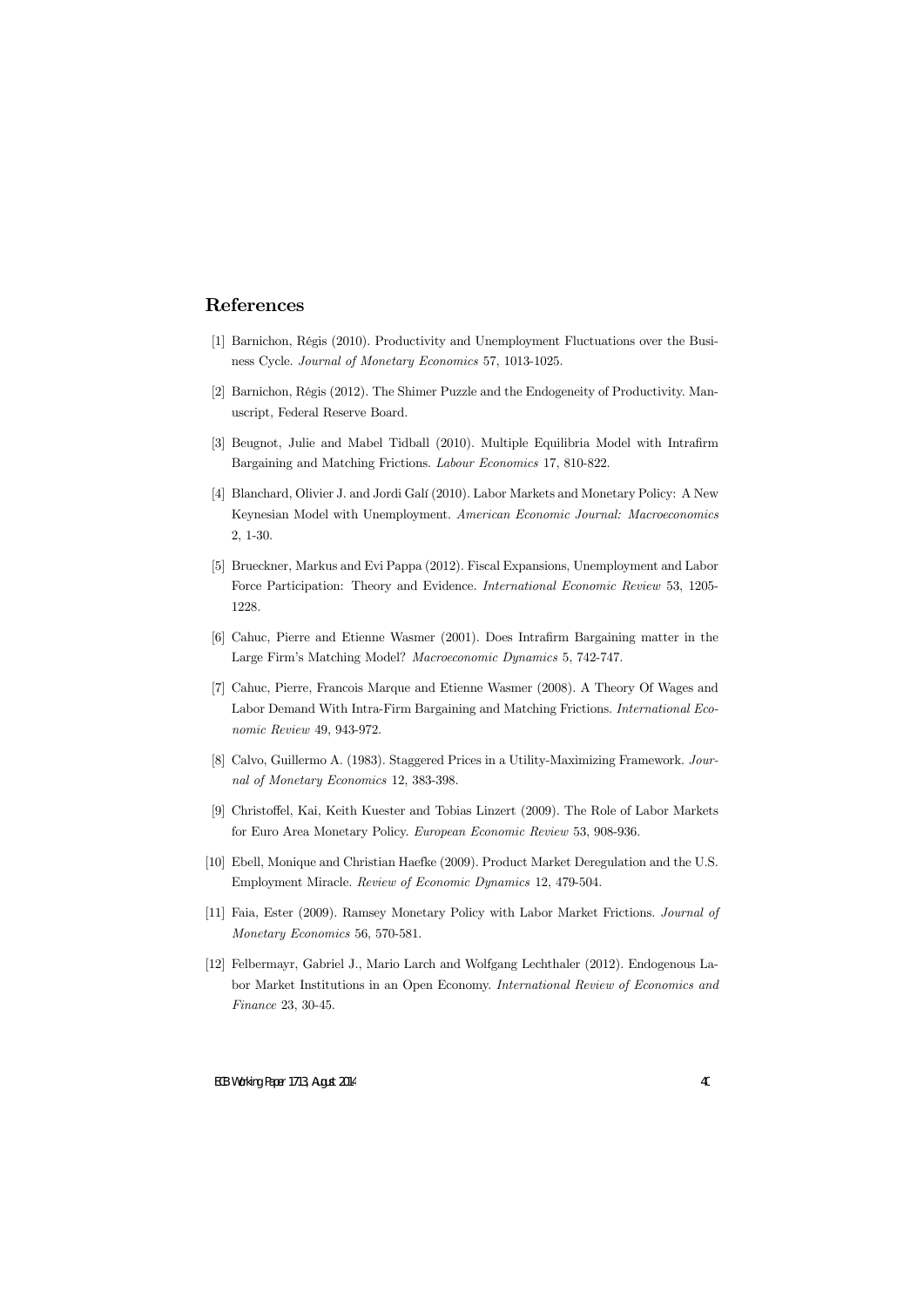- [13] Galí, Jordi, Mark Gertler and David López-Salido (2007). Markups, Gaps, and the Welfare Costs of Business Fluctuations. Review of Economics and Statistics 89, 44-59.
- [14] Galí, Jordi and Thijs van Rens (2014). The Vanishing Procyclicality of Labor Productivity. Manuscript, Universitat Pompeu Fabra and University of Warwick.
- [15] Hosios, Arthur J. (1990). On the Efficiency of Matching and Related Models of Search and Unemployment. Review of Economic Studies 57, 279-298.
- [16] Krause, Michael U., David Lopez-Salido and Thomas A. Lubik (2008). Ináation Dynamics with Search Frictions: A Structural Econometric Analysis. Journal of Monetary Economics 55, 892-916.
- [17] Krause, Michael U. and Thomas A. Lubik (2007a). The (Ir)relevance of Real Wage Rigidity in the New Keynesian Model with Search Frictions. Journal of Monetary Economics 54, 706-727.
- [18] Krause, Michael U. and Thomas A. Lubik (2007b). Does Intra-Firm Bargaining Matter for Business Cycle Dynamics? Discussion Paper Series 1: Economic Studies 2007,17, Deutsche Bundesbank, Research Centre.
- [19] Kuester, Keith (2010). Real Price and Wage Rigidities with Matching Frictions. Journal of Monetary Economics 57, 466-477.
- [20] Monacelli, Tommaso, Roberto Perotti and Antonella Trigari (2010). Unemployment Fiscal Multipliers. Journal of Monetary Economics 57, 531-553.
- [21] Mortensen, Dale T. (2009). Wage Dispersion in the Search and Matching Model with Intra-Firm Bargaining. NBER Working Papers 15033.
- [22] Mortensen, Dale T. and Christopher A. Pissarides (1994). Job Creation and Job Destruction in the Theory of Unemployment. Review of Economic Studies 61, 397-415.
- [23] Ohanian, Lee and Andrea Raffo (2012). Aggregate Hours Worked in OECD Countries: New Measurement and Implications for Business Cycles. Journal of Monetary Economics 59, 40-56.
- [24] Oi, Walter (1962). Labor as a Quasi-Fixed Factor. Journal of Political Economy 70, 538-555.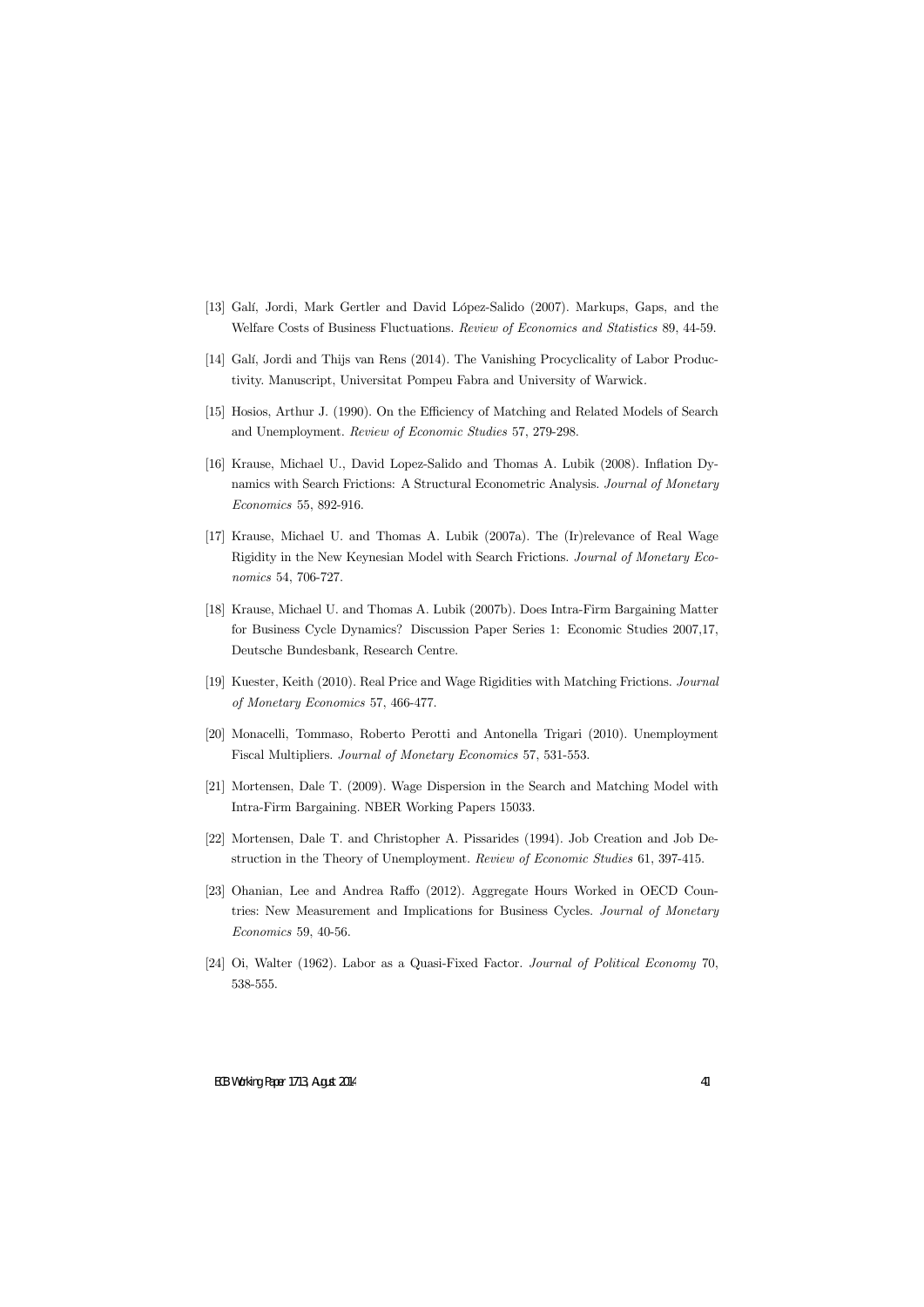- [25] Pissarides, Christopher A. (2000). Equilibrium Unemployment Theory, 2nd Edition, The MIT Press.
- [26] Ravenna, Federico and Carl E. Walsh (2011). Welfare-Based Optimal Monetary Policy with Unemployment and Sticky Prices: A Linear-Quadratic Framework. American Economic Journal: Macroeconomics 3(2), 130-62.
- [27] Ravenna, Federico and Carl E. Walsh (2012). The Welfare Consequences of Monetary Policy and the Role of the Labor Market: a Tax Interpretation. *Journal of Monetary* Economics 59, 180-195.
- [28] Rotemberg, Julio J. (1982). Monopolistic Price Adjustment and Aggregate Output. Review of Economic Studies 49, 517-31.
- [29] Sala, Luca, Ulf Söderström, and Antonella Trigari (2008). Monetary Policy under Uncertainty in an Estimated Model with Labor Market Frictions. Journal of Monetary Economics 55, 983-1006.
- [30] Solow Robert (1964). On the Short Term Relation between Employment and Output. Presidential Address to the Econometric Society.
- [31] Stole, Lars A and Jeffrey Zwiebel (1996). Intra-firm Bargaining under Non-binding Contracts. Review of Economic Studies 63, 375-410.
- [32] Sunakawa, Takeki (2013). Optimal Monetary Policy with Labor Market Frictions and Real Wage Rigidity: the Role of the Wage Channel. Manuscript.
- [33] Thomas, Carlos (2008). Search and Matching Frictions and Optimal Monetary Policy. Journal of Monetary Economics 55, 936-956.
- [34] Thomas, Carlos (2011). Search Frictions, Real Rigidities, and Inflation Dynamics. Journal of Money, Credit and Banking 43, 1131-1164.
- [35] Trigari, Antonella (2006). The Role of Search Frictions and Bargaining for Inflation Dynamics. Working Papers 304, IGIER, Bocconi University.
- [36] Walsh, Carl E. (2005). Labor Market Search, Sticky Prices, and Interest Rate Policies. Review of Economic Dynamics 8, 829-849.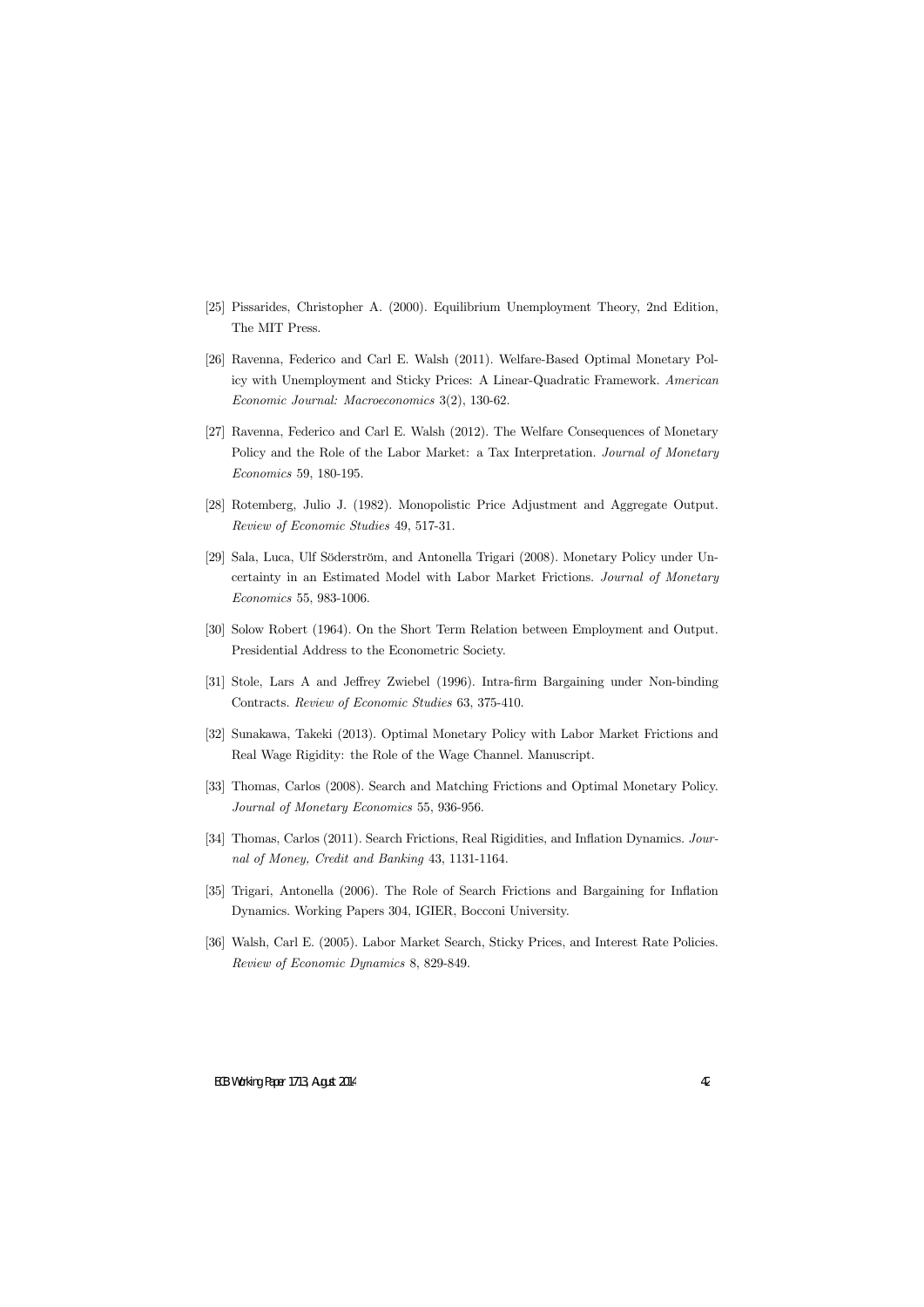## 1 Model Description

Our model features hours and employment as inputs into production, (possibly) increasing returns to hours, multiple-workers Örms, search frictions in the labor market and quadratic price adjustment costs. A hat denotes the log deviation of a certain variable from its steady state level.

## 1.1 Households

There is a unit mass of households. A fraction  $n_t$  of workers are employed in the market economy and receive the wage  $w_{it}$  from firm  $i \in (0, 1)$  for providing hours  $h_{it}$ . A fraction  $1-n_t$  of workers are unemployed; they are instead engaged in home production with productivity b. The representative household maximizes

$$
E_0 \sum_{t=0}^{\infty} \beta^t \left[ \ln C_t - n_t \int_0^1 g(h_{it}) \, di \right],\tag{1}
$$

where  $\beta \in (0,1)$  is the discount factor,  $C_t$  is household consumption and  $g(h_{it})$  denotes individual labor disutility of working  $h_t$  hours at firm i to those  $n_t$  household members that are employed. Each employed household member works for all firms on the unit interval; therefore, we sum labor disutility across all firms. As in Ravenna and Walsh (2012), consumption consists of final goods sold in the market and home-produced goods,

$$
C_t = C_t^m + (1 - n_t) b.
$$

There exists an insurance technology guaranteeing complete consumption risk sharing between household members, such that  $C_t$  denotes consumption enjoyed by a member as well as overall household consumption. Labor disutility is given by

$$
g\left(h_{it}\right) = \frac{\lambda_h h_{it}^{1+\sigma_h}}{1+\sigma_h},\tag{2}
$$

where  $\lambda_h > 0$  captures the weight on hours in labor disutility, while  $\sigma_h \geq 0$  determines the degree of increasing marginal disutility of hours. The household maximizes utility (1) subject to a sequence of budget constraints,

$$
(1+\tau^c) C_t^m + \frac{B_t}{R_t P_t} = n_t \int_0^1 w_{it} (h_{it}) dt + \frac{B_{t-1}}{P_t} + D_t + (1-n_t) T^b + T_t,
$$
\n(3)

where  $B_t$  are one-period nominal bonds that cost  $1/R_t$  units of currency in t and pay a safe return of one currency unit in period  $t + 1$ . Consumption expenditure  $C_t^m$  and bond purchases  $B_t$ are financed through wage income by employed members, where  $w_t$  is the real wage per worker, interest income on bond holdings, real profits  $D_t$ , unemployment benefits  $(1 - n_t) T^b$  from the government and lump sum transfers  $T_t$ . Consumption expenses are taxed at rate  $\tau^c$  (subsidized if  $\tau^c$  < 0). Rewriting the household budget constraint in terms of total consumption gives

$$
(1+\tau^c) C_t + \frac{B_t}{R_t P_t} = n_t \int_0^1 w_{it} (h_{it}) dt + (1-n_t) (1+\tau^c) b + \frac{B_{t-1}}{P_t} + D_t + (1-n_t) T^b + T_t.
$$
 (4)

So far, we have described the representative household. Given that all households are identical in equilibrium and the mass of households is normalized to unity,  $C_t$  is household consumption as well as economy-wide consumption. Writing the Lagrangian conveniently as

$$
\max_{\{C_t, B_t\}_{t=0}^{\infty}} \mathcal{L}_t = E_0 \sum_{t=0}^{\infty} \beta^t \left\{ \ln C_t - n_t \int_0^1 g(h_{it}) \, di - \Lambda_t \left[ (1+\tau^c) C_t + \frac{B_t}{R_t P_t} - \ldots - \frac{B_{t-1}}{P_t} \right] \right\}.
$$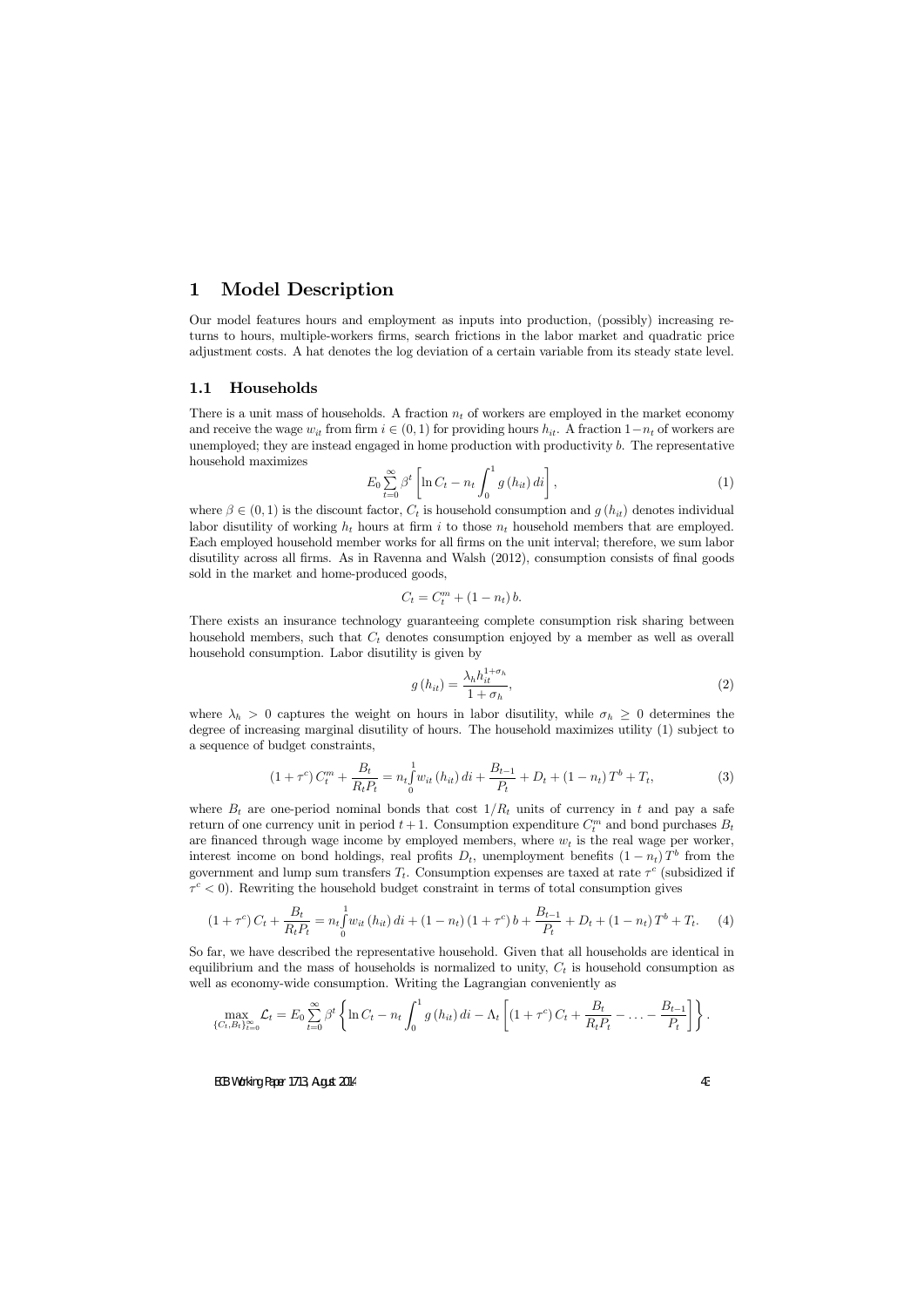We derive the first order conditions for consumption  $C_t$  and bonds  $B_t$ ,

$$
\Lambda_t = \frac{1}{\left(1 + \tau^c\right)C_t},\tag{5}
$$

$$
\frac{\Lambda_t}{P_t} = \beta R_t E_t \left\{ \frac{\Lambda_{t+1}}{P_{t+1}} \right\},\tag{6}
$$

Combining the first order conditions  $(5)$  and  $(6)$ , we derive the Euler equation for consumption,

$$
1 = R_t E_t \left\{ \frac{\beta_{t,t+1}}{\Pi_{t+1}} \right\},\tag{7}
$$

where  $\beta_{t-1,t} = \beta \frac{\Lambda_t}{\Lambda_{t-1}}$  $\frac{\Lambda_t}{\Lambda_{t-1}}$  is the growth of the marginal utility of consumption between  $t-1$  and  $t$ , and  $\Pi_t = P_t/P_{t-1}$  is the gross inflation rate. Combining the last expression with the first order condition for consumption, the stochastic discount factor becomes

$$
\beta_{t-1,t} = \beta \frac{C_{t-1}}{C_t}.
$$
\n(8)

Hours are not chosen by the household but are instead set by the firm in a right-to-manage (RTM) fashion (see Section 1.4).

### 1.2 Final Goods Firms

Final output  $Y_t$  is an aggregate of intermediate goods  $Y_{it}$  bundled according to function

$$
Y_t = \left(\int_0^1 Y_{it}^{\frac{\varepsilon - 1}{\varepsilon}} dt\right)^{\frac{\varepsilon}{\varepsilon - 1}},\tag{9}
$$

where  $\varepsilon$  is the elasticity of substitution between the individual varieties. Given a price  $P_{it}$  for each variety *i*, final good firms choose optimally the inputs  $Y_{it}$  to minimize total expenditure  $\int_0^1 P_{it} Y_{it} di$ subject to the CES aggregator function (9). This yields the following demand functions,

$$
Y_{it}^d = \left(\frac{P_{it}}{P_t}\right)^{-\varepsilon} Y_t,\tag{10}
$$

where  $P_t$  is the price of the final good. We interpret  $P_t$  as the consumer price index.

#### 1.3 Labor Market Search and Matching

Firms post vacancies and unemployed workers search for jobs. Let  $\mathcal{M}_t$  denote the number of successful matches. The matching technology is assumed to be a Cobb-Douglas function of the unemployment rate  $u_t = 1 - n_t$  and the aggregate number of vacancies  $v_t = \int_0^1 v_{it} dt$ ,

$$
\mathcal{M}_t = \mathcal{M}_0 u_t^{\eta} v_t^{1-\eta},
$$

where  $\eta \in (0,1)$  and  $\mathcal{M}_0 > 0$ . The probability of a vacancy being filled next period  $q_t$  equals the number of matches divided by the number of vacancies posted,

$$
q_t = \frac{\mathcal{M}_t}{v_t} = \mathcal{M}_0 \theta_t^{-\eta},\tag{11}
$$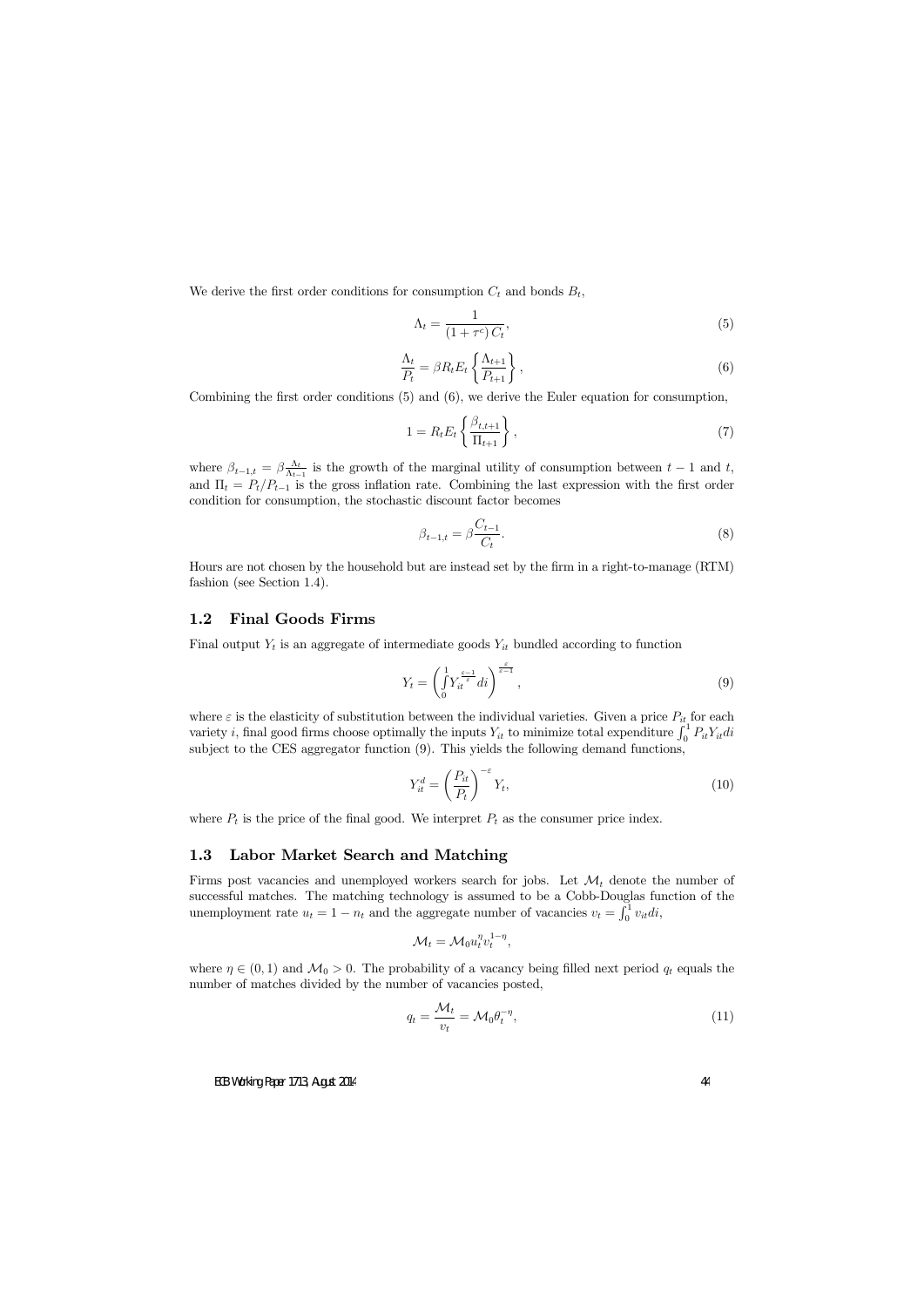where the ratio of vacancies to unemployed workers,

$$
\theta_t \equiv \frac{v_t}{u_t},\tag{12}
$$

is a measure of labor market tightness. The job Önding rate equals the number of matches divided by the number of unemployed,

$$
p_t = \frac{\mathcal{M}_t}{u_t} = q_t \theta_t \tag{13}
$$

An alternative expression for the job finding rate is the probability of filling a vacancy multiplied by the degree of labor market tightness. A constant fraction  $\lambda$  of matches are destroyed each period, such that employment at firm  $i$  evolves as

$$
n_{it+1} = (1 - \lambda) n_{it} + q_t v_{it}.
$$
\n
$$
(14)
$$

## 1.4 Intermediate Goods Firms

### 1.4.1 Production Function

Intermediate firms produce differentiated goods under monopolistic competition, are located on the unit interval and are indexed by  $i \in [0, 1]$ . Output of an individual firm  $Y_{it}$  is produced according to the following production function

$$
Y_{it} = A_t n_{it} f(h_{it}), \qquad (15)
$$

where  $A_t$  is a technology index common to all firms,  $n_{it}$  is employment in firm i, and the function  $f(.)$  allows for decreasing or increasing returns to hours in production. Production is thus linear in employment and (potentially) non-linear in hours per worker  $h_{it}$ . We specify the function  $f(.)$ as  $h_{it}^{\varphi}$ , such that (15) becomes

$$
Y_{it} = A_t n_{it} h_{it}^{\varphi}.
$$
\n<sup>(16)</sup>

A worker's marginal product per hour, defined as  $mph_{it} = \frac{\partial (Y_{it}/n_{it})}{\partial h_{it}}$  $\frac{r_{it}/n_{it}}{\partial h_{it}},$  is

$$
mph_{it}\left(h_{it}\right) = \varphi A_t h_{it}^{\varphi - 1}.\tag{17}
$$

The parameter  $\varphi$  measures the short run returns to hours (elasticity of output to hours),  $\frac{\partial Y_{it}/Y_{it}}{\partial h_{it}/h_{it}}$  $\varphi$ . If  $\varphi > 1$ , we have short run increasing returns to hours. This means that increasing hours by  $1\%$  raises output by more than  $1\%$ . In response to an expansionary demand shock, firms increase hours such that measured productivity (output per hour) increases. Note also that if  $1 < \varphi < 2$ , the marginal product per hour (17) is increasing and concave in hours.

#### 1.4.2 Profit Maximization

Once the firm has set its price, it is demand-constrained and has to produce the amount of output demanded at that price. The Örm faces a demand function given by (10) and has production function technology given by (16). It therefore faces the following demand constraint

$$
\left(\frac{P_{it}}{P_t}\right)^{-\varepsilon} Y_t = A_t n_{it} h_{it}^{\varphi}.
$$
\n(18)

<sup>&</sup>lt;sup>1</sup>Ultimately, we may drop the subscript  $i$ , since all firms are symmetric in this model.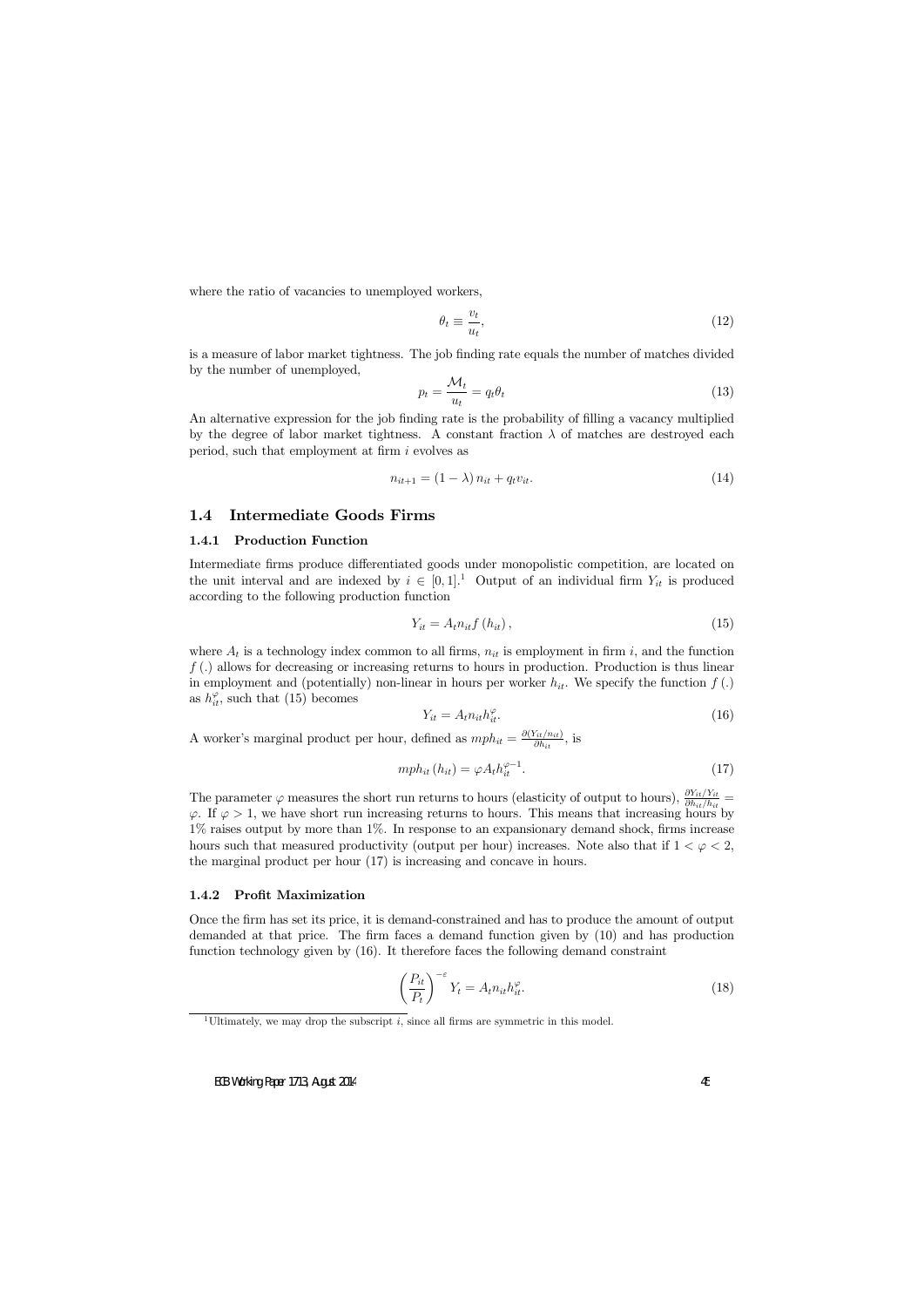Since employment is predetermined, a firm cannot raise output by increasing  $n_{it}$ . Faced with higher demand, the firm adjusts hours to satisfy demand in the short run. Formally, firms choose the number of hours worked  $h_{it}$ , the number of vacancies  $v_{it}$  to post, the number of workers  $n_{it+1}$ to hire, and which price  $P_{it}$  to set, so as to maximize the present discounted stream of future profits,

$$
E_0 \sum_{t=0}^{\infty} \beta_{0,t} \left( \left( 1 - \tau^f \right) \frac{P_{it}}{P_t} Y_{it}^d - w_{it} \left( h_{it} \right) n_{it} - \kappa_v v_{it} - p a c_{it} \right), \tag{19}
$$

where  $\tau^f$  is a tax on firm revenues,  $\kappa_v$  is the cost of posting a vacancy (common to all firms),  $v_{it}$ is the number of vacancies posted by the  $i$ <sup>th</sup> firm,  $pac_{it}$  are price adjustment costs to be specified below and  $\beta_{0,t}$  is the stochastic discount factor, defined recursively as  $\beta_{0,t} = \beta_{0,1}\beta_{1,2} \dots \beta_{t-1,t}$ . Firm revenues are taxed if  $\tau^f > 0$  and subsidized if  $\tau^f < 0$ . Firms maximize (19) subject to the law of motion for employment at firm  $i$  (14), the demand constraint (18), and price adjustment costs

$$
n_{it+1} = (1 - \lambda) n_{it} + q_t v_{it},
$$

$$
\left(\frac{P_{it}}{P_t}\right)^{-\varepsilon} Y_t = A_t n_{it} h_{it}^{\varphi},
$$

$$
p a c_{it} = \frac{\kappa_p}{2} \left(\frac{P_{it}}{P_{it-1}} - 1\right)^2 Y_t.
$$

Substituting demand  $(10)$  into the firm's objective function  $(19)$ , we can write the firm's optimization problem as a Lagrangian problem,

$$
\max_{\{h_{it}, v_{it}, n_{it+1}, P_{it}\}_{t=0}^{\infty}} E_0 \sum_{t=0}^{\infty} \beta_{0,t} \left\{ \left(1 - \tau^f\right) \left(\frac{P_{it}}{P_t}\right)^{1-\varepsilon} Y_t - w_{it} \left(h_{it}\right) n_{it} - \kappa_v v_{it} - \frac{\kappa_p}{2} \left(\frac{P_{it}}{P_{it-1}} - 1\right)^2 Y_t \right. \\ \left. - s_{it} \left[ \left(\frac{P_{it}}{P_t}\right)^{-\varepsilon} Y_t - A_t n_{it} h_{it}^{\varphi} \right] \right. \\ \left. - \varphi_{nt} \left[ n_{it+1} - (1 - \lambda) n_{it} - q_t v_{it} \right] \right\},
$$

where  $s_{it}$  and  $\varphi_{nt}$  are the Lagrange multipliers on the demand constraint and on the firm's employment dynamics, respectively. The multiplier on the demand constraint,  $s_{it}$ , represents firm i's real marginal costs.

**Hours Worked** The first order condition for hours worked is  $0 = \beta_{0,t} \{-n_{it} w'_{it}(h_{it})+\varphi s_{it} A_t n_{it} h_{it}^{\varphi-1}\},$ or expressed differently and using  $(17)$ ,

$$
s_{it} = \frac{w'_{it}(h_{it})}{mph_{it}(h_{it})}.\tag{20}
$$

According to (20), real marginal costs are equal to the ratio of the real marginal wage and the marginal product of hours per worker. Since employment is predetermined, the firm needs to raise hours per worker in order to increase production. This comes at a marginal cost of  $w'_{it}(h_{it})$  per worker. See also Thomas (2011).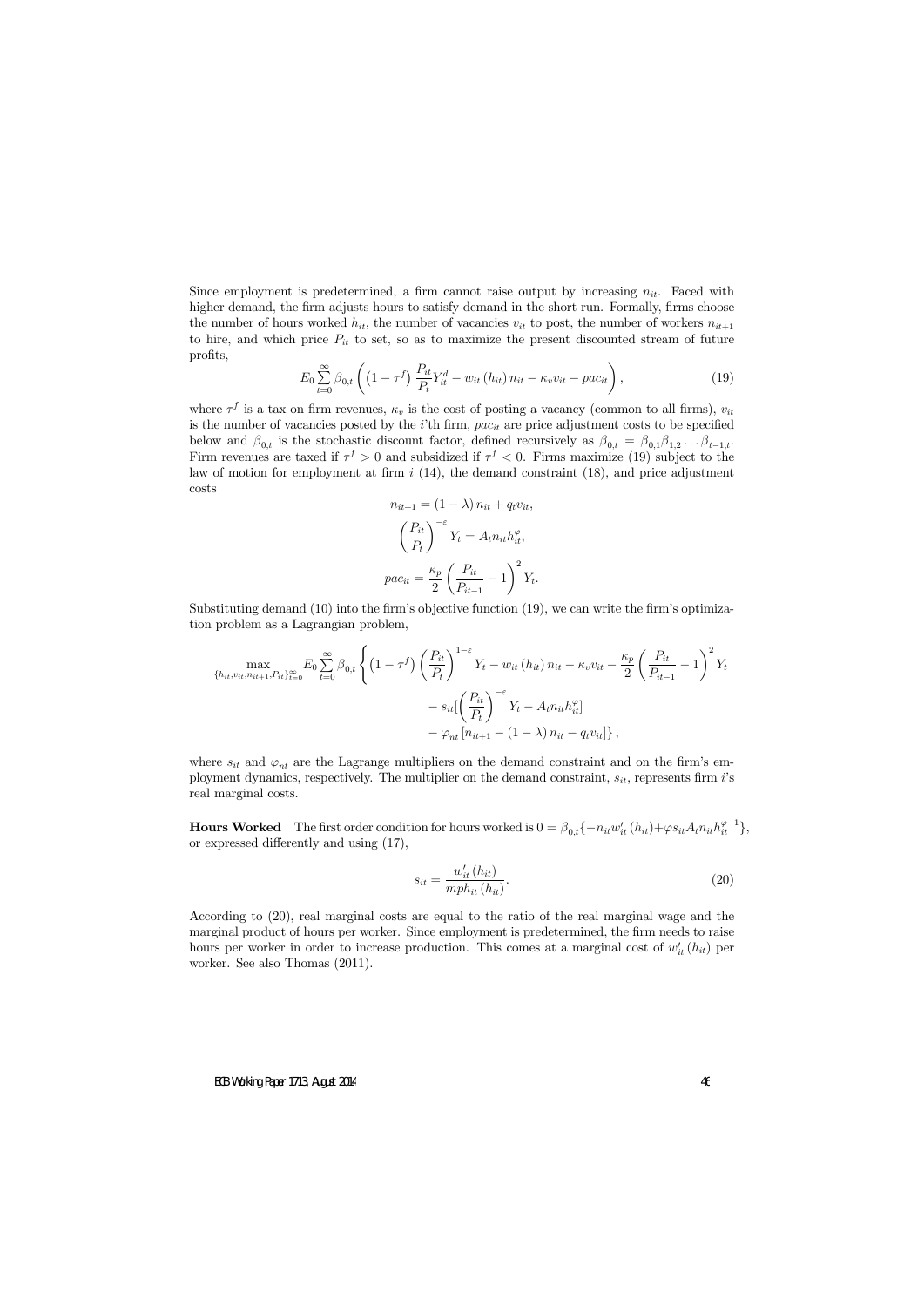**Job Creation Condition** The first order condition for vacancies  $\{v_{it}\}_{t=0}^{\infty}$  is  $0 = \beta_{0,t} \{-\kappa_v + \varphi_{nt} q_t\},\$ such that we can express the Lagrange multiplier on the employment law of motion  $\varphi_{nt}$  as

$$
\varphi_{nt} = \frac{\kappa_v}{q_t}.\tag{21}
$$

The first order condition for employment  $\{n_{it+1}\}_{t=0}^{\infty}$  is

$$
0 = -\beta_{0,t}\varphi_{nt} + E_t \left\{ \beta_{0,t+1} \left[ s_{it+1}A_{t+1}h_{it+1}^{\varphi} - w_{it+1} \left( h_{it+1} \right) + (1-\lambda)\varphi_{nt+1} \right] \right\},
$$

Dividing by  $\beta_{0,t}$ , using the relation  $\beta_{t,t+1} = \frac{\beta_{0,t+1}}{\beta_{0,t}}$  $\frac{0,t+1}{\beta_{0,t}}$  and rearranging, we obtain

$$
\varphi_{nt} = E_t \left\{ \beta_{t,t+1} \left[ s_{it+1} A_{t+1} h_{it+1}^{\varphi} - w_{it+1} \left( h_{it+1} \right) + (1 - \lambda) \varphi_{nt+1} \right] \right\}.
$$
 (22)

Finally, using (21) to substitute out the Lagrange multiplier  $\varphi_{nt}$ , the first order condition for employment becomes

$$
\frac{\kappa_v}{q_t} = E_t \left\{ \beta_{t,t+1} \left[ s_{it+1} A_{t+1} h_{it+1}^{\varphi} - w_{it+1} \left( h_{it+1} \right) + (1 - \lambda) \frac{\kappa_v}{q_{t+1}} \right] \right\}.
$$
 (23)

A Örm posts vacancies until the cost of hiring a worker equals the expected discounted future benefits from an extra worker. The costs of hiring a worker are given by the vacancy posting costs divided by the probability of filling a vacancy, equivalent to vacancy posting costs multiplied by the average duration of a vacancy,  $1/q_t$ . The first two terms on the right hand side of (23) correspond to expected shadow value of a worker, i.e. the expected value of an additional worker (see Section 1.6 for details). Since we do not assume instantaneous hiring, the vacancy posting condition captures the expected shadow value of a worker tomorrow, rather than the current shadow value.

**Price Setting** We assume quadratic price adjustment costs à la Rotemberg (1982). The parameter  $\kappa_p$  captures the size of price adjustment costs. Iterating pac<sub>it</sub> one period, we see that pac<sub>it+1</sub> also depends on  $P_{it}$ ,

$$
pac_{it+1} = \frac{\kappa_p}{2} \left( \frac{P_{it+1}}{P_{it}} - 1 \right)^2 Y_{t+1}.
$$

The derivatives of  $pac_{it}$  and  $pac_{it+1}$  with respect to the firm price  $P_{it}$  are, respectively,

$$
\frac{\partial pac_{it}}{\partial P_{it}} = \kappa_p \frac{1}{P_{it-1}} \left( \frac{P_{it}}{P_{it-1}} - 1 \right) Y_t \tag{24}
$$

$$
\frac{\partial p a c_{it+1}}{\partial P_{it}} = -\kappa_p \frac{P_{it+1}}{P_{it}^2} \left( \frac{P_{it+1}}{P_{it}} - 1 \right) Y_{t+1}.
$$
\n(25)

The first order condition for prices is

$$
0 = \beta_{0,t} \left[ \left( 1 - \tau^f \right) \left( 1 - \varepsilon \right) + \varepsilon s_{it} \frac{P_t}{P_{it}} \right] \frac{Y_t}{P_t} \left( \frac{P_{it}}{P_t} \right)^{-\varepsilon} - \beta_{0,t} \frac{\partial p a c_{it}}{\partial P_{it}} - E_t \left\{ \beta_{0,t+1} \frac{\partial p a c_{it+1}}{\partial P_{it}} \right\}.
$$

Dividing by  $\beta_{0,t}$  and plugging in the derivatives (24) and (25), we have

$$
0 = \left[ (1 - \tau^f) (1 - \varepsilon) + \varepsilon \frac{P_t}{P_{it}} s_{it} \right] \frac{Y_t}{P_t} \left( \frac{P_{it}}{P_t} \right)^{-\varepsilon} -\kappa_p \frac{1}{P_{it-1}} \left( \frac{P_{it}}{P_{it-1}} - 1 \right) Y_t + \kappa_p E_t \left\{ \frac{\beta_{0,t+1}}{\beta_{0,t}} \frac{P_{it+1}}{P_{it}} \left( \frac{P_{it+1}}{P_{it}} - 1 \right) Y_{t+1} \right\}.
$$

ECB Working Paper 1713, August 2014 47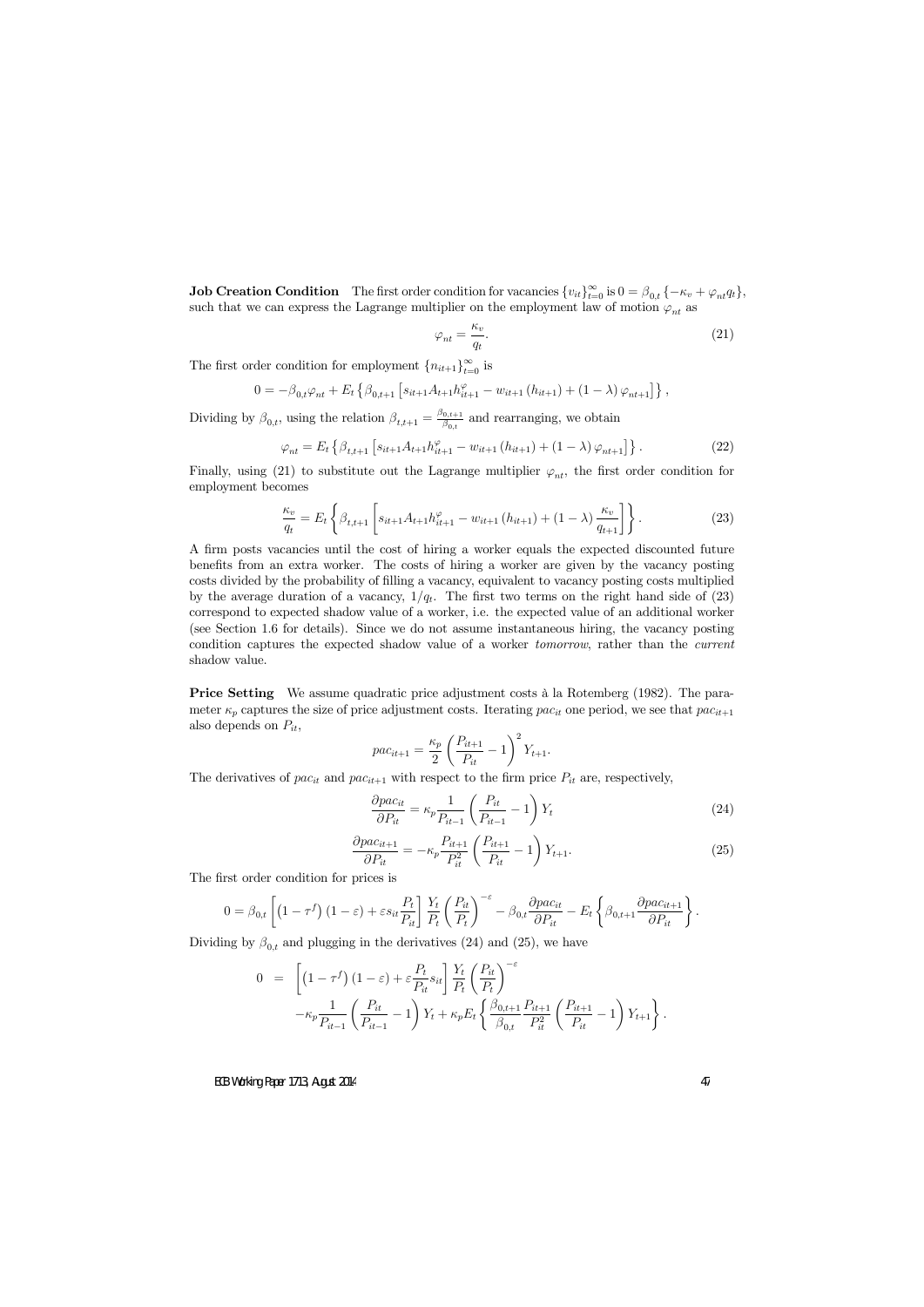Dividing by  $Y_t/P_{it}$ , collecting terms and rewriting the stochastic discount factor as  $\beta_{t,t+1}$ , this becomes

$$
0 = \left[ -\left(1 - \tau^f\right)(\varepsilon - 1) + \varepsilon \frac{P_t}{P_{it}} s_{it} \right] \left( \frac{P_{it}}{P_t} \right)^{1 - \varepsilon} + \kappa_p \Upsilon_{it},
$$

where

$$
\Upsilon_{it} = \frac{P_{it}}{P_{it-1}} \left( \frac{P_{it}}{P_{it-1}} - 1 \right) - E_t \left\{ \beta_{t,t+1} \frac{P_{it+1}}{P_{it}} \left( \frac{P_{it+1}}{P_{it}} - 1 \right) \frac{Y_{t+1}}{Y_t} \right\}.
$$

Thus, the optimal price satisfies

$$
\frac{P_{it}}{P_t} = \frac{\varepsilon s_{it}}{(1 - \tau^f)(\varepsilon - 1) + \frac{\kappa_p \Upsilon_{it}}{(P_{it}/P_t)^{1 - \varepsilon}}}
$$

Imposing symmetry  $(P_{it} = P_t, s_{it} = s_t, \text{ and } Y_{it} = Y_t)$ , this simplifies to

$$
\kappa_p \Pi_t \left( \Pi_t - 1 \right) = \varepsilon s_t - \left( 1 - \tau^f \right) \left( \varepsilon - 1 \right) + \kappa_p E_t \left\{ \beta_{t,t+1} \Pi_{t+1} \left( \Pi_{t+1} - 1 \right) \frac{Y_{t+1}}{Y_t} \right\}.
$$
 (26)

### 1.5 Wage Determination

In our model, wages are determined through Nash bargaining. To understand how bargaining affects wages, we first derive the efficient wage setting (Walrasian wages) and we compare it with bargained wages.

#### 1.5.1 Efficient Wage Setting

Walrarian wages are set such that the demand for hours the firm equals the supply of hours by the household. If the household can choose hours optimally, it will set  $h_{it}$  to maximize utility (1) subject to the budget constraint (4). The Lagrangian problem is

$$
\max_{\{h_{it}\}_{t=0}^{\infty}} \mathcal{L}_t = E_0 \sum_{t=0}^{\infty} \beta^t \left\{ \ln C_t - n_t \int_0^1 g\left(h_{it}\right) di - \Lambda_t \left[ \left(1 + \tau^c\right) C_t \ldots - n_t \int_0^1 w_{it} \left(h_{it}\right) di \right] \right\},\,
$$

and the associated first order condition states that the real marginal wage must equal the marginal rate of substitution between hours and consumption,

$$
w'_{it}(h_{it}) = \frac{g'(h_{it})}{\Lambda_t} = mrs_{it}.
$$
\n
$$
(27)
$$

,

Plugging in the marginal utility of consumption  $\Lambda_t$ , the real marginal wage becomes  $w'_{it}(h_{it}) =$  $\lambda_h h_{it}^{\sigma_h} (1 + \tau^c) C_t.$ 

#### 1.5.2 Wage Bargaining

In the model, workers and firms bargain bilaterally over the real wage  $w_{it}$  and split the surplus according to their respective bargaining weight given by  $\gamma$  and  $(1 - \gamma)$ , respectively.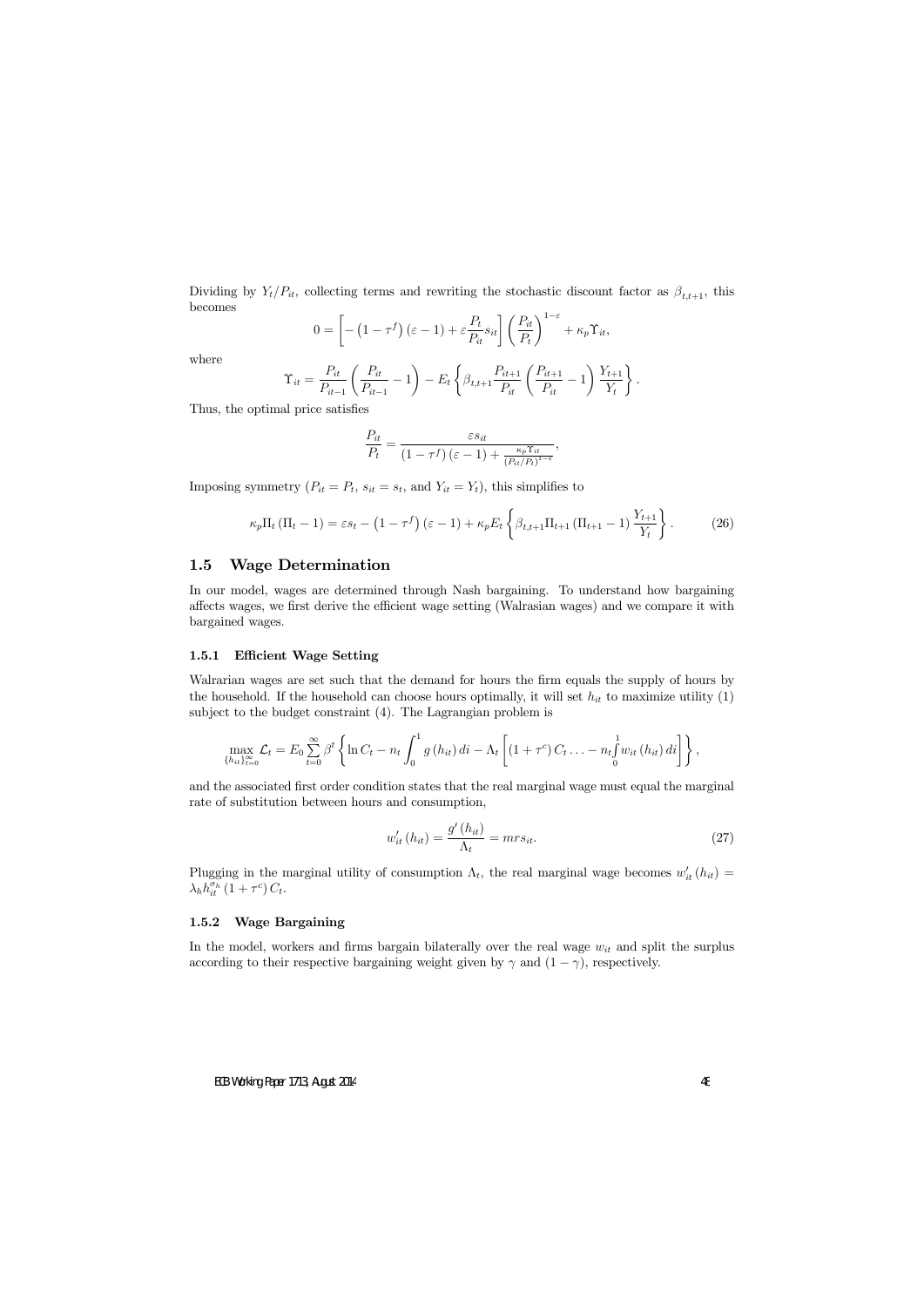Firm The value of firm  $i$  in period  $t$  is

$$
V_i^f(w_{it}) = (1 - \tau^f) \frac{P_{it}}{P_t} Y_{it}^d - w_{it} (h_{it}) n_{it} - \kappa_v v_{it} - \frac{\kappa_p}{2} \left( \frac{P_{it}}{P_{it-1}} - 1 \right)^2 Y_t + E_t \left\{ \beta_{t,t+1} V_i^f(w_{it+1}) \right\}.
$$
 (28)

For the firm, the surplus from employing a marginal worker is computed by maximizing (28) with respect to  $n_{it}$ , subject to the demand constraint  $\left(\frac{P_{it}}{P_{it}}\right)$  $P_{\text{fit}}^{i}$ )<sup>- $\varepsilon$ </sup>Y<sub>t</sub> =  $A_t n_{it} h_{it}^{\varphi}$ . The surplus from employing a marginal worker, defined as  $S_i^f$  $i_j^{f}(w_{it}) \equiv \frac{\partial V_i^f(w_{it})}{\partial n_{it}}$  $\frac{i}{\partial n_{it}}^{(w_{it})}$ , is given by

$$
S_{i}^{f}(w_{it}) = s_{it}A_{t}h_{it}^{\varphi} - w_{it}(h_{it}) + (1 - \lambda) E_{t} \left\{ \beta_{t,t+1} S_{i}^{f}(w_{it+1}) \right\},
$$
\n(29)

A vacancy is filled with probability  $q_t$  and remains open otherwise. The per-period cost of posting a vacancy is  $\kappa_v$ . The value of posting a vacancy (in terms of consumption) is

$$
V_i^v(w_{it}) = -\kappa_v + E_t \left\{ \beta_{t,t+1} \left[ q_t S_i^f(w_{it+1}) + (1 - q_t) V_i^v(w_{it+1}) \right] \right\}.
$$

The firm posts vacancies as long as the value of a vacancy is greater than zero. In equilibrium,  $V_i^v(w_{it}) = 0$  and so the vacancy posting condition is

$$
\frac{\kappa_v}{q_t} = E_t \left\{ \beta_{t,t+1} S_i^f \left( w_{it+1} \right) \right\}.
$$
\n(30)

Worker Denote the value of being employed by the  $i^{th}$  firm  $W_i(w_{it})$  and the value of being unemployed  $U_t$ . In period t, an employed worker receives the wage  $w_{it}$  and suffers the disutility  $g(h_{it})$  given by (2). In the next period, he is either still employed by firm i with probability  $1-\lambda$ , in which case he has an expected value of  $E_t \{\beta_{t,t+1} W_i (w_{it+1})\}$ , or the employment relation is dissolved with probability  $\lambda$ , then his expected value is  $E_t \{\beta_{t,t+1}U_{t+1}\}\.$  The worker's asset value of being matched to firm  $i$  is

$$
W_i(w_{it}) = w_{it} - \frac{g(h_{it})}{\Lambda_t} + E_t \left\{ \beta_{t,t+1} \left[ (1-\lambda) W_i(w_{it+1}) + \lambda U_{t+1} \right] \right\},\tag{31}
$$

where we divide labor disutility  $g(h_{it})$  by the marginal utility of consumption  $\Lambda_t$  to convert utils into consumption units. The value of being unemployed  $U_t$  is in turn given by

$$
U_t = b^c + E_t \left\{ \beta_{t,t+1} \left[ \theta_t q_t \int_0^1 \frac{v_{jt}}{v_t} W_j(w_{jt+1}) \, dj + (1 - \theta_t q_t) \, U_{t+1} \right] \right\},\tag{32}
$$

where  $b^c = (1 + \tau^c) b + T^b$ . An unemployed worker produces  $(1 + \tau^c) b$  units of market consumption goods in period t and receives transfer  $T^b$  from the government. In the next period, he faces a probability  $\frac{v_{jt}}{u_t}q_t$  of finding a new job with firm j and a probability  $1-\theta_tq_t$  of remaining unemployed.

Defining the worker's surplus as  $S_{it}^{w}(w_{it}) = W_i(w_{it}) - U_t$ , we can subtract (32) from (31) to write

$$
S_{it}^{w}(w_{it}) = w_{it} - \frac{g(h_{it})}{\Lambda_t} - b^c + E_t \left\{ \beta_{t,t+1} \left[ (1-\lambda) S_{it+1}^{w} - \int_0^1 \theta_t q_t \frac{v_{jt}}{v_t} S_{jt+1}^{w} dy \right] \right\}.
$$
 (33)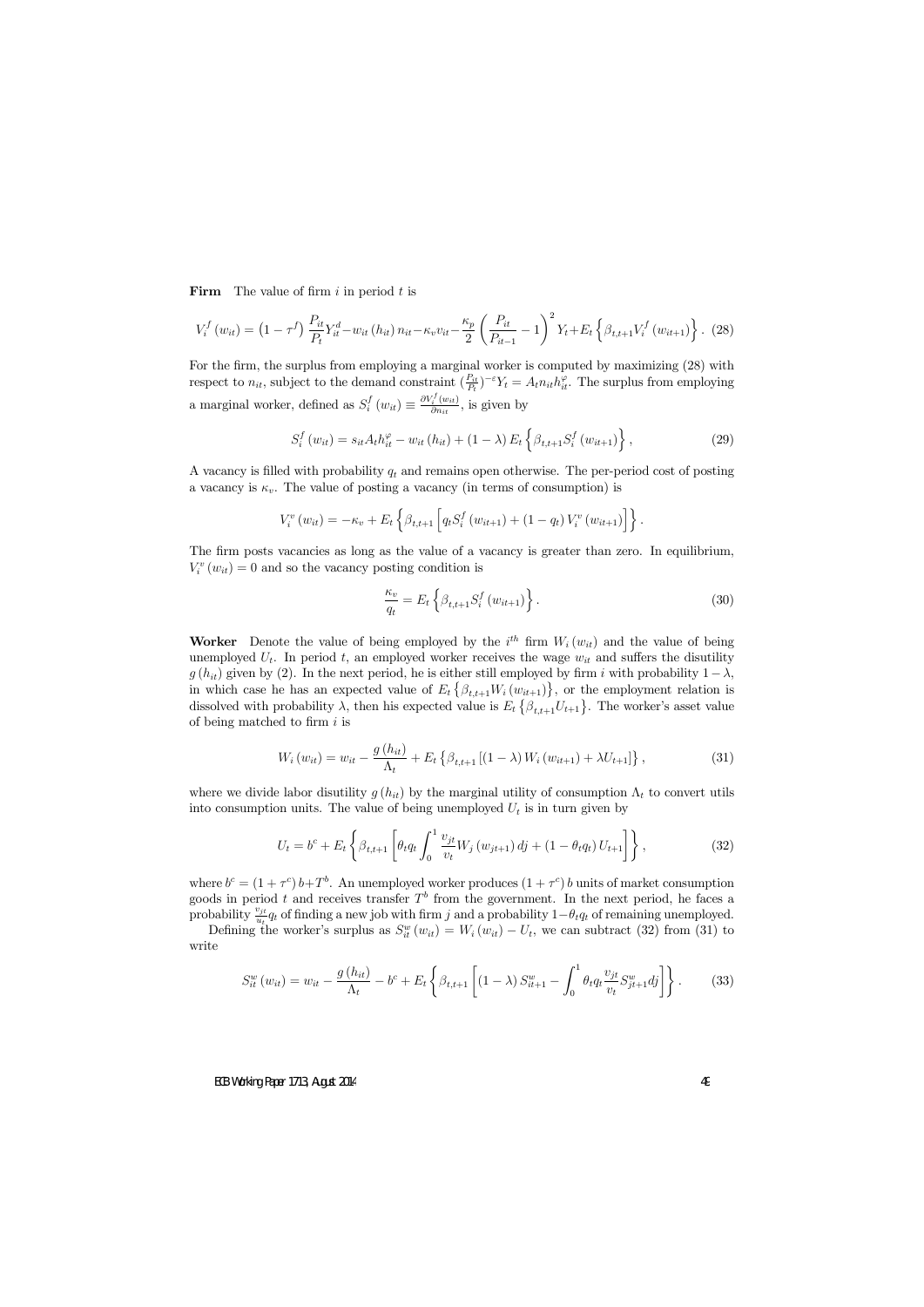Wage Bargaining Under Nash bargaining, the equilibrium wage satisfies

$$
w_{it} = \underset{w_{it}}{\arg \max} (S_{it}^{w}(w_{it}))^{\gamma} (S_{i}^{f}(w_{it}))^{1-\gamma},
$$

such that the surplus-sharing rule implies

$$
S_{it}^{w}(w_{it}) = \frac{\gamma}{1 - \gamma} S_{i}^{f}(w_{it}). \qquad (34)
$$

Using the surplus-sharing rule (34) to replace  $S_{it}^w$ ,  $S_{it+1}^w$  and  $S_{jt+1}^w$ , this becomes

$$
\frac{\gamma}{1-\gamma}S_i^f(w_{it}) = w_{it} - \frac{g(h_{it})}{\Lambda_t} - b^c + \frac{\gamma}{1-\gamma}E_t\left\{\beta_{t,t+1}\left[(1-\lambda)S_i^f(w_{it+1}) - \int_0^1 \theta_t q_t \frac{v_{jt}}{v_t} S_i^f(w_{it+1}) d_j\right]\right\}.
$$

Substituting out  $S_i^f$  $i_i^J(w_{it})$  using the firm's surplus (29), we obtain

$$
\frac{\gamma}{1-\gamma} \left[ s_{it} A_t h_{it}^{\varphi} - w_{it} (h_{it}) + (1-\lambda) E_t \left\{ \beta_{t,t+1} S_i^f (w_{it+1}) \right\} \right]
$$
\n
$$
= w_{it} (h_{it}) - \frac{g(h_{it})}{\Lambda_t} - b^c + \frac{\gamma}{1-\gamma} E_t \left\{ \beta_{t,t+1} \left( (1-\lambda) S_i^f (w_{it+1}) - \int_0^1 \theta_t q_t \frac{v_{jt}}{v_t} S_i^f (w_{it+1}) \, d_j \right) \right\}.
$$

Finally, using the vacancy-posting rule (30) to replace  $S_i^f$  $s_i^f(w_{it+1})$  and  $S_i^f$  $i_{i}^{J}(w_{it+1}),$  the equilibrium wage satisfies

$$
\frac{\gamma}{1-\gamma}\left(s_{it}A_th_{it}^{\varphi}-w_{it}\left(h_{it}\right)+(1-\lambda)\frac{\kappa_v}{q_t}\right)=w_{it}-\frac{g\left(h_{it}\right)}{\Lambda_t}-b^c+\frac{\gamma}{1-\gamma}\frac{\kappa_v}{q_t}\left(1-\lambda-\theta_tq_t\right),
$$

or, after rearranging,

$$
w_{it}(h_{it}) = \gamma (s_{it} A_t h_{it}^{\varphi} + \kappa_v \theta_t) + (1 - \gamma) \left( \frac{g(h_{it})}{\Lambda_t} + b^c \right).
$$

Substituting out  $s_{it}$  using (20) gives

$$
w_{it}(h_{it}) = \gamma \left(\frac{1}{\varphi} h_{it} w'_{it}(h_{it}) + \kappa_v \theta_t\right) + (1 - \gamma) \left(\frac{g(h_{it})}{\Lambda_t} + b^c\right). \tag{35}
$$

**Equilibrium Wage** Rearranging (35), and replacing  $g(h_{it})$  using (2) and  $\Lambda_t$  using the first order condition for consumption (5), we obtain

$$
w_{it}(h_{it}) = \gamma \kappa_v \theta_t + (1 - \gamma) b^c + \frac{\gamma}{\varphi} h_{it} w'_{it}(h_{it}) + (1 - \gamma) \frac{g(h_{it})}{\Lambda_t}.
$$
 (36)

Using the method of undetermined coefficients, we guess that the solution to  $(36)$  takes the form

$$
w_{it}(h_{it}) = \gamma \kappa_v \theta_t + (1 - \gamma) b^c + \varkappa \frac{g(h_{it})}{\Lambda_t},
$$
\n(37)

where

$$
\varkappa \equiv \frac{1 - \gamma}{1 - \gamma \frac{1 + \sigma_h}{\varphi}}.\tag{38}
$$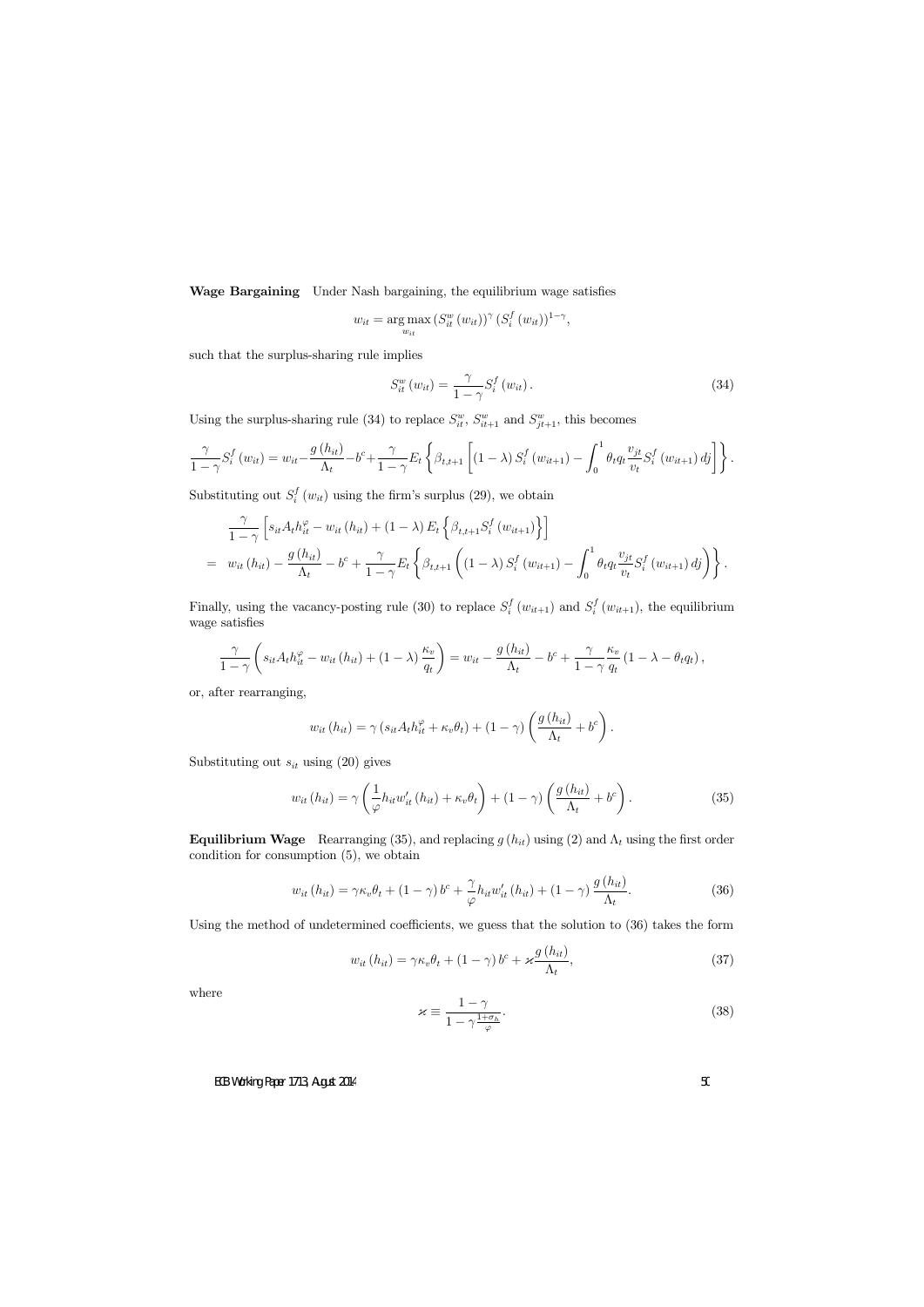Under bargaining, the real marginal wage is

$$
w'_{it}(h_{it}) = \varkappa \frac{g'(h_{it})}{\Lambda_t} = \mu_{wt} \cdot mrs_{it}(h_{it}), \qquad (39)
$$

where  $\mu_{wt} = {\varkappa}$  represents a wage markup. Alternatively, using (20), we can relate the real marginal wage to the marginal product of hours as follows,

$$
w'_{it}\left(h_{it}\right) = \frac{mph_{it}\left(h_{it}\right)}{\mu_{pt}}.\tag{40}
$$

where  $\mu_{pt} = 1/s_{it}$  represents a price markup. See Gali, Gertler and Lopez-Salido (2007). To ensure that the real marginal wage is positive, such that the wage is increasing in hours worked, we impose the following parameter restriction:

$$
1 - \gamma \frac{1 + \sigma_h}{\varphi} > 0,\t\t(41)
$$

such that  $\alpha > 0$ . Furthermore, in a typical calibration we have  $\frac{1+\sigma_h}{\varphi} > 1$  and therefore  $\alpha > 1$ , such that the real marginal wage under bargaining lies above the marginal rate of substitution. This means that, under Nash bargaining, wages rise faster with hours than is efficient. Comparing the efficient real marginal wage  $(27)$  with the real marginal wage under bargaining  $(39)$ , we note that the parameter  ${\mathscr X}$  encapsulates the distortion imposed by the bargaining process. Given a certain value for the curvature of labor disutility  $\sigma_h$ , the bargaining distortion is increasing both in the degree of returns to hours  $\varphi$  and in the bargaining power of workers  $\gamma$ .

For future reference, note that the parameter governing the curvature of the labor disutility function,  $\sigma_h$ , is also the elasticity of the real marginal wage to hours, i.e.

$$
\sigma_h = h_{it} \frac{w_{it}''(h_{it})}{w_{it}'(h_{it})}.
$$
\n
$$
(42)
$$

Rearranging (35), and replacing  $g(h_{it})$  using (2) and  $\Lambda_t$  using the first order condition for consumption (5), we obtain an alternative expression for the equilibrium wage,

$$
w_{it} (h_{it}) = \gamma \kappa_v \theta_t + (1 - \gamma) b^c + \varkappa \frac{\lambda_h h_{it}^{1 + \sigma_h}}{1 + \sigma_h} (1 + \tau^c) C_t.
$$

#### 1.6 Worker Shadow Value

We define the total reduction in the wage bill  $w_{it} (h_{it}) n_{it}$  induced by an additional worker, the shadow value of a marginal worker, as

$$
\chi_{it} \equiv -\frac{\partial w_{it} \left( h_{it} \left( n_{it} \right) \right) n_{it}}{\partial n_{it}}. \tag{43}
$$

The wage is a function of hours,  $w_{it}(h_{it})$ , as shown in (37) above. In turn, hours are a function of the number of workers,  $h_{it}(n_{it})$ . To see this, we rewrite the production function (16) in terms of a labor requirement (in terms of hours) for a given level of output  $Y_{it}$ , i.e.

$$
h_{it} = Y_{it}^{1/\varphi} \left( A_t n_{it} \right)^{-1/\varphi}.
$$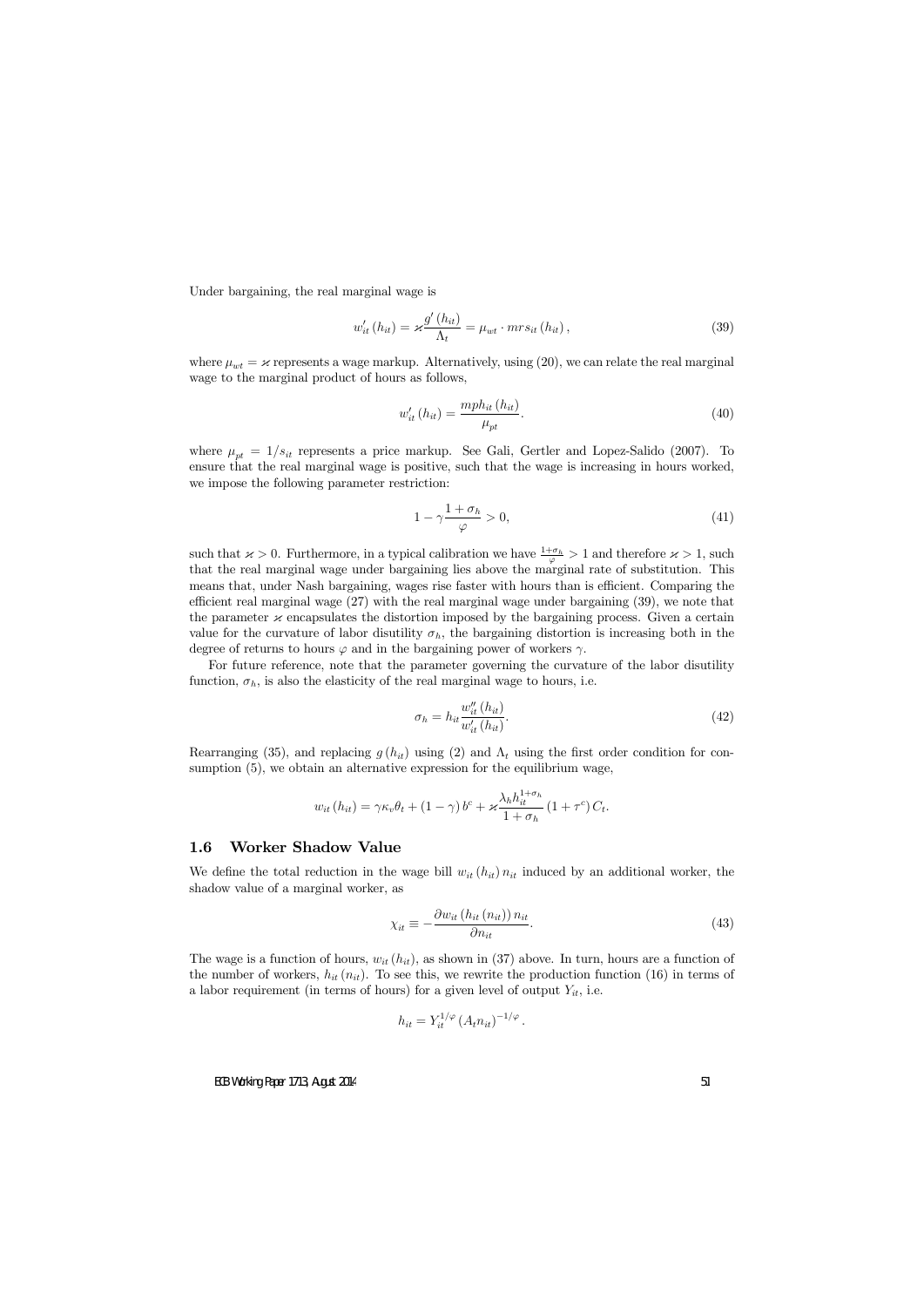We can derive the derivative of hours to employment as

$$
\frac{\partial h_{it}}{\partial n_{it}} = -\frac{1}{\varphi} \frac{h_{it}}{n_{it}},
$$

For a given amount of output, hiring an additional worker thus allows the firm to reduce the number of hours of all other workers. The firm effectively reduces the intensive margin and raises the extensive margin of production. The shadow value of a worker becomes

$$
\chi_{it} = -w_{it} \left( h_{it} \right) - w'_{it} \left( h_{it} \right) \frac{\partial h_{it}}{\partial n_{it}} n_{it} = -w_{it} \left( h_{it} \right) + w'_{it} \left( h_{it} \right) \frac{h_{it}}{\varphi}.
$$
\n(44)

The shadow value of the marginal worker has two components. The first is the wage payment going to the worker, the second represents the reduction in the wage bill due to the additional hire. Hiring an extra worker allows the firm to lower hours per worker for all its workers and, through the wage curve (37), to lower the wage of all its workers. Substituting out the derivative  $w'_{it}(h_{it})$  from  $(20)$  yields

$$
\chi_{it} = -w_{it} \left( h_{it} \right) + \frac{h_{it}}{\varphi} s_{it} m p h_{it}. \tag{45}
$$

Finally, using the bargaining wage (37), we can express the shadow value as

$$
\chi_{it} = -\gamma \kappa_v \theta_t - (1 - \gamma) b^c + \varkappa \left(\frac{1 + \sigma_h}{\varphi} - 1\right) \frac{g(h_{it})}{\Lambda_t}.
$$

Notice that we can rewrite the vacancy posting condition (23) as

$$
\frac{\kappa_v}{q_t} = E_t \left\{ \beta_{t,t+1} \left[ \chi_{it+1} + (1-\lambda) \frac{\kappa_v}{q_{t+1}} \right] \right\}.
$$
\n(46)

Let's analyze how the shadow value is related to hours worked. Differentiating  $(44)$  yields

$$
\chi'_{it}(h_{it}) = -w'_{it}(h_{it}) + \frac{1}{\varphi}(w'_{it}(h_{it}) + w''_{it}(h_{it})h_{it}).
$$

Rearranging, we get

$$
\chi'_{it}(h_{it}) = w'_{it}(h_{it}) \left(-1 + \frac{1}{\varphi} \left(1 + \frac{w''_{it}(h_{it})}{w'_{it}(h_{it})} h_{it}\right)\right).
$$

Using again the elasticity of the wage to hours in (42), this becomes

$$
\chi'_{it}(h_{it}) = w'_{it}(h_{it})\left(\frac{1+\sigma_h}{\varphi}-1\right).
$$

If condition (41) is satisfied and  $\frac{1+\sigma_h}{\sigma} > 1$ , the worker's marginal value increases with hours per worker. When computing the steady state, we verify that these conditions are satisfied.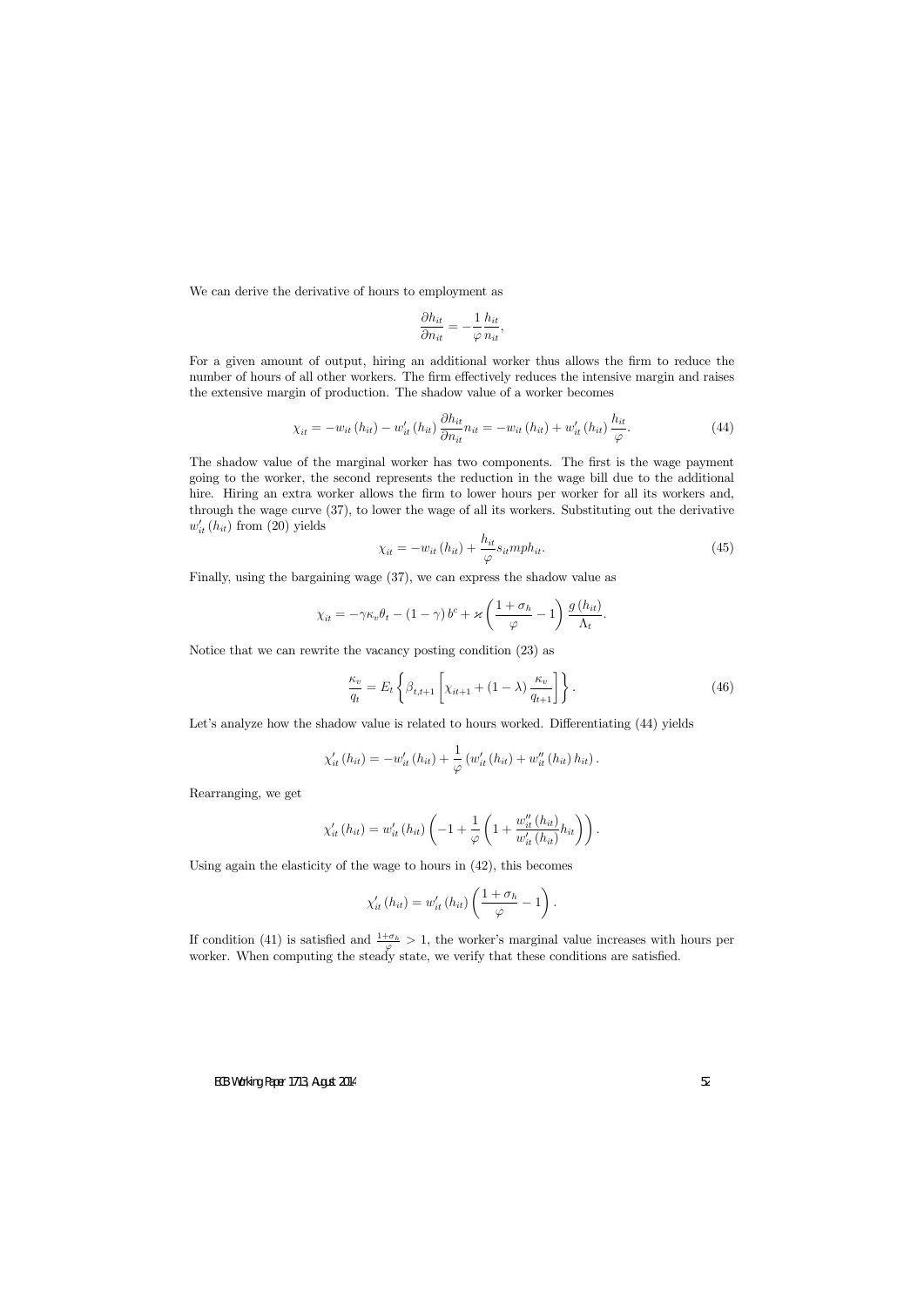### 1.7 Real Marginal Costs

Alternatively to  $(20)$ , we can express real marginal costs in terms of the worker's shadow value by rearranging (45),

$$
s_{it} = \frac{w_{it} \left( h_{it} \right)}{A_t h_{it}^{\varphi}} + \frac{\chi_{it}}{A_t h_{it}^{\varphi}}.
$$
\n
$$
\tag{47}
$$

In  $(47)$ , both the wage and the shadow value are divided by *endogenous* labor productivity, i.e. the marginal product of labor in terms of employment,

$$
\frac{\partial Y_{it}}{\partial n_{it}} = A_t h_{it}^{\varphi}.
$$

Since the production function is linear in the number of workers, the marginal product of employment is equal to the average product (output per worker).

The first component of real marginal costs in (47) represents unit labor costs,  $\frac{w_{it}n_{it}}{Y_{it}}$ . Let's compare expression (47) for real marginal costs with the standard New Keynesian model,

$$
s_{it} = \frac{w_{it} n_{it}}{Y_{it}} \text{ and } s_{it} = \underbrace{\frac{w_{it} n_{it}}{Y_{it}}}_{\text{unit labor costs}} + \frac{n_{it}}{Y_{it}} \underbrace{\left[\frac{\kappa_v}{q_t} - E_t \left\{\beta_{t,t+1} \left(1 - \lambda\right) \frac{\kappa_v}{q_{t+1}}\right\}\right]}_{\chi_t = \text{ net hiring costs}}.
$$

In the New Keynesian model, real marginal costs are given unit labor costs. In the search-andmatching framework, real marginal costs have an additional component: net hiring costs. Net hiring costs are today's hiring costs (vacancy posting costs times the duration of a vacancy) less the saving of tomorrowís expected hiring costs in case the employment relationship continues. Under the assumption of instantaneous hiring, this term represents the current shadow value of a worker. See Krause and Lubik (2007) and Faia (2009).

Replacing the derivative  $w'_{it}(h_{it})$  in the first order condition for hours (20) using (39), and rearranging, real marginal costs become

$$
s_{it} = \varkappa \frac{g'(h_{it})/\Lambda_t}{\varphi A_t h_{it}^{\varphi - 1}} = \varkappa \frac{m r s_{it}}{m p h_{it}} \tag{48}
$$

Using the real marginal cost expression (48), we may rewrite the shadow value (45) as

$$
\chi_{it} = -\gamma \kappa_v \theta_t - (1 - \gamma) b^c + \left( 1 - \frac{\varphi}{1 + \sigma_h} \right) A_t h_{it}^{\varphi} s_{it}, \tag{49}
$$

and the bargaining wage (37) becomes

$$
w_{it} = \gamma \kappa_v \theta_t + (1 - \gamma) b^c + \frac{\varphi}{1 + \sigma_h} A_t h_{it}^{\varphi} s_{it}.
$$
\n
$$
(50)
$$

Under efficient wage setting, real marginal costs would instead be given by the marginal rate of substitution divided by the marginal product of hours,

$$
s_{it} = \frac{g'(h_{it})/\Lambda_t}{\varphi A_t h_{it}^{\varphi - 1}} = \frac{mrs_{it}}{mph_{it}}.\tag{51}
$$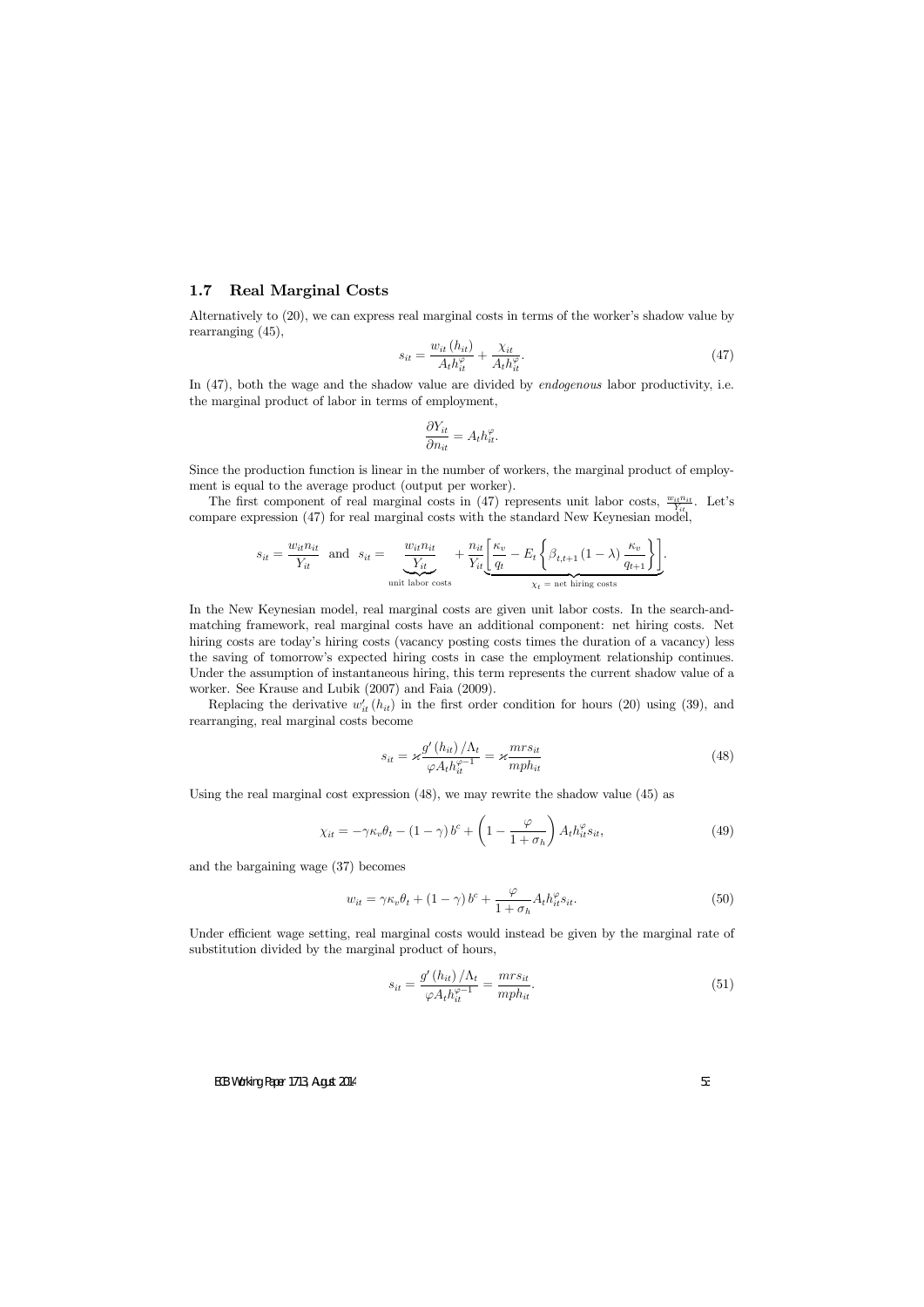### 1.8 Government

The government budget constraint equates current income (bond issues and tax revenues) with current expenditure (government spending, lump-sum transfers, and maturing government bonds),

$$
\frac{B_t}{R_t P_t} + \tau^c C_t^m + \tau^f Y_t = G_t + (1 - n_t) T^b + T_t + \frac{B_{t-1}}{P_t}.
$$
\n(52)

## 1.9 Aggregate Accounting

Aggregating the budget constraint (3) across households yields

$$
(1 + \tau^c) C_t^m + \frac{B_t}{R_t P_t} = w_t n_t + \frac{B_{t-1}}{P_t} + D_t + (1 - n_t) T^b + T_t.
$$
 (53)

We assume that the costs of posting vacancies are distributed to households; they are included in firm profits  $D_t$ . Price adjustment costs are also subsumed in  $D_t$ , such that aggregate (after-tax) profits are

$$
D_t = (1 - \tau^f) Y_t - w_t n_t - \kappa_v v_t - \frac{\kappa_p}{2} (\Pi_t - 1)^2 Y_t.
$$
 (54)

We combine the aggregate household budget constraint  $(53)$  with the government budget constraint  $(52)$  and the aggregate profit equation  $(54)$  to obtain the aggregate accounting identity,

$$
Y_t + (1 - n_t) b = C_t + G_t + \kappa_v v_t + \frac{\kappa_p}{2} (\Pi_t - 1)^2 Y_t.
$$
 (55)

### 1.10 Exogenous Shocks

Technology and government spending follow autoregressive processes in logs,

$$
\log(A_t) = (1 - \rho_a) \log(A) + \rho_a \log(A_{t-1}) + \varepsilon_t^a, \quad \varepsilon_t^a \sim N(0, \sigma_a),
$$
  

$$
\log(G_t) = (1 - \rho_g) \log(G) + \rho_g \log(G_{t-1}) + \varepsilon_t^g, \quad \varepsilon_t^g \sim N(0, \sigma_g).
$$

## 2 Steady State

The following equations summarize the zero-inflation  $(\Pi = 1)$  steady state.

Unemployment:

$$
u = 1 - n \tag{56}
$$

Number of matches:

$$
\mathcal{M} = \mathcal{M}_0 u^{\eta} v^{1-\eta} \tag{57}
$$

Job finding rate:

$$
p = \frac{\mathcal{M}}{u} \tag{58}
$$

Vacancy filling rate:

$$
q = \frac{\mathcal{M}}{v} \tag{59}
$$

Labor market tightness

$$
\theta = \frac{v}{u} \tag{60}
$$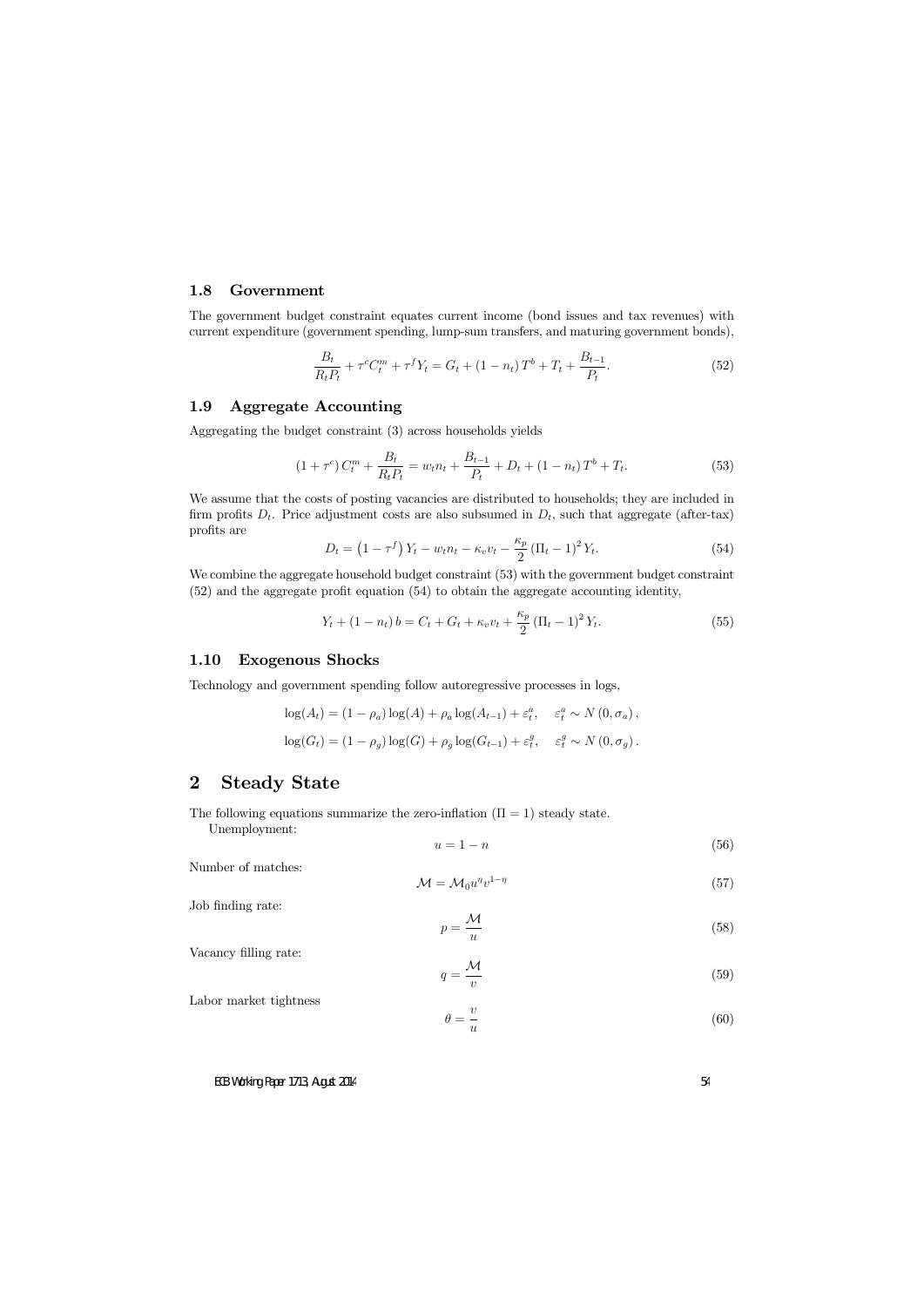Production function:

$$
Y = Anh^{\varphi} \tag{61}
$$

Vacancy posting:

$$
\frac{\kappa_v}{q} = \frac{\beta}{1 - \beta (1 - \lambda)} \chi \tag{62}
$$

Worker's shadow value:

$$
\chi = -\gamma \kappa_v \theta - (1 - \gamma) b^c + \left(1 - \frac{\varphi}{1 + \sigma_h}\right) A h^{\varphi} s \tag{63}
$$

Price setting:

$$
\varepsilon s = \left(1 - \tau^f\right)\left(\varepsilon - 1\right) \tag{64}
$$

Real marginal costs:

$$
s = \varkappa \frac{\lambda_h h^{\sigma_h} \left(1 + \tau^c\right) C}{\varphi A h^{\varphi - 1}}\tag{65}
$$

where  $\varkappa$  is a positive constant determined by  $\varkappa \equiv (1 - \gamma) / (1 - \gamma \frac{1 + \sigma_h}{\varphi})$  $\varphi$ .

Aggregate accounting:

$$
Y + bu = C + G + \kappa_v v \tag{66}
$$

Finally, the bargaining wage  $w$  can be computed residually using

$$
w = \gamma \kappa_v \theta + (1 - \gamma) b^c + \frac{\varphi}{1 + \sigma_h} A h^{\varphi} s.
$$
 (67)

We will see in Section 6.1 that we set  $T^b = -\tau^c b$ .

## 3 Summary

## 3.1 Recursive Steady State

We can rewrite the model's steady state recursively such that

$$
A = \frac{Y}{nh^{\varphi}},
$$
  
\n
$$
s = (1 - \tau^{f}) \frac{(\varepsilon - 1)}{\varepsilon},
$$
  
\n
$$
\kappa_{v} = \frac{c_{v}Y}{\theta(1 - n)},
$$
  
\n
$$
\chi = \frac{\kappa_{v}}{q} \left[ \frac{1 - \beta(1 - \lambda)}{\beta} \right],
$$
  
\n
$$
b = \frac{1}{(1 - \gamma)} \left[ \left( 1 - \frac{\varphi}{1 + \sigma_{h}} \right) Ah^{\varphi} s - \chi - \gamma \kappa_{v} \theta \right],
$$
 under the assumption  $T^{b} = -\tau^{c} b$   
\n
$$
C = Y - G - \kappa_{v} v + (1 - n) b,
$$
  
\n
$$
\lambda_{h} = (1 + \sigma_{h}) \left[ \frac{1 - \gamma \frac{1 + \sigma_{h}}{\varphi} \quad \varphi}{1 - \gamma} \frac{As}{1 + \sigma_{h} h^{1 + \sigma_{h} - \varphi} (1 + \tau^{c}) C} \right].
$$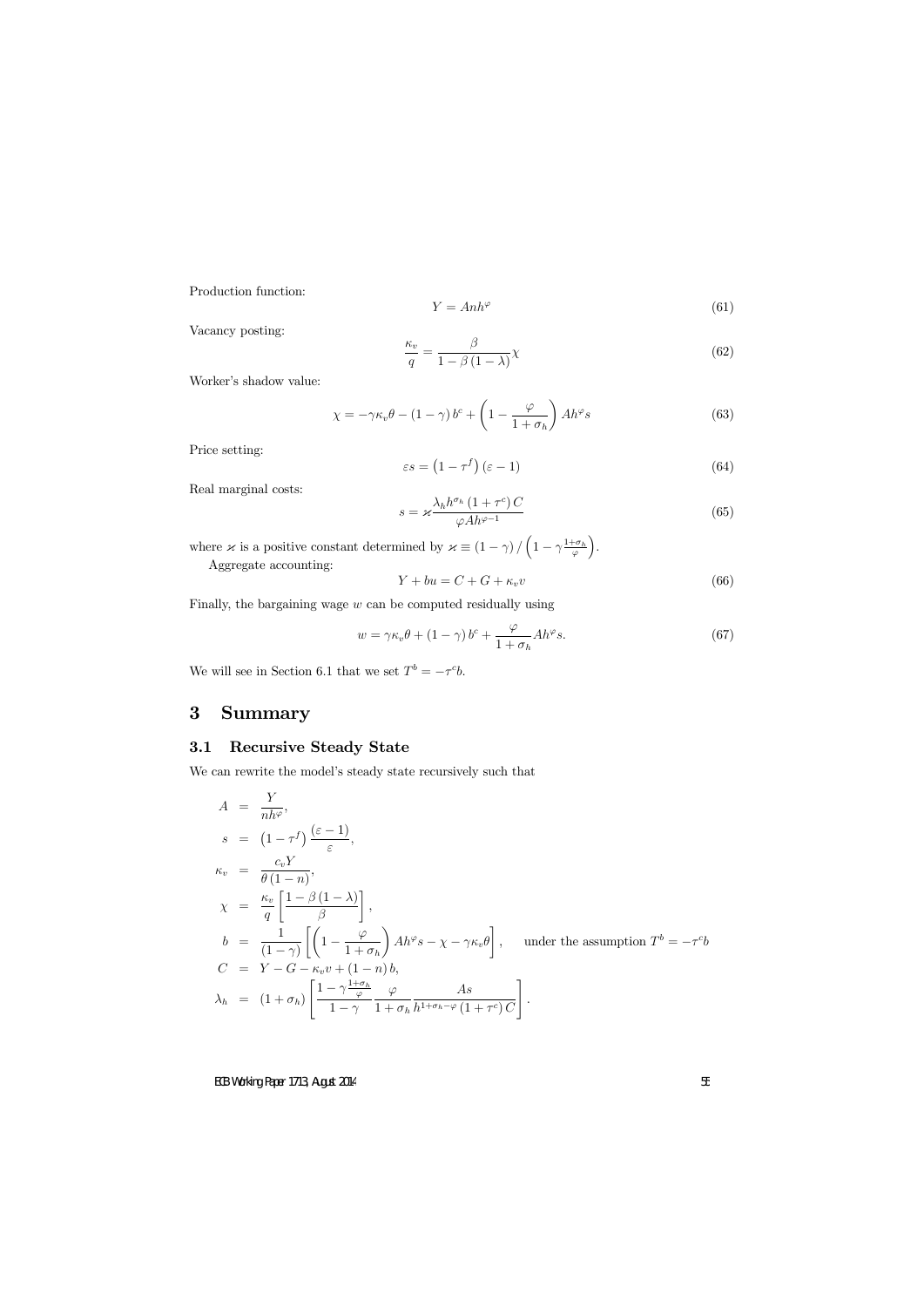## 3.2 Nonlinear Model

Endogenous variables:  $\beta_{t-1,t}$ ,  $h_t$ ,  $\theta_t$ ,  $\chi_t$ ,  $n_t$ ,  $s_t$ ,  $\Pi_t$ ,  $Y_t$ ,  $C_t$ ,  $R_t$ ,  $v_t$ ,  $u_t$ ,  $w_t$ ,  $A_t$ ,  $G_t$ . Exogenous variables:  $\varepsilon_t^a$ ,  $\varepsilon_t^g$ <sup>g</sup>. We replace  $n_{t+1}$  with  $n_t$  and  $n_t$  with  $n_{t-1}$  to be consistent with the timing convention in Dynare.

$$
Y_t = A_t n_{t-1} h_t^{\varphi} \tag{68}
$$

$$
1 = R_t E_t \left\{ \frac{\beta_{t,t+1}}{\Pi_{t+1}} \right\} \tag{69}
$$

$$
\beta_{t-1,t} = \beta \frac{C_{t-1}}{C_t} \tag{70}
$$

$$
\frac{\kappa_v}{\mathcal{M}_0} \theta_t^{\eta} = E_t \left\{ \beta_{t,t+1} \left[ \chi_{t+1} + (1 - \lambda) \frac{\kappa_v}{\mathcal{M}_0} \theta_{t+1}^{\eta} \right] \right\}
$$
(71)

$$
\chi_t = -\gamma \kappa_v \theta_t - (1 - \gamma) b^c + \left(1 - \frac{\varphi}{1 + \sigma_h}\right) A_t h_t^{\varphi} s_t \tag{72}
$$

$$
n_{t} = (1 - \lambda) n_{t-1} + \mathcal{M}_0 \theta_t^{1-\eta} (1 - n_{t-1})
$$
\n(73)

$$
\kappa_p \Pi_t \left( \Pi_t - 1 \right) = \varepsilon s_t - \left( 1 - \tau^f \right) \left( \varepsilon - 1 \right) + \kappa_p E_t \left\{ \beta_{t,t+1} \Pi_{t+1} \left( \Pi_{t+1} - 1 \right) \frac{Y_{t+1}}{Y_t} \right\} \tag{74}
$$

$$
s_t = \varkappa \frac{\lambda_h h_t^{\sigma_h} \left(1 + \tau^c\right) C_t}{\varphi A_t h_t^{\varphi - 1}}\tag{75}
$$

$$
Y_t + (1 - n_{t-1}) b = C_t + G_t + \kappa_v v_t + \frac{\kappa_p}{2} (\Pi_t - 1)^2 Y_t
$$
\n(76)

$$
\theta_t = \frac{v_t}{1 - n_{t-1}}\tag{77}
$$

$$
u_t = 1 - n_{t-1} \tag{78}
$$

$$
w_t = \gamma \kappa_v \theta_t + (1 - \gamma) b^c + \frac{\varphi}{1 + \sigma_h} A_t h_t^{\varphi} s_t \tag{79}
$$

## 3.3 Linearized Model

Endogenous variables:  $\hat{\beta}_{t-1,t}$ ,  $\hat{h}_t$ ,  $\hat{\theta}_t$ ,  $\hat{\chi}_t$ ,  $\hat{n}_t$ ,  $\hat{s}_t$ ,  $\hat{\Pi}_t$ ,  $\hat{Y}_t$ ,  $\hat{C}_t$ ,  $\hat{R}_t$ ,  $\hat{v}_t$ ,  $\hat{u}_t$ ,  $\hat{w}_t$ ,  $\hat{A}_t$ ,  $\hat{G}_t$ . Exogenous variables:  $\varepsilon_t^a$ ,  $\varepsilon_t^g$  $_t^g$ .

$$
\hat{Y}_t = \hat{A}_t + \hat{n}_{t-1} + \varphi \hat{h}_t \tag{80}
$$

$$
0 = \hat{R}_t + E_t \{\hat{\beta}_{t,t+1} - \hat{\Pi}_{t+1}\}\tag{81}
$$

$$
\hat{\beta}_{t-1,t} = -(\hat{C}_t - \hat{C}_{t-1})
$$
\n(82)

$$
\eta \hat{\theta}_t = E_t \left\{ \beta \hat{\beta}_{t,t+1} + \left[ 1 - \beta \left( 1 - \lambda \right) \right] \hat{\chi}_{t+1} + \left( 1 - \lambda \right) \eta \beta \hat{\theta}_{t+1} \right\} \tag{83}
$$

$$
\chi \hat{\chi}_t = -\gamma \kappa_v \theta \hat{\theta}_t + \left(1 - \frac{\varphi}{1 + \sigma_h}\right) Ah^{\varphi} s \left(\hat{A}_t + \varphi \hat{h}_t + \hat{s}_t\right) \tag{84}
$$

$$
\hat{n}_t = \left(1 - \lambda - q\theta\right)\hat{n}_{t-1} + \frac{1-n}{n}q\theta\left(1 - \eta\right)\hat{\theta}_t\tag{85}
$$

$$
\hat{\Pi}_t = \frac{\varepsilon s}{\kappa_p} \hat{s}_t + \beta E_t \{ \hat{\Pi}_{t+1} \} \tag{86}
$$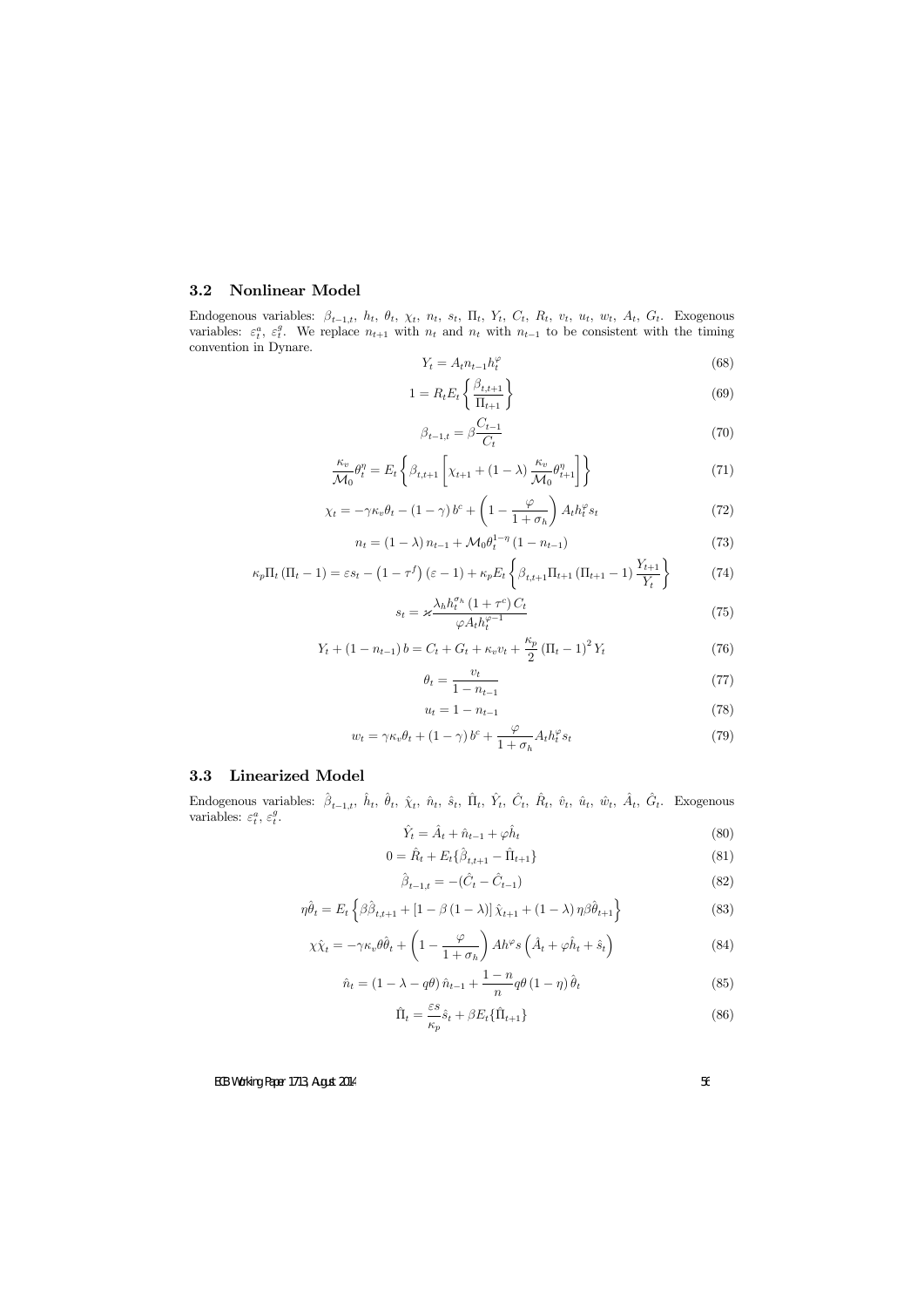$$
\hat{s}_t = (1 + \sigma_h - \varphi)\,\hat{h}_t + \hat{C}_t - \hat{A}_t \tag{87}
$$

$$
Y\hat{Y}_t - bn\hat{n}_{t-1} = C\hat{C}_t + G\hat{G}_t + \kappa_v v\hat{v}_t
$$
\n
$$
(88)
$$

$$
\hat{\theta}_t = \hat{v}_t + \frac{n}{1 - n}\hat{n}_{t-1}
$$
\n(89)

$$
\hat{u}_t = -\frac{n}{1-n}\hat{n}_{t-1} \tag{90}
$$

$$
w\hat{w}_t = \gamma \kappa_v \theta \hat{\theta}_t + \frac{\varphi}{1 + \sigma_h} Ah^{\varphi} s \left(\hat{A}_t + \hat{h}_t + \hat{s}_t\right)
$$
(91)

## 4 Efficient Allocation

In this section, we consider the planner problem of choosing consumption, employment, vacancies and hours in the absence of price setting frictions.

## 4.1 Planner Optimization Program

The planner problem reads

$$
\max_{\{C_t, n_{t+1}, v_t, h_t\}} E_0 \sum_{t=0}^{\infty} \beta^t [\ln C_t - n_t \frac{\lambda_h h_t^{1+\sigma_h}}{1+\sigma_h}],
$$

subject to the employment dynamics equation and the resource constraint,

$$
n_{t+1} = (1 - \lambda) n_t + \mathcal{M}_0 (1 - n_t)^{\eta} v_t^{1 - \eta}, \tag{92}
$$

$$
A_t n_t h_t^{\varphi} + (1 - n_t) b = C_t + G_t + \kappa_v v_t.
$$
\n
$$
(93)
$$

The optimal policy problem can be specified as

$$
\max_{\{C_t, n_{t+1}, v_t, h_t\}} E_0 \sum_{t=0}^{\infty} \beta^t \left\{ \ln C_t - n_t \frac{\lambda_h h_t^{1+\sigma_h}}{1+\sigma_h} + \varphi_{n,t} [n_{t+1} - (1-\lambda) n_t - \mathcal{M}_0 (1-n_t)^{\eta} v_t^{1-\eta}] + \varphi_{C,t} [A_t n_t h_t^{\varphi} + (1-n_t) b - C_t - G_t - \kappa_v v_t] \right\}.
$$

The first order conditions for  $C_t$ ,  $n_{t+1}$ ,  $v_t$  and  $h_t$  are, respectively,

$$
0 = \frac{1}{C_t} - \varphi_{C,t},
$$

$$
0 = \varphi_{n,t} + \beta E_t \left\{ -\frac{\lambda_h h_{t+1}^{1+\sigma_h}}{1+\sigma_h} + \varphi_{n,t+1} \left[ -(1-\lambda) + \mathcal{M}_0 \eta \left( 1 - n_{t+1} \right)^{\eta-1} v_{t+1}^{1-\eta} \right] + \varphi_{C,t+1} \left( A_{t+1} h_{t+1}^{\varphi} - b \right) \right\},
$$
  

$$
0 = -\varphi_{n,t} \mathcal{M}_0 \left( 1 - \eta \right) \left( 1 - n_t \right)^{\eta} v_t^{-\eta} - \varphi_{C,t} \kappa_v,
$$
  

$$
0 = -\lambda_h h_t^{\sigma_h} n_t + \varphi \varphi_{C,t} A_t n_t h_t^{\varphi-1}.
$$

Dividing by  $\beta^t$ , replacing  $\frac{v_t}{1-n_t}$  with  $\theta_t$ , and rearranging, the first order conditions become

$$
\varphi_{C,t} = \frac{1}{C_t},\tag{94}
$$

$$
-\varphi_{n,t} = \beta E_t \left\{ -\frac{\lambda_h h_{t+1}^{1+\sigma_h}}{1+\sigma_h} + \varphi_{n,t+1} \left[ -(1-\lambda) + \mathcal{M}_0 \eta \theta_{t+1}^{1-\eta} \right] + \varphi_{C,t+1} A_{t+1} h_{t+1}^{\varphi} - \varphi_{C,t+1} b \right\},\tag{95}
$$

$$
-\varphi_{n,t} = \varphi_{C,t} \frac{\kappa_v}{\mathcal{M}_0 \left(1 - \eta\right)} \theta_t^{\eta},\tag{96}
$$

$$
\varphi_{C,t}\varphi A_t h_t^{\varphi-1} = \lambda_h h_t^{\sigma_h}.\tag{97}
$$

#### ECB Working Paper 1713, August 2014 57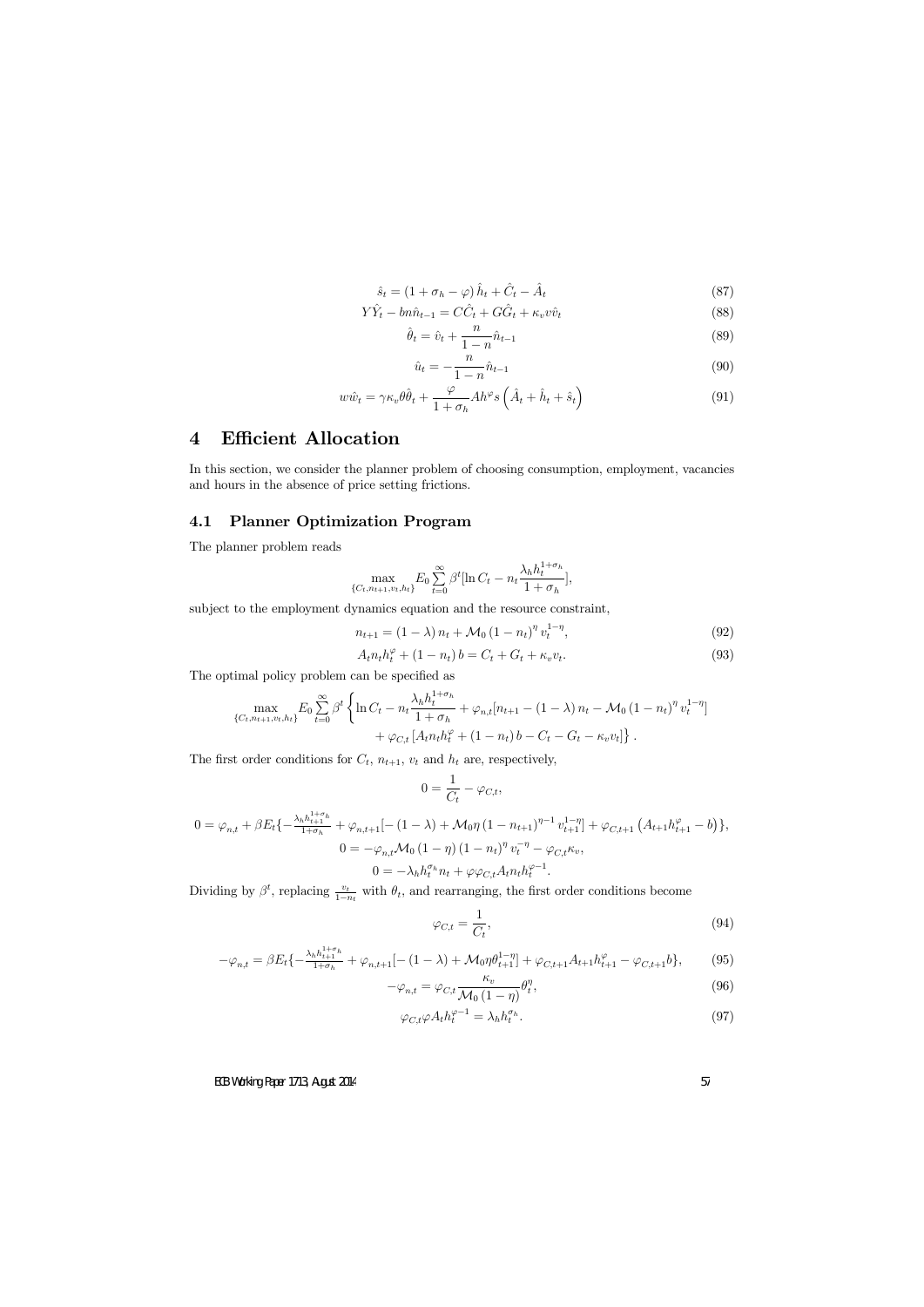### 4.2 Efficient Choice of Hours

The optimal choice of hours is obtained by combining (94) and (97),

$$
\varphi A_t h_t^{\varphi - 1} = \lambda_h h_t^{\sigma_h} C_t,\tag{98}
$$

## 4.3 Efficient Job Creation Condition

Plugging (97) into (95) to eliminate  $\varphi_{C,t+1} A_{t+1} h_{t+1}^{\varphi}$ , we obtain

$$
-\varphi_{n,t} = \beta E_t \{ \left( \frac{1+\sigma_h}{\varphi} - 1 \right) \frac{\lambda_h h_{t+1}^{1+\sigma_h}}{1+\sigma_h} - \varphi_{n,t+1} [(1-\lambda) - \mathcal{M}_0 \eta \theta_{t+1}^{1-\eta}] - \varphi_{C,t+1} b \}.
$$

Substituting out the Lagrange multipliers on employment dynamics,  $-\varphi_{n,t}$  and  $-\varphi_{n,t+1}$ , using (96), we obtain

$$
\varphi_{C,t} \frac{\kappa_v}{\mathcal{M}_0(1-\eta)} \theta_t^{\eta} = \beta E_t \left\{ \left( \frac{1+\sigma_h}{\varphi} - 1 \right) \frac{\lambda_h h_{t+1}^{1+\sigma_h}}{1+\sigma_h} - \frac{\kappa_v}{\mathcal{M}_0(1-\eta)} \varphi_{C,t+1} \theta_{t+1}^{\eta} \left[ (1-\lambda) - \mathcal{M}_0 \eta \theta_{t+1}^{1-\eta} \right] - \varphi_{C,t+1} b \right\}.
$$

Dividing by  $\varphi_{C,t}$  and using (11) to replace  $\frac{\theta_t^n}{\mathcal{M}}$  $\frac{\partial \tilde{t}}{\partial A_0}$ , the vacancy posting condition becomes

$$
\frac{\kappa_v}{q_t(1-\eta)} = \beta E_t \{ \frac{\varphi_{C,t+1}}{\varphi_{C,t}} [(\frac{1+\sigma_h}{\varphi}-1) \frac{\lambda_h h_{t+1}^{1+\sigma_h}}{1+\sigma_h} \frac{1}{\varphi_{C,t+1}} + \frac{\kappa_v}{q_{t+1}(1-\eta)} [(1-\lambda) - q_{t+1}\eta \theta_{t+1}] - b] \}.
$$

Multiplying by  $(1 - \eta)$  and rearranging, we obtain

$$
\frac{\kappa_v}{q_t} = \beta E_t \left\{ \frac{\varphi_{C,t+1}}{\varphi_{C,t}} \left[ (1-\eta) \left( \frac{1+\sigma_h}{\varphi} - 1 \right) \frac{\lambda_h h_{t+1}^{1+\sigma_h}}{1+\sigma_h} \frac{1}{\varphi_{C,t+1}} + (1-\lambda) \frac{\kappa_v}{q_{t+1}} - \eta \kappa_v \theta_{t+1} - (1-\eta) b \right] \right\}.
$$

Replacing  $\frac{\varphi_{C,t+1}}{\varphi_{C,t}}$  with  $\beta_{t,t+1}$ , and  $1/\varphi_{C,t+1}$  with  $C_{t+1}$ , we obtain

$$
\frac{\kappa_v}{q_t} = E_t \{ \beta_{t,t+1}[-\eta \kappa_v \theta_{t+1} - (1-\eta) b + (1-\eta) \left( \frac{1+\sigma_h}{\varphi} - 1 \right) \frac{\lambda_h h_{t+1}^{1+\sigma_h}}{1+\sigma_h} C_{t+1} + (1-\lambda) \frac{\kappa_v}{q_{t+1}}] \}.
$$

Thus, the job creation condition in the efficient allocation is

$$
\frac{\kappa_v}{q_t} = E_t \{ \beta_{t,t+1} [\chi_{t+1} + (1 - \lambda) \frac{\kappa_v}{q_{t+1}}] \}.
$$
\n(99)

where

$$
\chi_t = -\eta \kappa_v \theta_t - (1 - \eta) b + (1 - \eta) \left( \frac{1 + \sigma_h}{\varphi} - 1 \right) \frac{\lambda_h h_t^{1 + \sigma_h}}{1 + \sigma_h} C_t
$$

is the efficient shadow value of a worker. Using  $(98)$ , the shadow value can be expressed more simply as

$$
\chi_t = -\eta \kappa_v \theta_t - (1 - \eta) b + (1 - \eta) \left( 1 - \frac{\varphi}{1 + \sigma_h} \right) A_t h_t^{\varphi}.
$$
 (100)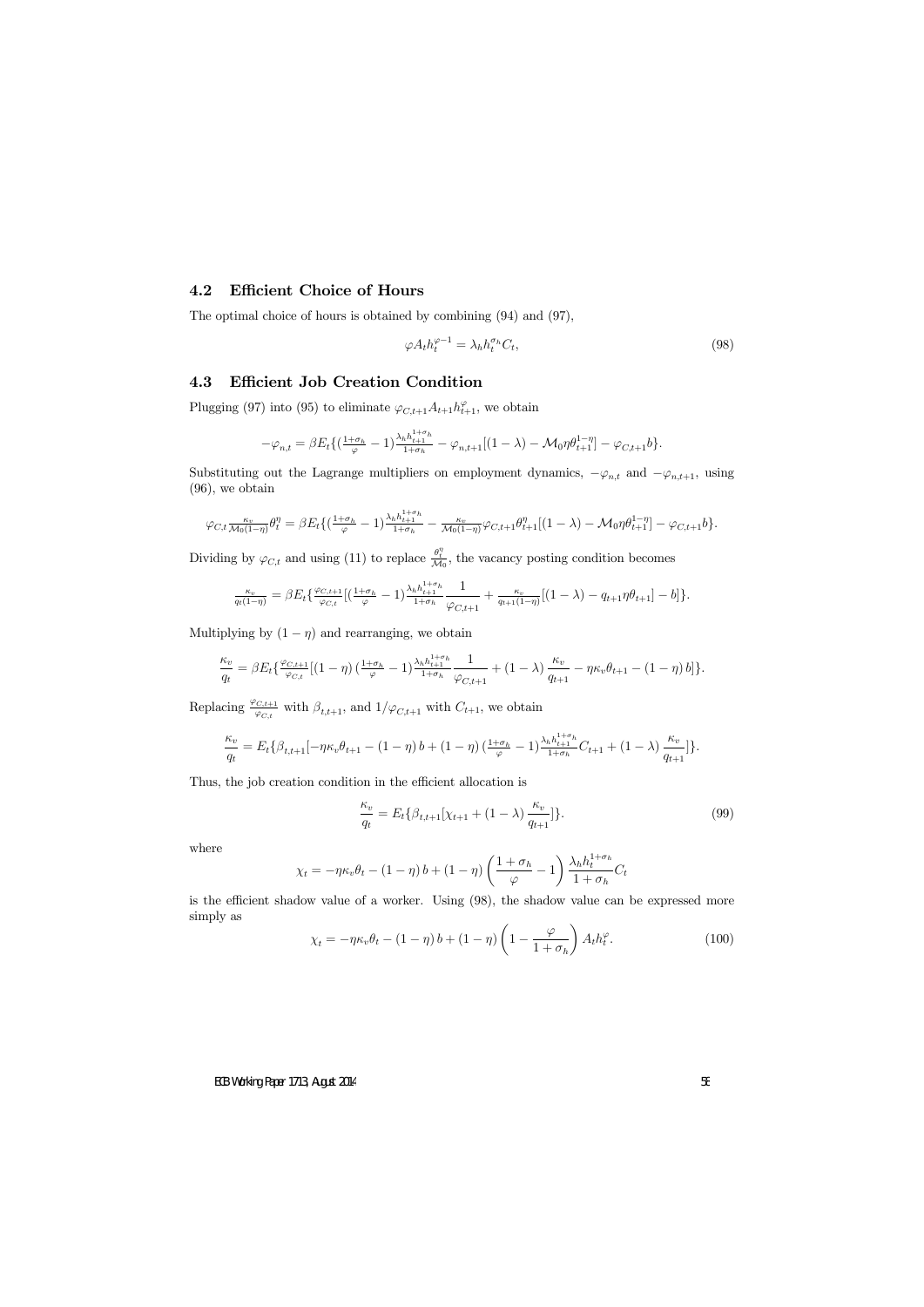### 4.4 Steady State

The 12 parameters u, M, p, q,  $\theta$ , n, Y, v,  $\chi$ , h, s, C are determined by the following 12 equations in the efficient steady state.

$$
0 = u - (1 - n)
$$
  
\n
$$
0 = M - M_0 u^{\eta} v^{1-\eta}
$$
  
\n
$$
0 = p - \frac{M}{u}
$$
  
\n
$$
0 = q - \frac{M}{v}
$$
  
\n
$$
0 = \theta - \frac{v}{u}
$$
  
\n
$$
0 = n - \frac{qv}{\lambda}
$$
  
\n
$$
0 = Y - Anh^{\varphi}
$$
  
\n
$$
0 = \frac{\kappa_v}{q} - \frac{\beta}{1 - \beta(1 - \lambda)} \chi
$$
  
\n
$$
0 = \chi + \eta \kappa_v \theta + (1 - \eta) b - \left(1 - \frac{\varphi}{1 + \sigma_h}\right) (1 - \eta) Ah^{\varphi}
$$
  
\n
$$
0 = \varphi Ah^{\varphi - 1} - \lambda_h h^{\sigma_h} C
$$
  
\n
$$
0 = s - 1
$$
  
\n
$$
0 = Y + ub - C - G - \kappa_v v
$$

where  $\alpha \equiv \frac{1-\gamma}{1-\gamma^{\frac{1}{n}}}$  $1-\gamma\frac{1+\sigma_h}{\varphi}$ 

## 5 Steady State Distortions

In this section, we compare the efficient allocation with the competitive one. Because our model has two labor margins, hours and employment, we have to distinguish between two labor wedges, one at the intensive margin and one at the extensive margin. As shown here, the competitive and the efficient allocations differ only by two equations, i.e. the hours and the vacancy decisions.

## 5.1 Hours Margin

We show how the optimal choice of hours in the competitive equilibrium differs from the efficient one. Following Gali et al  $(2007)$ , we define the 'inefficiency gap' as the ratio of the marginal rate of substitution between leisure and consumption, to the marginal product of labor, where labor is measured in terms of hours per worker,

$$
gap_t \equiv \frac{mrs_t}{mph_t} = \frac{g'(h_t)/\Lambda_t}{\varphi A_t h_t^{\varphi^{-1}}}.
$$
\n(101)

We can replace  $g'(h_t)$  and  $\Lambda_t$  by their expressions in (2) and (5), to obtain

$$
gap_t = \frac{\lambda_h h_t^{\sigma_h} (1 + \tau^c) C_t}{\varphi A_t h_t^{\varphi - 1}}.
$$
\n(102)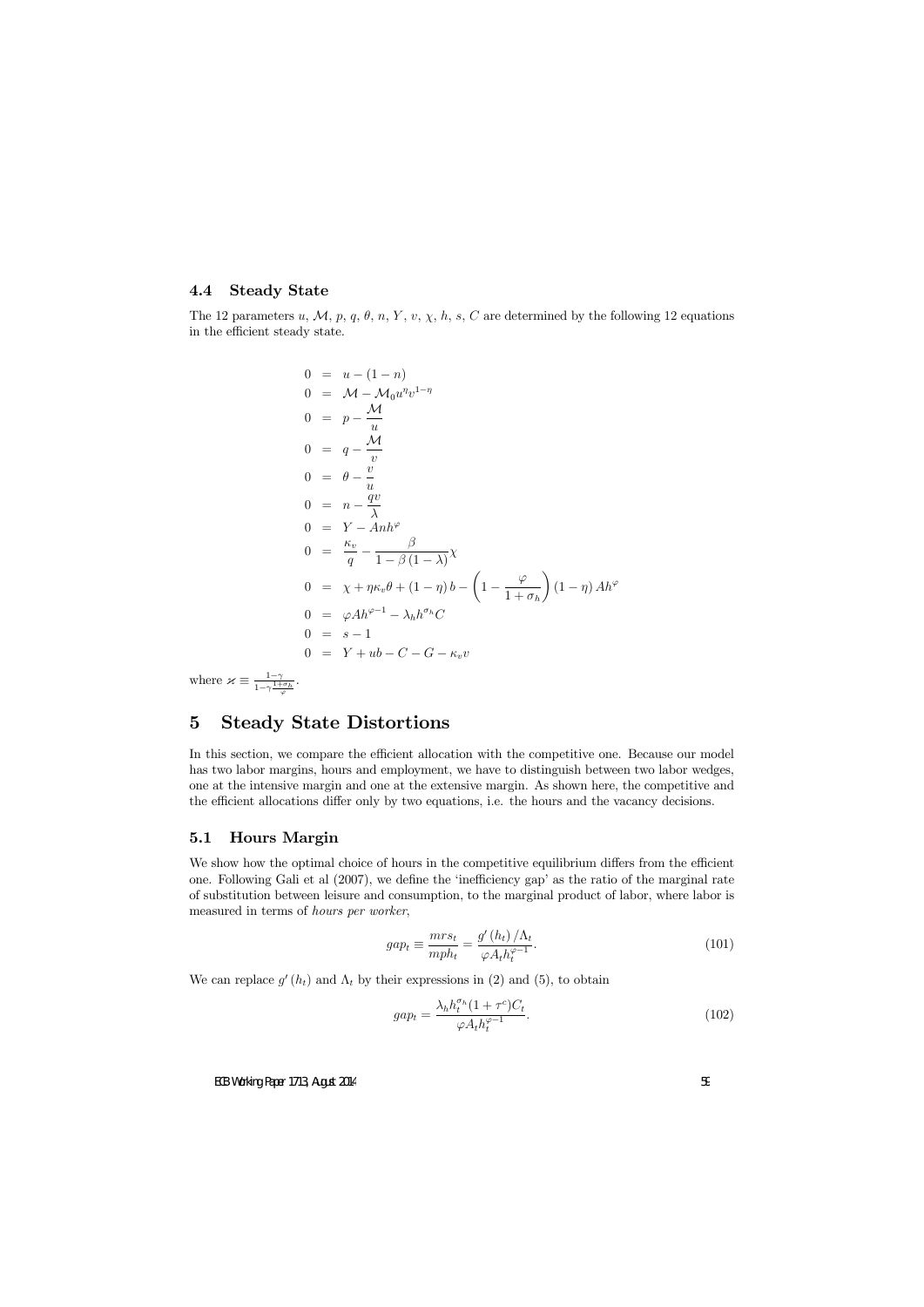One can easily see from  $(20)$  and  $(39)$  that the inefficiency gap is a function of the real marginal cost,

$$
gap_t = \frac{s_t}{\varkappa}.\tag{103}
$$

If the firm has all the bargaining power ( $\gamma = 0$ ) such that  $\kappa = 1$ , the inefficiency gap coincides with the real marginal cost.

Considering the efficient allocation, we can deduce from  $(98)$  that inefficiency gap in the efficient allocation is given by the gross tax on consumption,

$$
gap_t^* = 1 + \tau^c. \tag{104}
$$

### 5.2 Employment Margin

The job creation condition in the efficient allocation (99) differ from the one in the competitive market (46) only through the expression of the shadow value of a worker. In the competitive allocation, the shadow value is given by (49):

$$
\chi_t = -\gamma \kappa_v \theta_t - (1 - \gamma) b^c + \left(1 - \frac{\varphi}{1 + \sigma_h}\right) A_t h_t^{\varphi} s_t.
$$
\n(105)

In the efficient allocation, the shadow value is given by  $(100)$ :

$$
\chi_t = -\eta \kappa_v \theta_t - (1 - \eta) b + (1 - \eta) \left( 1 - \frac{\varphi}{1 + \sigma_h} \right) A_t h_t^{\varphi}.
$$
 (106)

As in Krause and Lubik 2007, we now derive two *steady state* equations in unemployment (u) and vacancies  $(v)$ . The two equations are the employment dynamics relation (the Beveridge curve) and the job creation condition. We derive the two steady state equations for the competitive equilibrium and for the efficient allocation. The Beveridge curve is the same in the two allocations. We analyze the tradeoff between n and h. Below, we set the matching efficiency  $\mathcal{M}_0$  and compute the steady state vacancy filling rate as  $q = \mathcal{M}_0 (1 - n)^{\eta} v^{-\eta}$ .

#### 5.2.1 Beveridge Curve

Under symmetry, the law of motion for employment (14) is  $n_t = (1 - \lambda) n_{t-1} + q_t v_t$ , which in steady state becomes  $n = \frac{qv}{\lambda}$  $\frac{qv}{\lambda}$  or:

$$
v = \frac{n\lambda}{q}.
$$

Substituting out  $n = 1 - u$  and  $q = \frac{\mathcal{M}}{v} = \frac{\mathcal{M}_0 u}{v} \left(\frac{v}{u}\right)$  $\left(\frac{v}{u}\right)^{1-\eta}$ , we get

$$
v = \left(\frac{(1-u)\lambda}{\mathcal{M}_0 u}\right)^{\frac{1}{1-\eta}} u.
$$
\n(107)

The law of motion for employment is an equation in four unknowns:  $n, \lambda, q$  and v. So, we can fix the vacancy filling rate q and the separation rate  $\lambda$  and compute vacancies v for any given employment level  $n$ . Alternatively, we can view the same equation as a Beveridge Curve, see (107), which is a relation in v,  $\mathcal{M}_0$ ,  $\lambda$  and u. Using (107), we can fix the matching efficiency  $\mathcal{M}_0$  and the separation rate  $\lambda$  and then trace out the number of vacancies v as a function of unemployment u.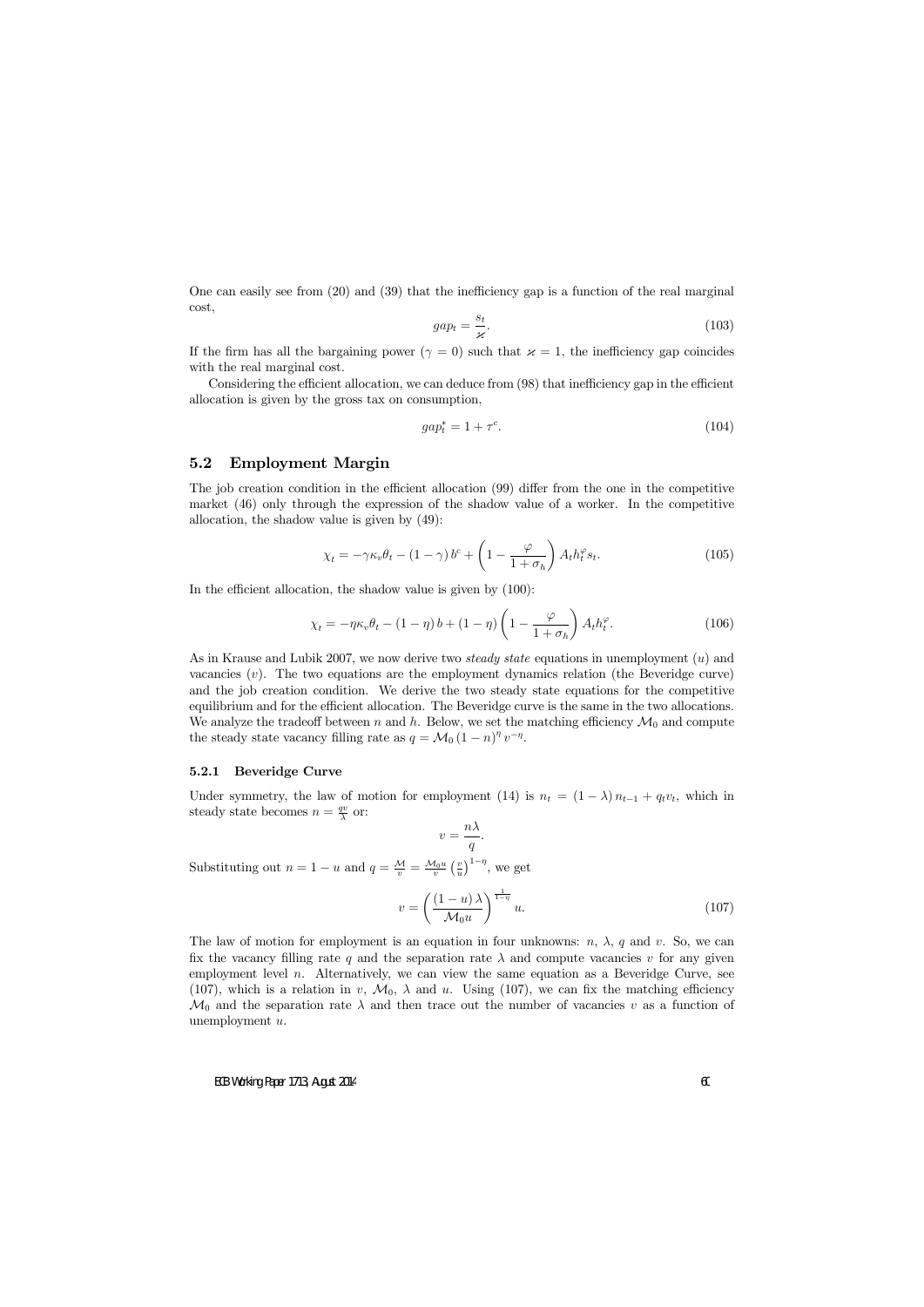We can show that  $v$  is a downward-sloping function of  $u$ ,

$$
\frac{\partial v}{\partial u} = -\left(\frac{\lambda}{\mathcal{M}_0}\right)^{\frac{1}{1-\eta}} \frac{1}{1-\eta} \left(\frac{1}{u} - 1\right)^{\frac{1}{1-\eta}-1} \frac{1}{u^2} u + \left(\frac{(1-u)\lambda}{\mathcal{M}_0 u}\right)^{\frac{1}{1-\eta}},
$$
  
\n
$$
= -\frac{1}{1-\eta} \left(\frac{(1-u)\lambda}{\mathcal{M}_0 u}\right)^{\frac{1}{1-\eta}} \left(\frac{1-u}{u}\right)^{-1} \frac{1}{u} + \left(\frac{(1-u)\lambda}{\mathcal{M}_0 u}\right)^{\frac{1}{1-\eta}},
$$
  
\n
$$
= \left(1 - \frac{1}{1-\eta} \frac{1}{1-u}\right) \left(\frac{(1-u)\lambda}{\mathcal{M}_0 u}\right)^{\frac{1}{1-\eta}} < 0.
$$

The Beveridge Curve is downward-sloping: in steady state, a higher number of vacancies is associated with a higher level of employment (and hence lower unemployment).

#### 5.2.2 Job Creation Condition

In the competitive equilibrium, we can express the steady state job creation condition by combining the vacancy posting condition (62) with the shadow value (63):

$$
\frac{\kappa_v}{q} = \frac{\beta}{1 - \beta (1 - \lambda)} \left[ -\gamma \kappa_v \theta - (1 - \gamma) b^c + \left( 1 - \frac{\varphi}{1 + \sigma_h} \right) A h^{\varphi} s \right].
$$
 (108)

Substituting out the vacancy filling rate q using  $q = \mathcal{M}_0 u^{\eta} v^{-\eta}$  and labor market tightness  $\theta = \frac{v}{u}$  $\frac{v}{u}$ , this becomes

$$
\frac{\kappa_v}{\mathcal{M}_0 u^{\eta} v^{-\eta}} = \frac{\beta}{1 - \beta (1 - \lambda)} \left[ -\gamma \kappa_v \frac{v}{u} - (1 - \gamma) b^c + \left( 1 - \frac{\varphi}{1 + \sigma_h} \right) A h^{\varphi} s \right].
$$

Substituting out the real marginal cost s using the price setting equation (??) and the production function (61) to replace  $Ah^{\varphi}$ , we can write

$$
\frac{\kappa_v}{\mathcal{M}_0} \left(\frac{v}{u}\right)^{\eta} = \frac{\beta}{1 - \beta(1 - \lambda)} \left[ -\gamma \kappa_v \frac{v}{u} - (1 - \gamma) b^c + \left(1 - \frac{\varphi}{1 + \sigma_h}\right) \frac{Y}{1 - u} \frac{1 - \tau^f}{\mu} \right].
$$
 (109)

What determines the slope of the job creation condition (109)? There are three (partial equilibrium) effects of higher unemployment on the number of vacancies. First, for a given matching efficiency  $\mathcal{M}_0$ , the vacancy filling rate q increases when unemployment rises, which lowers during of a vacancy  $\frac{1}{q}$  and encourages hiring. Second, higher unemployment lowers labor market tightness  $\theta$ , which has a dampening effect on the bargained wage and thereby boosts hiring. Third, the firm can influence the number of hours per worker, and therefore wage bargaining, through its hiring decision. More specifically, when the firm hires a new worker, all other workers have to work fewer hours to produce a given amount of output. The bargained wage falls and this has the effect of raising the shadow value of a worker and hence the number of vacancies posted. A firm that hires a worker is creating an externality by reducing the bargained wage for other firms as well, raising their incentive to hire.

In the efficient allocation, the steady state job creation condition is

$$
\frac{\kappa_v}{q} = \frac{\beta}{1 - \beta (1 - \lambda)} \left[ -\eta \kappa_v \theta - (1 - \eta) b + (1 - \eta) \left( 1 - \frac{\varphi}{1 + \sigma_h} \right) A h^{\varphi} \right]
$$

Substituting out the vacancy filling rate q using  $q = \mathcal{M}_0 u^{\eta} v^{-\eta}$ , and tightness  $\theta = \frac{v}{u}$  $\frac{v}{u}$ , and replacing  $Ah^{\varphi}$  with  $Y/n$ , this becomes

$$
\frac{\kappa_v}{\mathcal{M}_0} \left(\frac{v}{u}\right)^{\eta} = \frac{\beta}{1 - \beta(1 - \lambda)} \left[ -\eta \kappa_v \frac{v}{u} - (1 - \eta) b + (1 - \eta) \left(1 - \frac{\varphi}{1 + \sigma_h}\right) \frac{Y}{1 - u} \right] \tag{110}
$$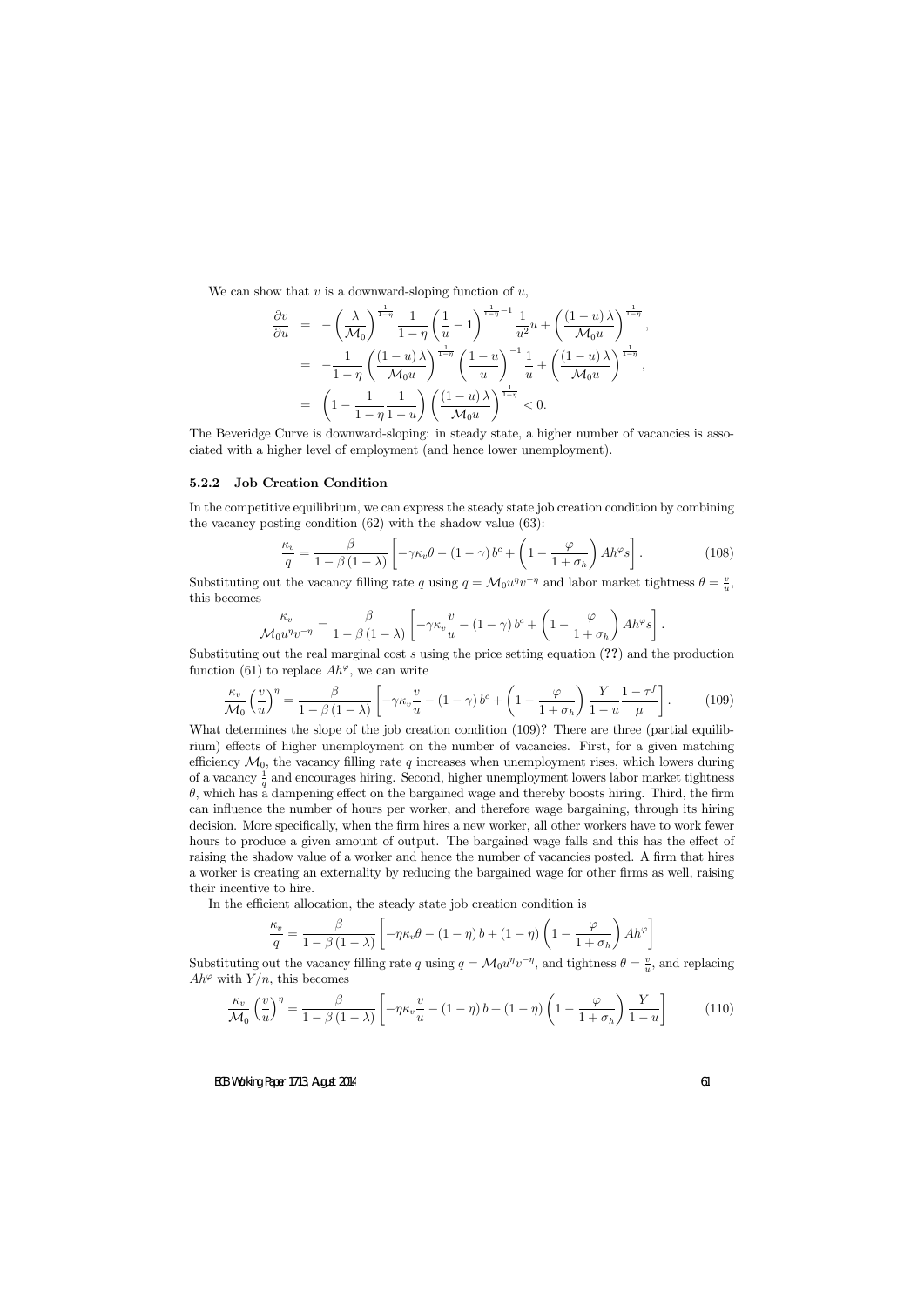### 5.3 Employment Dynamics

Let's study in more detail the linearized hiring condition in the competitive allocation and in the efficient allocation. We combine the linearized vacancy posting condition (83) and the shadow value (84) to obtain,

$$
\frac{\eta}{\beta}\hat{\theta}_t = -\hat{r}_t + \varpi \frac{Ah^{\varphi}}{\chi} s E_t \{\hat{A}_{t+1} + \varphi \hat{h}_{t+1} + \hat{s}_{t+1}\} + \left[ (1-\lambda)\,\eta - \gamma p \right] E_t \{\hat{\theta}_{t+1}\},\tag{111}
$$

where the term  $\hat{r}_t = -E_t\{\hat{\beta}_{t,t+1}\} = \hat{R}_t - E_t\{\hat{\Pi}_{t+1}\}\$ is the real interest rate and we define

$$
\varpi = \frac{1-\beta\left(1-\lambda\right)}{\beta} \left(1-\frac{\varphi}{1+\sigma_h}\right).
$$

As in Monacelli, Perotti and Trigari (2010), we can use (111) to analyze how hiring responds to government spending shocks. There are two channels at work.<sup>2</sup> The first channel is the real interest rate channel, which is the same as in Monacelli et al (2010). A rise in government spending leads to higher taxes, which tightens the household budget constraint and leads to a rise shadow value of wealth,  $\Lambda_t$ . As a result, the real interest rate  $\hat{r}_t$  increases. This reduces the shadow value of an additional worker and thus discourages hiring. The second channel is the marginal value of employment channel. We use a slightly different term than Monacelli et al  $(2010)$ , who call this the 'marginal value of work' channel, because in our model, there are two margins of work: employment and hours.

In the efficient allocation, vacancy posting is also given by  $(83)$ . Then, linearizing the efficient shadow value  $(100)$  and combining it with  $(83)$ , we obtain the efficient hiring condition,

$$
\frac{\eta}{\beta}\hat{\theta}_t = -\hat{r}_t + \varpi \frac{Ah^{*\varphi}}{\chi^*} (1 - \eta) E_t \{\hat{A}_{t+1} + \varphi \hat{h}_{t+1}\} + \left[ (1 - \lambda)\eta - \eta p \right] E_t \{\hat{\theta}_{t+1}\}.
$$
 (112)

Comparing the linearized hiring condition in the competitive equilibrium  $(111)$  with its efficient counterpart  $(112)$ , we notice two differences.

First, price stickiness induces inefficient fluctuations in employment through variations in the real marginal cost,  $\hat{s}_t$ . Suppose that after a government spending expansion, prices do not adjust upwards in the same proportion. Then real marginal costs rise. From (111) we see that the shadow value of a worker rises, because it becomes more expensive to expand hours in order to satisfy the higher demand. This effect vanishes under flexible prices because real marginal costs are constant at  $s = \left(1 - \tau^f\right)/\mu$ , and so  $\hat{s}_t = 0$ .

Second, the coefficient on the marginal value of work is  $\varpi$  multiplied by  $\frac{Ah^{\varphi}}{\chi}s$  in the competitive allocation and  $\frac{Ah^{*\varphi}}{x^*}(1-\eta)$  in the efficient allocation. Therefore, to the extent that  $\frac{Y/n}{x}s$  differs from  $\frac{Y^*/n^*}{X^*}$   $(1 - \eta)$ , there are inefficient employment fluctuations even under flexible prices, owing to the steady state distortions explained above. If the ratio of the output per worker to the shadow value,  $\frac{Y/n}{X}$ , is higher than is efficient, hiring responds too strongly to shocks. We saw that, in isolation, there is overhiring in the case where the steady state real marginal cost exceeds the elasticity of the matching function to vacancies,  $s > (1 - \eta)$ . The above analysis shows that the same condition makes employment respond too much to shocks.

<sup>&</sup>lt;sup>2</sup>Since we do not consider investment in this model, Monacelli et al's  $(2010)$  capital accumulation channel is absent here.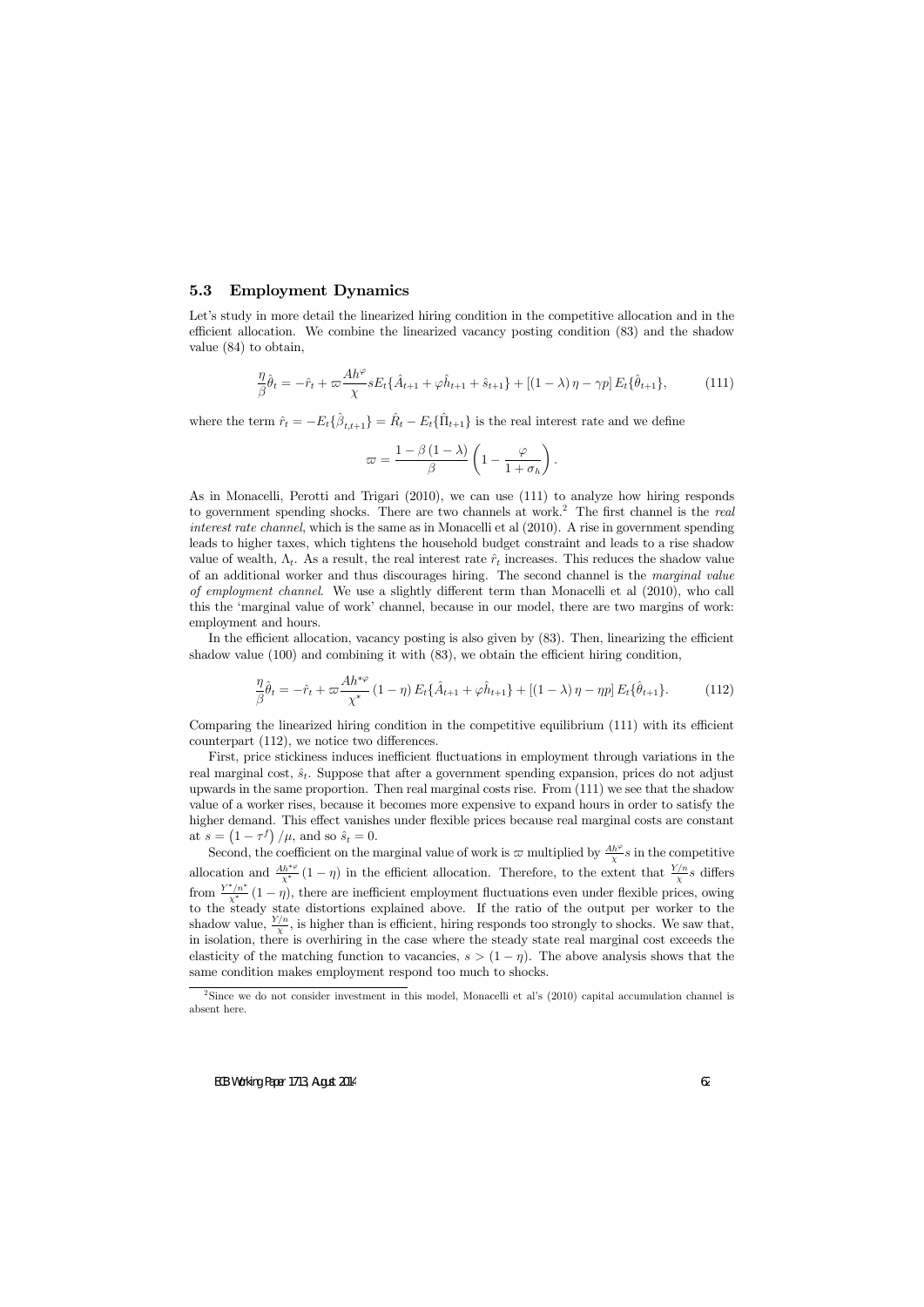## 6 Optimal Policy

We investigate the optimal policy which allows to correct the discrepancy between the efficient and the competitive allocation.

## 6.1 Optimal Steady State Policy

We then characterize the tax policies that make the two steady states equal to each other. In the competitive equilibrium, the choice of hours (103) and the shadow value of a worker (105) are given at the steady state by

$$
\chi = -\gamma \kappa_v \theta - (1 - \gamma) b^c + \left(1 - \frac{\varphi}{1 + \sigma_h}\right) A h^{\varphi} \frac{1 - \tau^f}{\mu},\tag{113}
$$

$$
gap = \frac{1 - \tau^f}{\varkappa \mu}.
$$
\n(114)

where s has been replaced with its expression (??):  $s = \frac{1-\tau}{\mu}$  $\frac{-\tau^{\jmath}}{\mu}$  .

In the efficient steady state, the choice of hours  $(104)$  and the shadow value of a worker  $(106)$ are

$$
\chi = -\eta \kappa_v \theta - (1 - \eta) b + (1 - \eta) \left( 1 - \frac{\varphi}{1 + \sigma_h} \right) Ah^{\varphi},\tag{115}
$$

$$
gap = 1 + \tau^c. \tag{116}
$$

First, equalizing the inefficiency gap  $(114)$  with its efficient counterpart  $(116)$ , we can express the optimal consumption tax as:

$$
1 + \tau^{c*} = \frac{1 - \tau^f}{\varkappa \mu}.
$$
\n(117)

All else equal, the consumption tax  $\tau^{c*}$  is increasing in the returns to hours parameter  $\varphi$ .

Second, we compare the shadow value in the decentralized economy  $(113)$  with its efficient counterpart (115). A consumption tax or subsidy  $(\tau^c \neq 1)$ , distorts the choice of market production relative to home production, and hence the worker's outside option. To remove this effect, we assume that transfers to unemployed workers is such that

$$
T^{b*} = -\tau^c b.
$$

We can see from  $(113)$  and  $(115)$  that the Hosios condition is not sufficient to remove the inefficiencies in vacancies. Assuming  $\gamma = \eta$ , the term in hours is identical only if we impose a constant revenue subsidy equal to

$$
1 - \tau^{f*} = \mu (1 - \eta). \tag{118}
$$

Without revenue taxes, real marginal costs in the decentralized flexible-price allocation are constant and equal to the inverse markup. Thus, efficiency requires that the inverse markup be aligned with the weight on vacancies in the matching function. When  $\eta = 0$ , we have the standard result from the New Keynesian model stating that the optimal revenue subsidy equals the markup  $\mu$ .

Notice that in the special case where the Hosios condition holds  $(\gamma = \eta)$  and the optimal revenue tax  $(118)$  is imposed, the optimal consumption tax simplifies to

$$
\tau^{c*} = -\gamma \frac{1 + \sigma_h}{\varphi}.
$$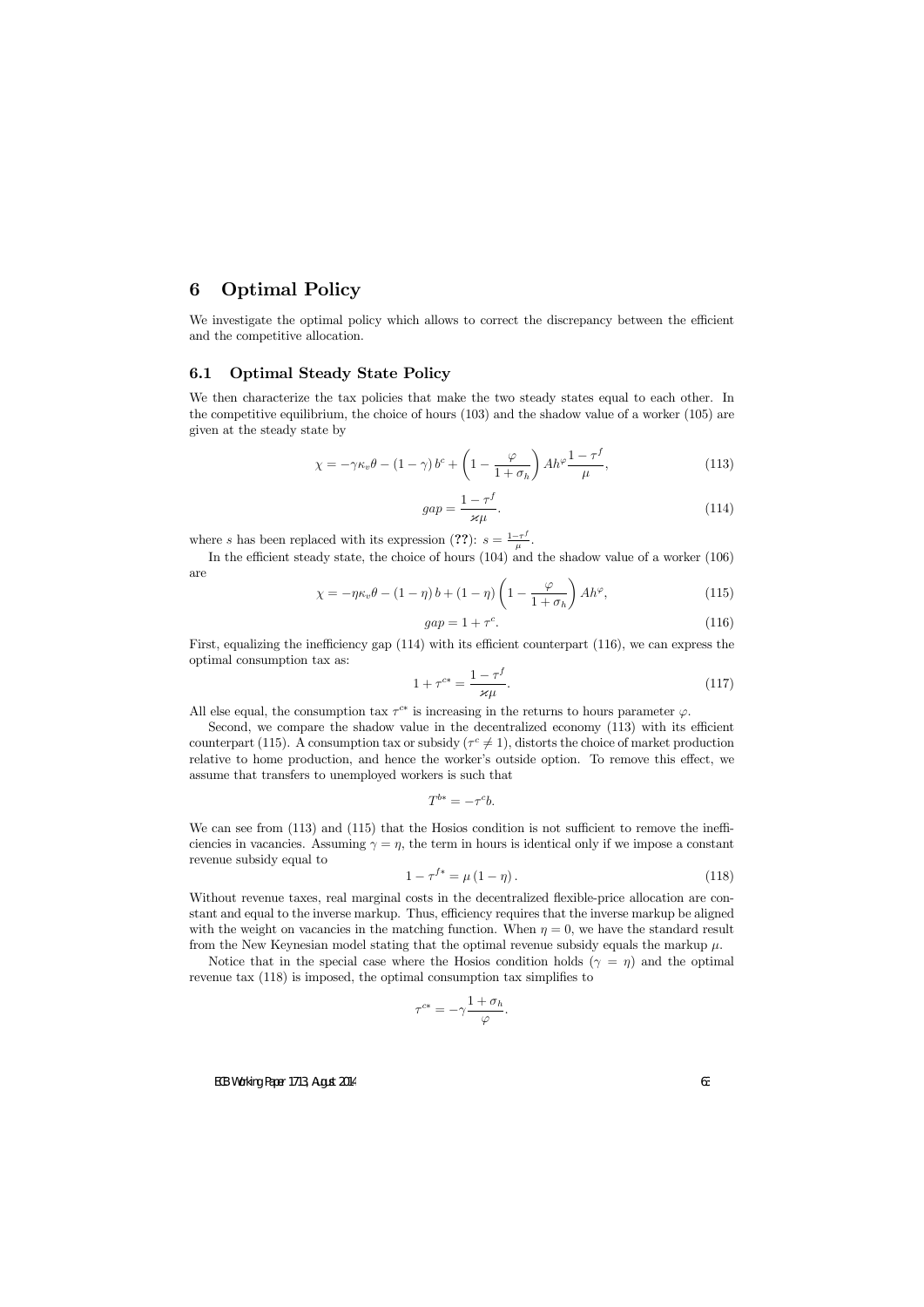## 6.2 Optimal Cyclical Policy

#### 6.2.1 Implementability Conditions

We condense the optimality conditions of households and firms into two implementability conditions given by the (modified) vacancy posting and price setting equations. Plugging the worker's shadow value in  $\chi_{t+1}$  (72) into the vacancy posting condition (71) yields the competitive (i.e. decentralized) evolution of labor market tightness,

$$
\frac{\kappa_v}{\mathcal{M}_0} \theta_t^{\eta} = E_t \{ \beta_{t,t+1} \left[ -\gamma \kappa_v \theta_{t+1} - (1 - \gamma) b^c + (1 - \frac{\varphi}{1 + \sigma_h}) A_{t+1} h_{t+1}^{\varphi} s_{t+1} + (1 - \lambda) \frac{\kappa_v}{\mathcal{M}_0} \theta_{t+1}^{\eta} \right] \}
$$

We replace  $\theta_t$  with  $(1 - n_t)^{-1} v_t$  and  $\beta_{t,t+1}$  with  $\beta \frac{C_t}{C_{t+1}}$  $\frac{C_t}{C_{t+1}}$  and rearrange the equation to obtain

$$
\frac{\kappa_v}{\mathcal{M}_0} (1 - n_t)^{-\eta} v_t^{\eta} C_t^{-1} - \beta E_t \{ (1 - \lambda) \frac{\kappa_v}{\mathcal{M}_0} (1 - n_{t+1})^{-\eta} v_{t+1}^{\eta} C_{t+1}^{-1} \}
$$
\n
$$
= \beta E_t \{ [-\gamma \kappa_v (1 - n_{t+1})^{-1} v_{t+1} - (1 - \gamma) b + (1 - \frac{\varphi}{1 + \sigma_h}) A_{t+1} h_{t+1}^{\varphi} s_{t+1}] C_{t+1}^{-1} \}.
$$
\n(119)

Rearranging the price setting equation (26), we have

$$
\left[\varepsilon s_t - \left(1 - \tau^f\right)\left(\varepsilon - 1\right) - \kappa_p \left(\Pi_t - 1\right)\Pi_t\right] Y_t = -\kappa_p E_t \left\{\beta_{t,t+1} \left(\Pi_{t+1} - 1\right)\Pi_{t+1} Y_{t+1}\right\}
$$

We again replace  $Y_t$  with  $A_t n_t h_t^{\varphi}$  and  $\beta_{t,t+1}$  with  $\beta \frac{C_t}{C_{t+1}}$  $\frac{C_t}{C_{t+1}}$  to obtain

$$
\left[\kappa_p \left(\Pi_t - 1\right) \Pi_t + \left(1 - \tau^f\right) \left(\varepsilon - 1\right) - \varepsilon s_t\right] A_t n_t h_t^{\varphi} C_t^{-1} = \kappa_p \beta E_t \left\{ \left(\Pi_{t+1} - 1\right) \Pi_{t+1} A_{t+1} n_{t+1} h_{t+1}^{\varphi} C_{t+1}^{-1} \right\}.\tag{120}
$$

Real marginal costs represent the third implementability constraint for the Ramsey planner,

$$
s_t = \varkappa \frac{\lambda_h h_t^{\sigma_h} C_t}{\varphi A_t h_t^{\varphi - 1}}.
$$
\n(121)

In addition, the Ramsey planner must respect the evolution of employment and the resource constraint. Replacing  $q_t$  with  $\mathcal{M}_0 \theta_t^{-\eta} = \mathcal{M}_0 [v_t/(1 - n_t)]^{-\eta}$  in the equation determining employment dynamics (73), we get

$$
n_{t+1} = (1 - \lambda) n_t + \mathcal{M}_0 (1 - n_t)^{\eta} v_t^{1 - \eta}
$$
 (122)

The resource constraint reads

$$
\left(1 - \frac{\kappa_p}{2} \left(\Pi_t - 1\right)^2\right) A_t n_t h_t^{\varphi} + (1 - n_t) b^c = C_t + G_t + \kappa_v v_t,
$$
\n(123)

where we have plugged in the production function to substitute for  $Y_t$ .

#### 6.2.2 Ramsey Problem

Definition: Let  $\{\lambda_{1,t}, \lambda_{2,t}, \lambda_{3,t}, \lambda_{4,t}, \lambda_{5,t}\}_{t=0}^{\infty}$  denote sequences of Lagrange multipliers on the constraints (119) to (123), respectively. For given stochastic processes  $\{A_t, G_t\}_{t=0}^{\infty}$  and for a given  $n_0$ , plans for the control variables  $\{C_t, n_t, v_t, h_t, s_t, \prod_t\}_{t=0}^{\infty}$  and for the co-state variables  $\{\lambda_{1,t}, \lambda_{2,t}, \lambda_{3,t}, \lambda_{4,t}, \lambda_{5,t}\}_{t=0}^{\infty}$ represent a first best constrained allocation if they solve the following optimization problem. Note that we adopt the Dynare timing convention here, i.e. we lag all the  $n_t$ 's.

$$
\min_{\{\lambda_{1,t},\lambda_{2,t},\lambda_{3,t},\lambda_{4,t},\lambda_{5,t}\}_{t=0}^{\infty}\{C_t,n_t,v_t,h_t,s_t,\Pi_t\}_{t=0}^{\infty}}\mathcal{L},
$$